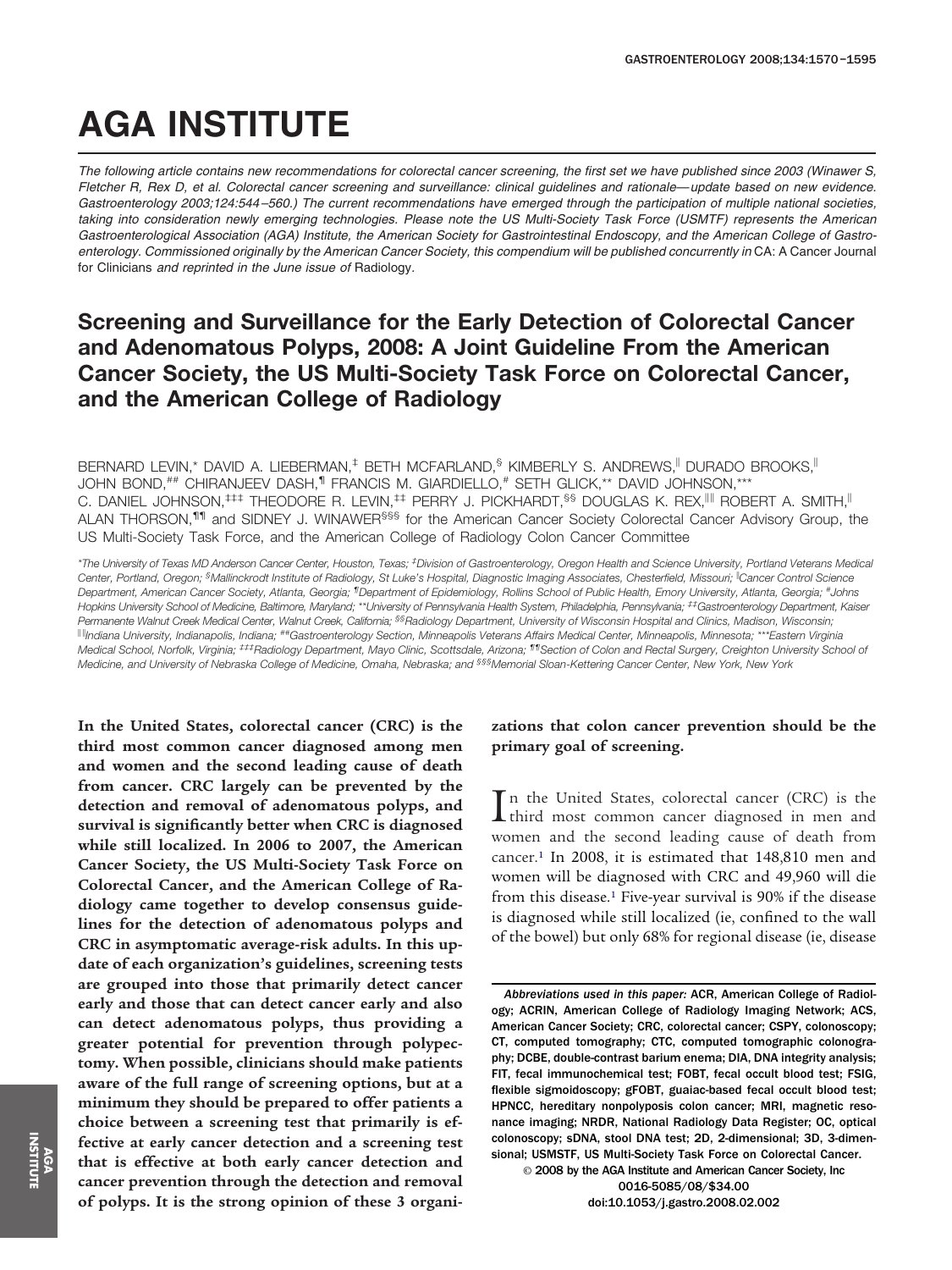with lymph node involvement) and only 10% if distant metastases are present[.2](#page-19-0) Recent trends in CRC incidence and mortality reveal declining rates, which have been attributed to reduced exposure to risk factors, the effect of screening on early detection and prevention through polypectomy, and improved treatment[.3](#page-19-0) However, in the near term, even greater incidence and mortality reductions could be achieved if a greater proportion of adults received regular screening. Although prospective randomized trials and observational studies have demonstrated mortality reductions associated with early detection of invasive disease, as well as removal of adenomatous polyps[,4–7](#page-19-0) a majority of US adults are not receiving regular age- and risk-appropriate screening or have never been screened at all[.8,9](#page-20-0)

The goal of cancer screening is to reduce mortality through a reduction in incidence of advanced disease. To this end, modern CRC screening can achieve this goal through the detection of early-stage adenocarcinomas and the detection and removal of adenomatous polyps, the latter generally accepted as a nonobligate precursor lesion. Adenomatous polyps are common in adults over age 50 years, but the majority of polyps will not develop into adenocarcinoma; histology and size determine their clinical importance[.10,11](#page-20-0) The most common and clinically important polyps are adenomatous polyps, which represent approximately one half to two thirds of all colorectal polyps and are associated with a higher risk of CRC. Thus, most CRC screening studies evaluate the detection rate of invasive CRCs as well as advanced adenomas, which conventionally are defined as polyps  $\geq 10$  mm or histologically having high-grade dysplasia or significant villous components. The evidence for the importance of colorectal polyps in the development of CRC is largely indirect, but nonetheless extensive and convincing, and has been described in detail.<sup>11-13</sup>

Today there is a range of options for CRC screening in the average-risk population, with current technology falling into 2 general categories: stool tests, which include tests for occult blood or exfoliated DNA, and structural exams, which include flexible sigmoidoscopy (FSIG), colonoscopy (CSPY), double-contrast barium enema (DCBE), and computed tomographic colonography (CTC). Stool tests are best suited for the detection of cancer, although they also will deliver positive findings for some advanced adenomas, while the structural exams can achieve the dual goals of detecting adenocarcinoma as well as identifying adenomatous polyps[.14](#page-20-0) These tests may be used alone or in combination to improve sensitivity or, in some instances, to ensure a complete examination of the colon if the initial test cannot be completed. Although screening tests for CRC vary in terms of the degree of supporting evidence, potential efficacy for incidence and mortality reduction, cost-effectiveness, and acceptability, any one of these options applied in a systematic program of regular screening has the potential to significantly reduce deaths from CRC.

Beginning in 1980, the American Cancer Society (ACS) first issued formal guidelines for CRC screening in average-risk adults[.15](#page-20-0) Since then, the ACS has periodically updated its CRC guidelines, $16-19$  including adding recommendations for high-risk individuals in 1997[.17](#page-20-0) Other organizations also have issued recommendations for CRC screening, most notably the US Preventive Services Task Force, 20,21 the American College of Radiology (ACR)[,22,23](#page-20-0) and the US Multi-Society Task Force on Colorectal Cancer (USMSTF)[.12,24](#page-20-0) Recently, the ACS and the USMSTF collaborated on an update of earlier recommendations for postpolypectomy and post-CRC resection surveillance in response to reports suggesting significant deviation from existing recommendations[.25,26](#page-20-0) Since 1997, the organizational guidelines for average-risk adults have grown increasingly similar and represent a broad organizational consensus on the value, options, and methods for periodic screening for CRC.

In the last decade, there has been an increase in the number of technologies available for CRC screening, and in the case of stool tests, there has been growth in the number of commercial versions of guaiac-based and immunochemical-based stool tests (gFOBT and FIT). This growth in options also has been accompanied by changing patterns in the proportion of adults using different tests, with FSIG rates declining, CSPY rates increasing, use of stool blood tests remaining somewhat constant, and use of the DCBE for screening now becoming very uncommon.<sup>8</sup>

There are pros and cons to having a range of options for CRC screening. Despite the fact that the primary barriers to screening are lack of health insurance, lack of physician recommendation, and lack of awareness of the importance of CRC screening, $27$  the historical evidence shows that adults have different preferences and patterns of use among the available CRC screening tests.<sup>28-31</sup> Although population preferences or resistance to a particular technology may change over time or may be influenced by referring physicians, it also may be true that over time some adults may persist in choosing one technology and rejecting another. Furthermore, at this time not all options are available to the entire population, and transportation, distance, and financial barriers to some screening technologies may endure for some time. Although in principle all adults should have access to the full range of options for CRC screening, the fact that simpler, lower-cost options are available in most settings, whereas other more costly options are not universally available, is a public health advantage. However, for average-risk adults, multiple testing options challenge the referring physician to support an office policy that can manage a broad range of testing choices, their follow-up requirements, and shared decision making related to the options. Shared decision making for multiple screening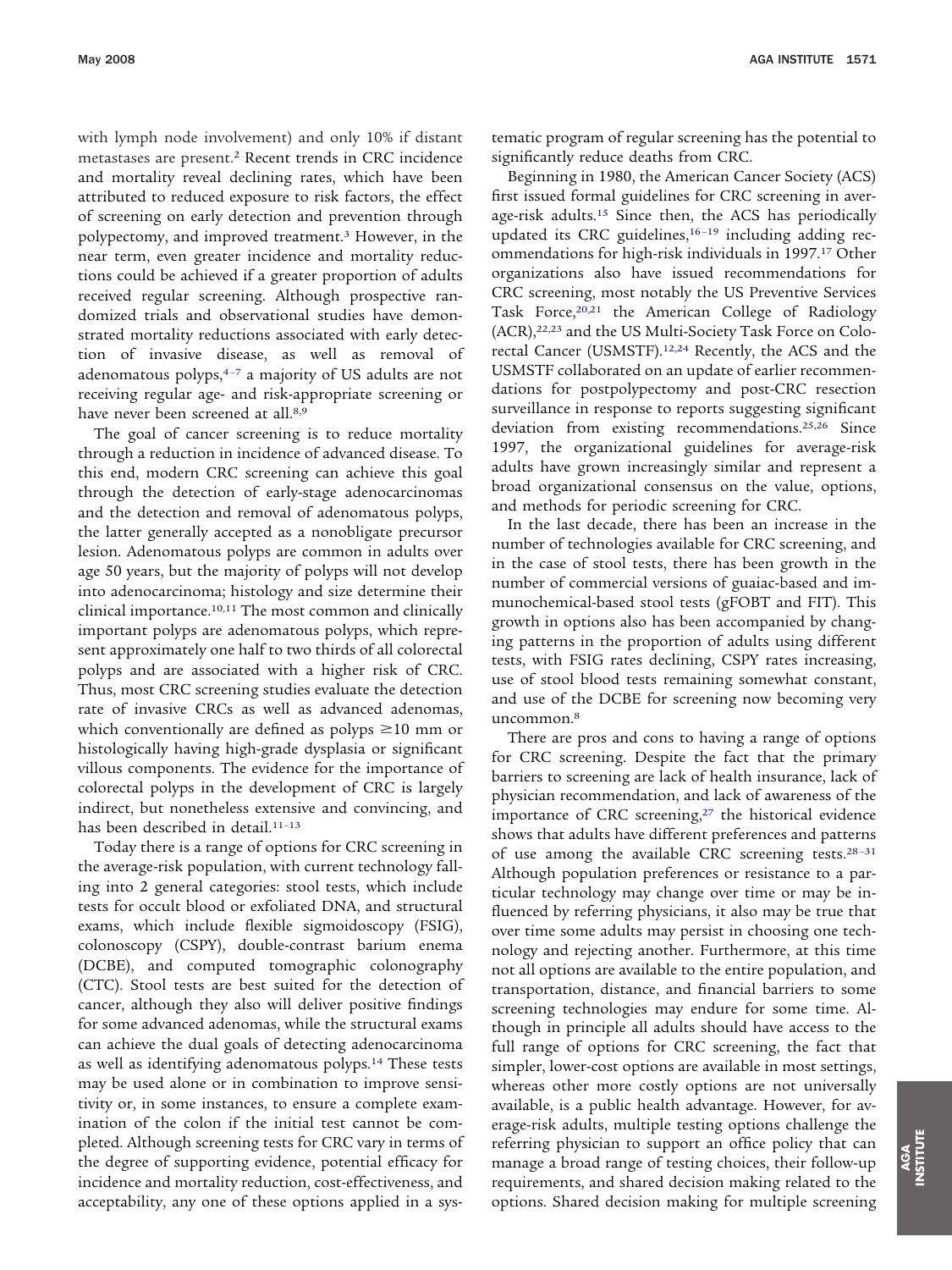choices is both demanding and time consuming and is complicated by the different characteristics of the tests and the test-specific requirements for individuals undergoing screening[.31](#page-20-0) In addition, the description of benefits is complicated by different performance characteristics of the variants of the occult blood tests and uncertain differences between test performance in research settings and test performance in clinical practice. These challenges have been discussed in the past[,19,32](#page-20-0) and they still are with us today.

In this guideline review, we have reassessed the individual test evidence and comparative evidence for stool tests, including gFOBT, FIT, and stool DNA test (sDNA), and the structural exams, including FSIG, CSPY, DCBE, and CTC, the latter also known as virtual colonoscopy. We have sought to address a number of concerns about the complexity of offering multiple screening options and the degree to which the range of screening options and their performance, costs, and demands on individuals poses a significant challenge for shared decisions. An overriding goal of this update is to provide a practical guideline for physicians to assist with informed decision making related to CRC screening. These guidelines are for individuals at average risk. Individuals with a personal or family history of CRC or adenomas, inflammatory bowel disease, or high-risk genetic syndromes should continue to follow the most recent recommendations for individuals at increased or high risk[.24 –26](#page-20-0)

### **Guidelines Development, Methods, and Framework**

The guidelines update process was divided into 2 phases. The first phase focused on the stool tests, including gFOBT, FIT, and sDNA. The second phase of the guidelines update process focused on the structural exams, including FSIG, colonoscopy, DCBE,and CTC. Deliberations about evidence and presentations from experts took place during 2 face-to-face meetings of the the collaborating organizations and invited outside experts and through periodic conference calls. The process relied on earlier evidence-based reviews[.12,16 –21,24](#page-20-0) Literature related to CRC screening and specific to individual tests published between January 2002 and March 2007 was identified using MEDLINE (National Library of Medicine) and bibliographies of identified articles. Expert panel members also provided several unpublished abstracts and manuscripts. Where evidence was insufficient or lacking to provide a clear, evidence-based conclusion, final recommendations were based on expert opinion and are so indicated.

While there is clear experimental evidence that screening for CRC with gFOBT is associ-ated with reduced incidence and mortality from CRC screening,<sup>5,6,33</sup> most of the information supporting the use of the other colorectal screening tests is based on observational and inferential evidence. In this review, priority was placed on studies of asymptomatic average-risk or higher-risk populations that were followed by testing with colonoscopy in all or nearly all study participants as a validation measure.

#### **Summary of the Recommendations**

In this update of guidelines for CRC screening in average-risk adults, the expert panel concluded that a screening test must be able to detect the majority of prevalent or incident cancers at the time of testing. Here we are drawing a new, important distinction between test sensitivity and program sensitivity, the former being the sensitivity achieved in a single test and the latter being the sensitivity achieved over time through serial testing in a program. While cancer screening tests are expected to achieve acceptable levels of sensitivity and specificity,<sup>34</sup> no specific acceptance threshold for either measure, alone or in combination, has been established for any screening test[.35,36](#page-20-0) Thus, this criterion is based on expert opinion and the following considerations. First, in the judgment of the panel, recent evidence has revealed an unacceptably wide range of sensitivity among some gFOBT strategies, with some practices and tests performing so poorly that the large majority of prevalent cancers are missed at the time of screening.<sup>37–39</sup> The observation of very low sensitivity for cancer and advanced neoplasia associated with in-office gFOBT led Sox to speculate that CRC mortality rates might be considerably lower today if the quality of gFOBT testing during the previous decade had been higher.<sup>40</sup> While the literature on other CRC screening tests also reveals a range of sensitivities, even in the presence of significant, correctable, quality-related shortcomings, the majority of invasive cancers still will be detected. Second, a test like gFOBT that demonstrates poor test sensitivity but good program sensitivity depends on high rates of adherence with regular screening. However, many patients have only one test and do not return the following year for programmatic testing.<sup>41,42</sup> Given the lack of systems to ensure or at least facilitate adherence with recommended regular screening intervals, as well as evidence of suboptimal awareness and engagement of primary care in supporting adherence with screening recommendations,<sup>43</sup> the panel concluded that it was not realistic at this time to rely on program sensitivity to overcome limitations in test sensitivity. Physicians and institutions should select stool blood tests that have been shown in the scientific literature to detect the majority of prevalent CRCs in an asymptomatic population. If there is not evidence that an available test has met that benchmark, it should not be offered to patients for CRC screening.

Individuals and health care professionals should also understand that screening tests for CRC broadly fall into 2 categories. In one category are the fecal tests (ie, gFOBT, FIT, and sDNA), which are tests that primarily are effective at identifying CRC. Some premalignant ad-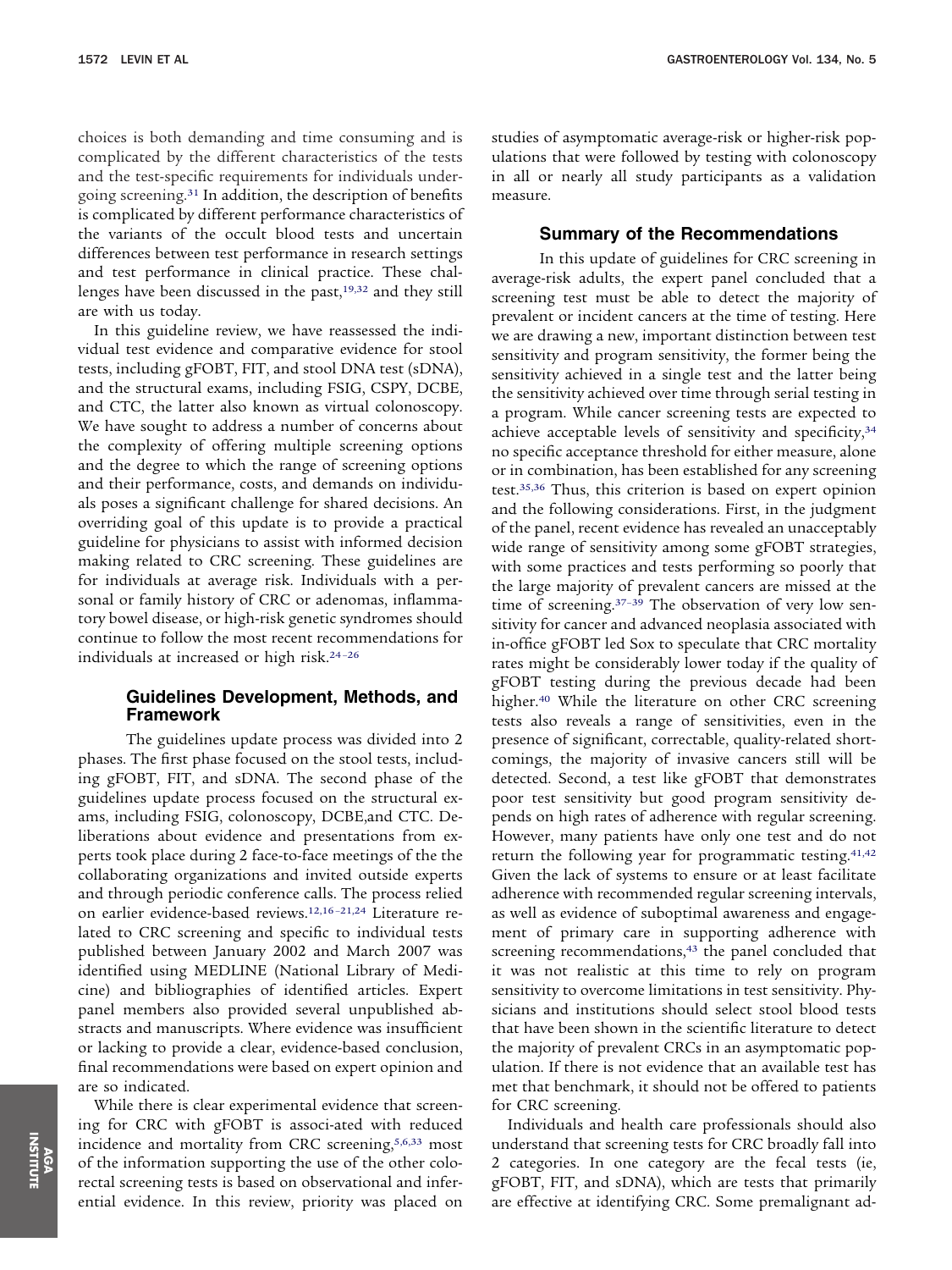| <b>Table 1.</b> Testing Options for the Early Detection of |  |  |
|------------------------------------------------------------|--|--|
| Colorectal Cancer and Adenomatous Polyps for               |  |  |
| Asymptomatic Adults Aged 50 Years and Older                |  |  |

| Tests that detect adenomatous polyps and cancer            |  |
|------------------------------------------------------------|--|
| FSIG every 5 years, or                                     |  |
| CSPY every 10 years, or                                    |  |
| DCBE every 5 years, or                                     |  |
| CTC every 5 years                                          |  |
| Tests that primarily detect cancer                         |  |
| Annual gFOBT with high test sensitivity for cancer, or     |  |
| Annual FIT with high test sensitivity for cancer, or       |  |
| sDNA, with high sensitivity for cancer, interval uncertain |  |

enomatous polyps may be detected, providing an opportunity for polypectomy and the prevention of CRC, but the opportunity for prevention is both limited and incidental and is not the primary goal of CRC screening with these tests. In the second category are the partial or full structural exams (ie, FSIG, CSPY, DCBE, and CTC)<sup>44</sup> which are tests that are effective at detecting cancer and premalignant adenomatous polyps. These tests differ in complexity and accuracy for the detection of CRC and advanced neoplasia. When performed properly, each of these structural exams has met the standard of detecting at least half of prevalent or incident cancers at the time of testing.

It is the strong opinion of this expert panel that *colon cancer prevention* should be the primary goal of CRC screening. Tests that are designed to detect both early cancer and adenomatous polyps should be encouraged if resources are available and patients are willing to undergo an invasive test. These tests include the partial or full structural exams mentioned above. These tests require bowel preparation and an office or hospital visit and have various levels of risk to patients. These tests also have limitations, greater patient requirements for successful completion, and potential harms. Significant positive findings on FSIG, DCBE, and CTC require follow-up CSPY.

The panel recognized that some patients will not want to undergo an invasive test that requires bowel preparation, may prefer to have screening in the privacy of their home, or may not have access to the invasive tests due to lack of coverage or local resources. Collection of fecal samples for blood or DNA testing can be performed at home without bowel preparation. However, providers and patients should understand the following limitations and requirements of noninvasive tests:

- &# These tests are less likely to prevent cancer compared with the invasive tests;
- &# These tests must be repeated at *regular* intervals to be effective;
- &# If the test is abnormal, an invasive test (CSPY) will be needed.

If patients are not willing to have repeated testing or have CSPY if the test is abnormal, these programs will not be effective and should not be recommended.

Based on our review of the historic and recent evidence, the tests in Table 1 are acceptable options for the early detection of CRC and adenomatous polyps for asymptomatic adults aged 50 years and older (also see [Table 2\)](#page-4-0).

## **Screening Tests for the Detection of CRC**

## *Stool Blood Tests— gFOBT and FIT*

Stool blood tests are conventionally known as fecal occult blood tests (FOBT) because they are designed to detect the presence of occult blood in stool. FOBT fall into 2 primary categories based on the detected analyte: gFOBT and FIT. Blood in the stool is a nonspecific finding but may originate from CRC or larger  $(>1)$  to 2 cm) polyps. Because small adenomatous polyps do not tend to bleed and bleeding from cancers or large polyps may be intermittent or simply not always detectable in a single sample of stool, the proper use of stool blood tests requires annual testing that consists of collecting specimens (2 or 3, depending on the product) from consecutive bowel movements[.18,24,45](#page-20-0) FIT generally are processed only in a clinical laboratory, whereas gFOBT are processed either in the physician's office or in a clinical laboratory. When performed for CRC screening, a positive gFOBT or FIT requires a diagnostic workup with CSPY to examine the entire colon in order to rule out the presence of cancer or advanced neoplasia.

## *gFOBT*

gFOBT are the most common stool blood tests in use for CRC screening and the only CRC screening tests for which there is evidence of efficacy from prospective, randomized controlled trials. Guaiac-based tests detect blood in the stool through the pseudoperoxidase activity of heme or hemoglobin, while immunochemical-based tests react to human globin. The usual gFOBT protocol consists of collecting 2 samples from each of 3 consecutive bowel movements at home. Prior to testing with a sensitive guaiac-based test, individuals usually will be instructed to avoid aspirin and other nonsteroidal antiinflammatory drugs, vitamin C, red meat, poultry, fish, and some raw vegetables because of diet-test interactions that can increase the risk of both false-positive and falsenegative (specifically, vitamin C) results[.46](#page-20-0) Collection of all 3 samples is important because test sensitivity improves with each additional stool sample[.14](#page-20-0)

**gFOBT—Efficacy and Test Performance.** Three large, prospective, randomized controlled trials with gFOBT have demonstrated that screened patients have cancers detected at an early and more curable stage than unscreened patients. Over time (8 –13 years), each of the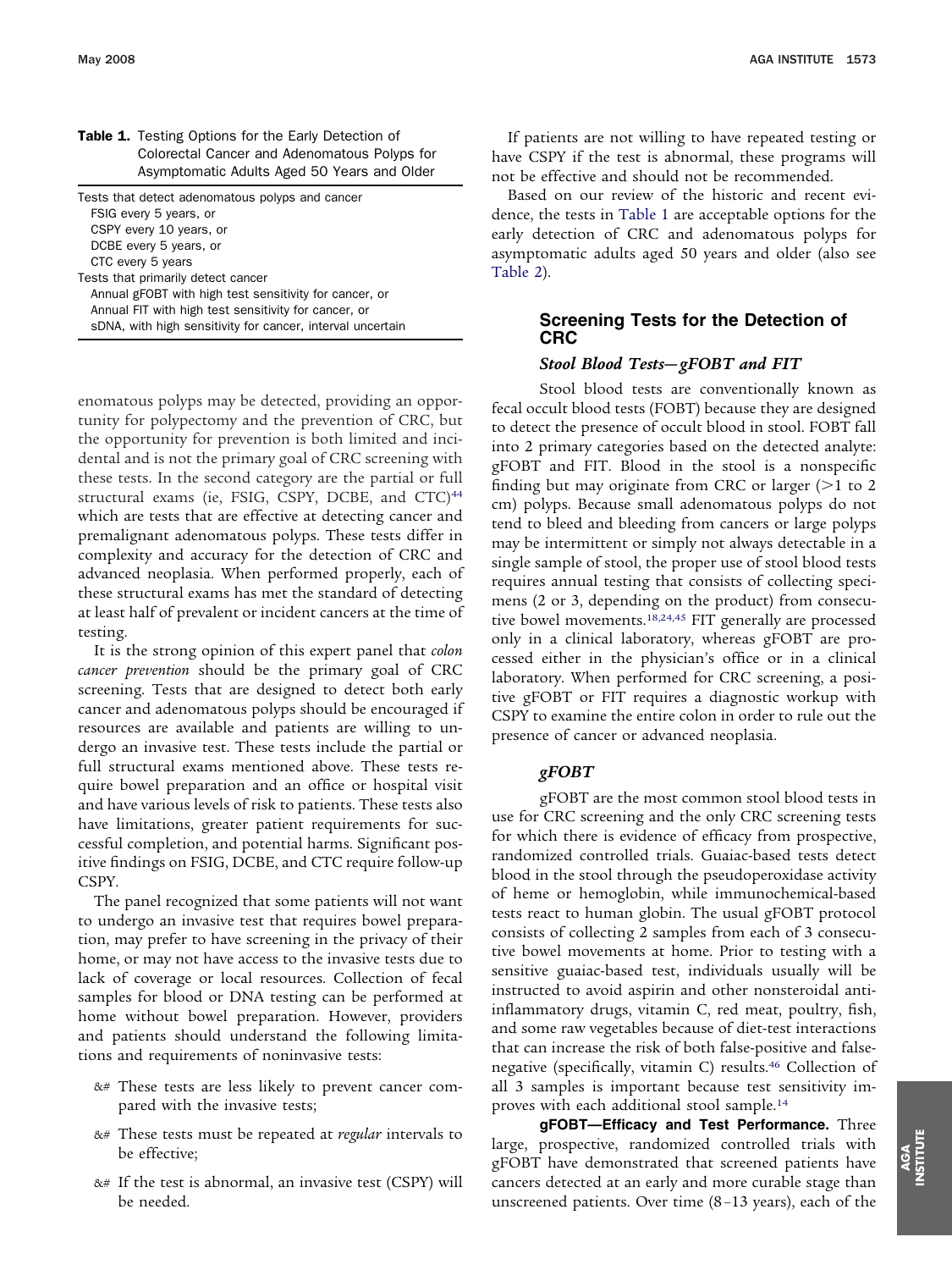#### <span id="page-4-0"></span>Table 2. Guidelines for Screening for the Early Detection of Colorectal Cancer and Adenomas for Average-risk Women and Men Aged 50 Years and Older

The following options are acceptable choices for colorectal cancer screening in average-risk adults beginning at age 50 years. Since each of the following tests has inherent characteristics related to prevention potential, accuracy, costs, and potential harms, individuals should have an opportunity to make an informed decision when choosing one of the following options.

In the opinion of the guidelines development committee, *colon cancer prevention* should be the primary goal of colorectal cancer screening. Tests that are designed to detect both early cancer and adenomatous polyps should be encouraged if resources are available and patients are willing to undergo an invasive test.

#### Tests that Detect Adenomatous Polyps and Cancer Test **Interval** Interval **Interval** Key Issues for Informed Decisions FSIG with insertion to 40 cm or to splenic flexure Every 5 years ● Complete or partial bowel prep is required ● Sedation usually is not used, so there may be some discomfort during the procedure The protective effect of sigmoidoscopy is primarily limited to the portion of the colon examined ● Patients should understand that positive findings on sigmoidoscopy usually result in a referral for CSPY CSPY Every 10 years ● Complete bowel prep is required ● Conscious sedation is used in most centers; patients will miss a day of work and will need a chaperone for transportation from the facility ● Risks include perforation and bleeding, which are rare but potentially serious; most of the risk is associated with polypectomy DCBE Every 5 years ● Complete bowel prep is required  $\bullet$  If patients have one or more polyps  $>6$  mm, CSPY will be recommended; follow-up CSPY will require complete bowel prep ● Risks of DCBE are very low; rare cases of perforation have been reported CTC Every 5 years ● Complete bowel prep is required  $\bullet$  If patients have one or more polyps  $>6$  mm, CSPY will be recommended; if same day CSPY is not available, a second complete bowel prep will be required before CSPY ● Risks of CTC are very low; rare cases of perforation have been reported

| <b>Tests that Primarily Detect Cancer</b> |                    |                                                                                                                                                                                                                                                                                                                                                                                                 |  |
|-------------------------------------------|--------------------|-------------------------------------------------------------------------------------------------------------------------------------------------------------------------------------------------------------------------------------------------------------------------------------------------------------------------------------------------------------------------------------------------|--|
| Test                                      | Interval           | <b>Key Issues for Informed Decisions</b>                                                                                                                                                                                                                                                                                                                                                        |  |
| gFOBT with high sensitivity for cancer    | Annual             | • Depending on manufacturer's recommendations, 2 to 3 stool samples<br>collected at home are needed to complete testing; a single sample of<br>stool gathered during a digital exam in the clinical setting is not an<br>acceptable stool test and should not be done                                                                                                                           |  |
| FIT with high sensitivity for cancer      | Annual             | • Positive tests are associated with an increased risk of colon cancer and<br>advanced neoplasia; CSPY should be recommended if the test results are<br>positive<br>• If the test is negative, it should be repeated annually<br>• Patients should understand that one-time testing is likely to be ineffective                                                                                 |  |
| sDNA with high sensitivity for cancer     | Interval uncertain | • An adequate stool sample must be obtained and packaged with<br>appropriate preservative agents for shipping to the laboratory<br>• The unit cost of the currently available test is significantly higher than<br>other forms of stool testing<br>• If the test is positive, CSPY will be recommended<br>• If the test is negative, the appropriate interval for a repeat test is<br>uncertain |  |

FSIG, flexible sigmoidoscopy; CSPY, colonoscopy; DCBE, double-contrast barium enema; CTC, computed tomography colonography; gFOBT, guaiac-based fecal occult blood test; FIT, fecal immunochemical test; sDNA, stool DNA test.

trials demonstrated significant reductions in CRC mortality of 15% to 33%[.5,6,34](#page-19-0) Moreover, incidence reduction of 20% was demonstrated in one trial (Minnesota) after 18 years of follow-up, which has been attributed to relatively higher rates of CSPY in the study (38% of subjects in the screened group)[.7](#page-20-0)

The sensitivity and specificity of a gFOBT has been shown to be highly variable and varies based on the brand or variant of the test;<sup>47</sup> specimen collection technique;<sup>38</sup> number of samples collected per test;<sup>14</sup> whether or not the stool specimen is rehydrated (ie, adding a drop of water to the slide window before processing)[;48;](#page-21-0) and variations in interpretation, screening interval, and other factors.<sup>46</sup>

The reported sensitivity of a single gFOBT varies considerably. In a review by Allison and colleagues, sensitivity for cancer ranged from 37.1% for unrehydrated Hemoc-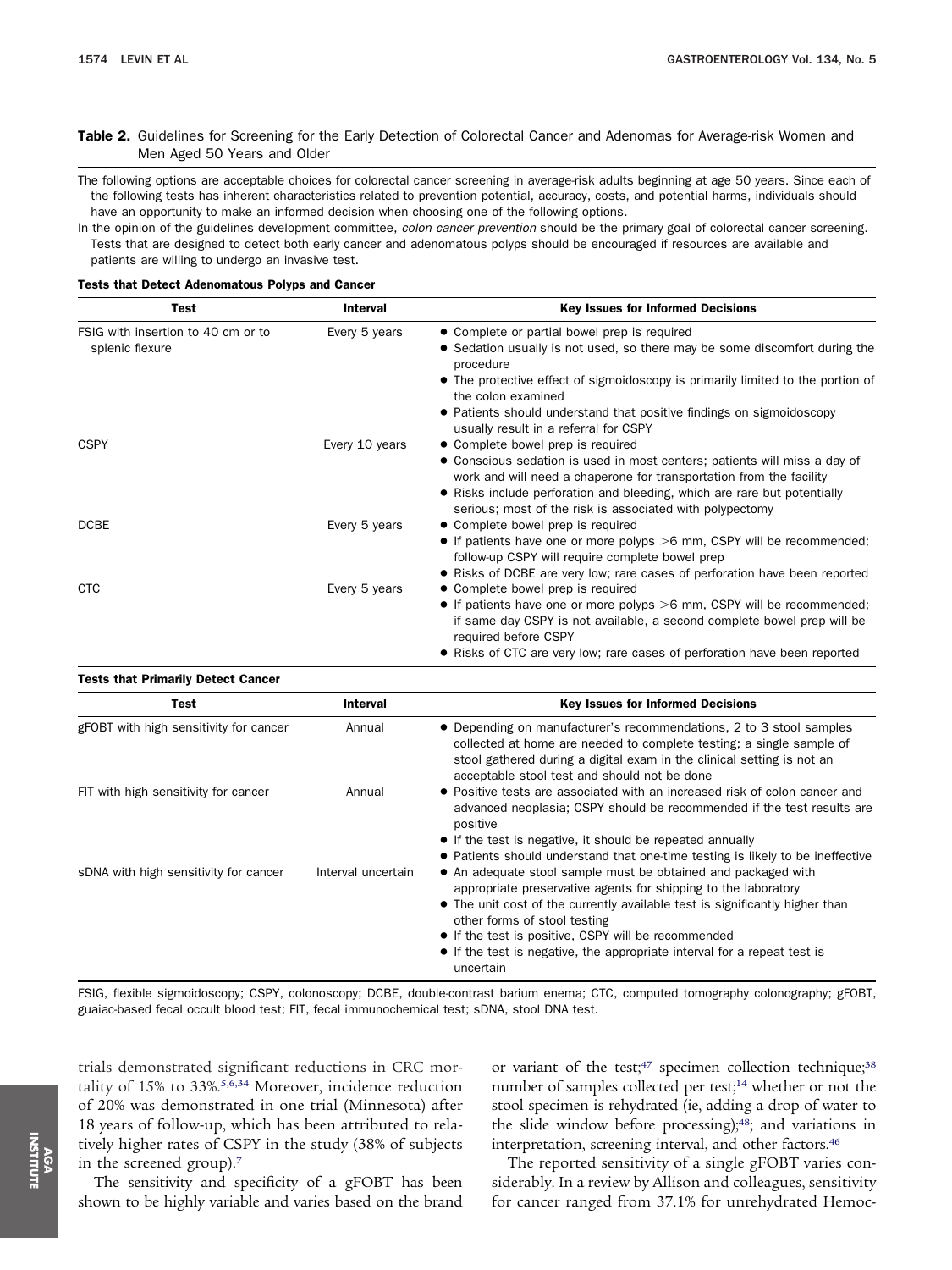cult II to 79.4% for Hemoccult SENSA[.47](#page-20-0) Lieberman and Weiss compared one-time testing with rehydrated Hemoccult II and observed 35.6% sensitivity for cancer.<sup>14</sup> In a study comparing gFOBT (unrehydrated Hemoccult II) with sDNA, sensitivity for cancer was only 12.9%[.37](#page-20-0) More recently, Allison and colleagues compared a highsensitivity gFOBT (Hemoccult SENSA) with an FIT and observed 64.3% sensitivity for cancer and 41.3% for advanced adenomas[.49](#page-21-0) Thus, the data reveal a range of performance among gFOBT variants that allows them to be grouped into low and high test sensitivity groups. The specificity of gFOBT also is variable, with low test sensitivity gFOBT (such as Hemoccult II) tending to have very high specificity and high test sensitivity gFOBT (such as Hemoccult SENSA) having lower specificity. In a comparison of various stool blood tests, Allison and colleagues observed specificity for cancer and advanced adenomas of 97.7% and 98.1%, respectively, for Hemoccult II, with a combined specificity for cancer and advanced adenomas of 98.1%. For Hemoccult SENSA, which had greater sensitivity for cancer and advanced adenomas compared with Hemoccult II, specificity for cancer and advanced adenomas was 86.7% and 87.5%, respectively, with a combined specificity for cancer and advanced adenomas of 87.5%[.47](#page-20-0)

A significant limitation of the potential of testing with gFOBT is that it is commonly performed in the physician's office as a single-panel test following a digital rectal exam[.39](#page-20-0) In a recent national survey of primary care physicians, 31.2% reported using only the in-office method of gFOBT, and an additional 41.2% of physicians reporting using both the in-office method or the take-home method. While this approach may seem pragmatic, Collins et al demonstrated that sensitivity is only 4.9% for advanced neoplasia and only 9% for cancer[.38](#page-20-0) The accuracy of this method is so low that it cannot, under any circumstances or rationale of convenience, be endorsed as a method of CRC screening.

An additional limitation observed in the current use of gFOBT is inadequate follow-up of a positive test. Despite the fact that all existing CRC screening guidelines recommend CSPY follow-up of a positive gFOBT, in the same survey that revealed high rates of in-office gFOBT, nearly one third of physicians reported that they followed up a positive gFOBT with a repeat gFOBT, and a substantial percentage reported that they referred patients to sigmoidoscopy rather than CSPY after a positive gFOBT. Similar patterns of testing and response to positive test results have been reported by patients undergoing athome screening.<sup>39</sup>

**gFOBT—Benefits, Limitations, and Harms.** Annual testing with gFOBT has been shown to reduce both CRC mortality and incidence. Testing for occult blood is simple and is associated with minimal harm, although any testing with gFOBT is associated with a possibility of a positive test result that will require follow-up with

CSPY, which is associated with a greater risk of harm. The limitation of gFOBT is that many of the individual tests have limited test sensitivity under the best of circumstances, and this sensitivity may be further compromised by poor and incomplete specimen collection and inadequate or improper processing and interpretation. Program sensitivity (ie, the outcome of repeat annual testing) is considerably higher, but the systems to ensure regular annual testing often are not in place to support either the patient or his or her physician to be adherent. Further, testing in the office following a digital rectal exam, which is highly inaccurate, has been common and still may persist at significant levels today. When the test, the testing procedure, or both have very low test sensitivity, and when positive tests are not followed up with CSPY, the potential is high for patients to have a false sense of reassurance after testing. Finally, patients who choose gFOBT for CRC screening must understand that annual testing is required.

**Quality Assurance.** If patients and their providers select gFOBT for CRC screening, they should be aware of several quality issues based on programmatic performance in clinical trials. First, the test must be performed properly with 3 stool samples obtained at home. A single stool sample FOBT collected after digital rectal exam in the office is not an acceptable screening test, and it is not recommended. Prior to testing with a sensitive guaiac-based test, individuals should be instructed to avoid nonsteroidal anti-inflammatory drugs such as ibuprofen, naproxen, or aspirin (more than one adult aspirin per day) for 7 days prior to testing unless they are on a cardioprotective regimen. There has been debate as to whether additional dietary restrictions reduce compliance with testing and are necessary to reduce the risk of both false-negative and false-positive results. Results of a meta-analysis that examined completion and positivity results found little support for the influence of dietary restrictions on completion or positivity rates, with the exception of completion rates in one study that imposed severe restrictions. However, manufacturers still endorse avoidance of vitamin C in excess of 250 mg from either supplements or citrus fruits and juices and avoidance of red meats (beef, lamb, and liver) for 3 days before testing. This seems prudent since recent consumption of red meat is associated with increased false positivity, and excess vitamin C can result in false-negative results. Second, it is critically important that physician offices and laboratories follow recommended quality assurance procedures for test development and interpretation. Although rehydration of gFOBT slides increases sensitivity, it is not recommended because it can adversely affect the readability of the test and also substantially increases the false-positive rate. Sinatra and colleagues observed considerable variation in the interpretation of gFOBT among 13 laboratories in Melbourne, Australia, and concluded that ongoing technician training and review of laboratory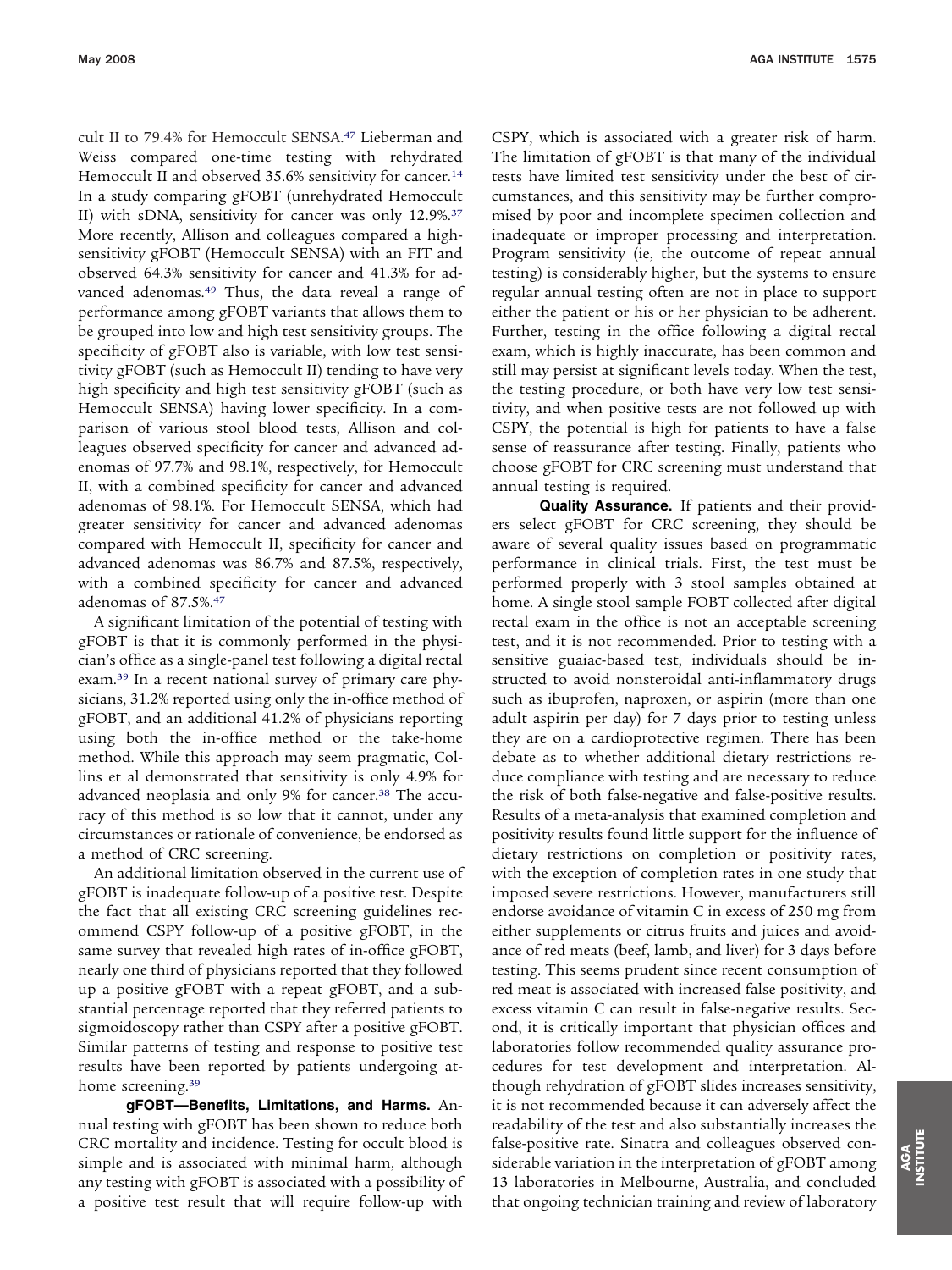procedures were important[.50](#page-21-0) Better results may be achieved if guaiac-based tests are routinely processed and interpreted in a clinical laboratory. Third, if the test is positive, patients should be advised to have CSPY. Repeating the stool test or follow-up with non-CSPY tests is inappropriate. Fourth, if the test result is negative, patients should understand that they need to have repeated testing annually.

**gFOBT—Conclusions and Recommendations.** Annual screening with high-sensitivity gFOBT (such as Hemoccult SENSA) that have been shown in the published peer-reviewed literature to detect a majority of prevalent CRC in an asymptomatic population is an acceptable option for colorectal screening in average-risk adults aged 50 years and older. Any positive test should be followed up with CSPY. Individuals should be informed that annual testing is necessary to achieve the fullest potential of this test and that they will need follow-up CSPY if test results are positive. Screening for CRC with gFOBT in the office following digital rectal exam or as part of a pelvic examination is not recommended and should not be done. Commonly used guaiac tests, with or without rehydration, that have not been shown in the literature to detect a majority of prevalent CRC at the time of testing are no longer recommended.

#### *FIT*

The concept of applying an immunochemical method to testing stool for occult blood was first proposed in the  $1970s<sub>51</sub>$  and commercialization of the technology began in the 1980s. The use of FIT in the United States has lagged behind some other countries, mostly due to the higher costs associated with FIT compared with gFOBT. However, recently increased reimbursement by Medicare made the use of FIT financially viable and has led to its wider acceptability in the United States.<sup>52</sup>

FIT has several technological advantages when compared with gFOBT. FIT detects human globin, a protein that along with heme constitutes human hemoglobin. Thus, FIT is more specific for human blood than guaiacbased tests, which rely on detection of peroxidase in human blood and also react to the peroxidase that is present in dietary constituents such as rare red meat, cruciferous vegetables, and some fruits[.53](#page-21-0) Further, unlike gFOBT, FIT is not subject to false-negative results in the presence of high-dose vitamin C supplements, which block the peroxidase reaction. In addition, because globin is degraded by digestive enzymes in the upper gastrointestinal tract, FIT also are more specific for lower gastrointestinal bleeding, thus improving their specificity for CRC. Finally, the sample collection for some variants of FIT are less demanding of patients than gFOBT, requiring fewer samples or less direct handling of stool.

**FIT—Efficacy and Test Performance.** Recently, a number of new FIT have entered the market, although not all are available in the United States. Some of the new FIT have been evaluated in comparison with gFOBT in diagnostic accuracy studies with human subjects who all undergo CSPY to define the true presence or absence of neoplasia. Other FIT have been evaluated only on the basis of their ability to detect the presence of certain concentrations of blood in laboratory settings. No FIT has been tested in a randomized trial where the outcome of interest is CRC mortality, nor is it likely, as is the case with CSPY, that such a study will ever be undertaken.

A number of studies over the past 20 years have compared the diagnostic accuracy of various FIT with gFOBT (most often Hemoccult II or Hemoccult SENSA). In this review, we have focused on studies that compared different FIT with Hemoccult SENSA since at present it has the highest sensitivity of currently marketed gFOBT.<sup>49,54-58</sup> Based on data from these 6 studies, it appears that there are no clear patterns of superior performance in overall test performance between a high-sensitivity guaiac-based test (Hemoccult SENSA) and a variety of FIT.

FIT has been performed in subjects undergoing screening CSPY to determine one-time sensitivity and specificity. Morikawa et al studied 21,805 asymptomatic adults who underwent testing with the Magstream 1000 test (not available in the United States), followed by CSPY[.59](#page-21-0) The Magstream FIT was positive in 5.6% of patients, with 27.1% sensitivity for advanced neoplasia and 65.8% sensitivity for cancer. In a similar study, although not in a totally asymptomatic population, Levi and colleagues sought to measure both sensitivity and specificity of a quantitative FIT and, as well, to measure fecal hemoglobin thresholds most predictive of advanced neoplasia and cancer[.58](#page-21-0) One thousand ambulatory patients, some with and some without symptoms of CRC, who were scheduled for CSPY and who were willing to also undergo an FIT with 3 samples were included in the study. The hemoglobin content of 3 bowel movements was measured. The sensitivity for cancer with 3 FIT samples with a hemoglobin threshold set at 75 ng/mL was 94.1%. Specificity for cancer was 87.5%. Allison and colleagues recently published results of a comparison of a sensitive gFOBT (Hemoccult SENSA) with an FIT (Hemoccult ICT) for cancer and advanced adenomas in the distal colon in nearly 6000 average-risk subjects who had undergone FSIG[.49](#page-21-0) Both tests showed superior sensitivity for cancer compared with the single-test performance of an unrehydrated gFOBT. The sensitivity for CRC of the FIT and the sensitive gFOBT was 81.8% and 64.3%, respectively. However, the sensitive gFOBT showed superior performance for advanced adenomas (41.3%) compared with FIT (29.5%). Specificity of FIT tends to be higher than that observed for high-sensitivity gFOBT. For example, in the analysis by Allison et al, the specificity of Hemoccult ICT was 96.9% for distal cancer, 97.3% for distal advanced lesions, and 97.5% for all distal advanced neoplasia[.49](#page-21-0)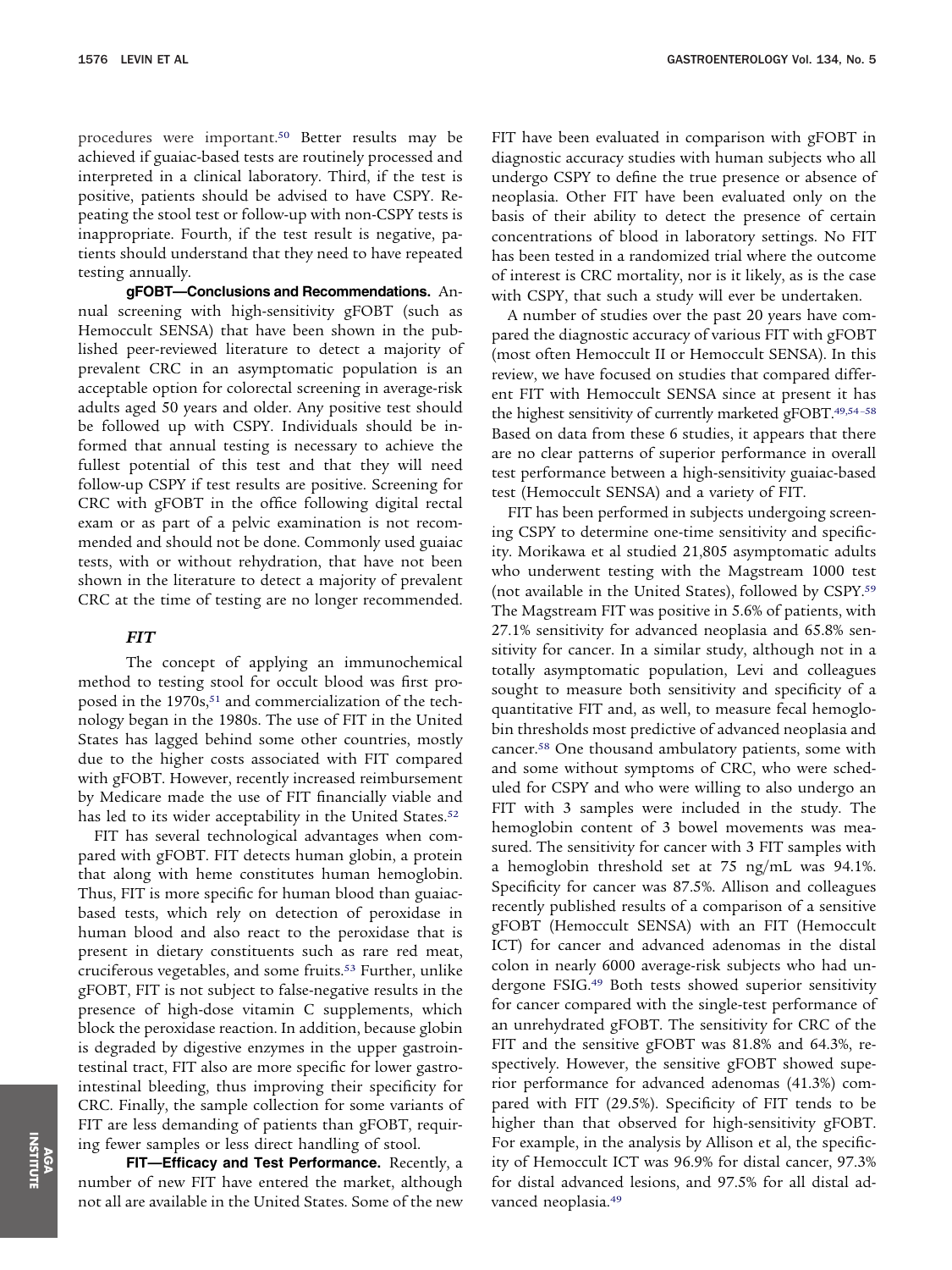**FIT—Benefits, Limitations, and Harms.** The spectrum of benefits, limitations, and harms is similar to a gFOBT with high sensitivity. One advantage of FIT over gFOBT appears to be a function of fewer demands on patients undergoing FIT compared with gFOBT. FIT does not require a restricted diet, and the sampling procedures for some forms of FIT are less demanding[.60](#page-21-0)

**Quality Assurance.** If patients and their providers select FIT, they should be aware of several quality issues. Although there are no clinical trials assessing programmatic performance, an effective screening program will depend on repeat testing if the initial test is negative and referral for CSPY if the test is positive. At this time, the optimal number of FIT stool samples is not established, but 2 samples may be superior to one.<sup>61</sup>

**FIT—Other Issues.** Given the lack of clear difference in test performance in studies conducted to date, policy makers, providers, and patients may want to consider other factors when deciding which occult blood test to use. Relevant other factors include cost (both out-ofpocket and total costs) and likelihood of test completion, which appears to be greater with FIT compared with gFOBT[.60](#page-21-0)

**FIT—Conclusions and Recommendations.** Annual screening with FIT that have been shown in the published peer-reviewed literature to detect a majority of prevalent CRC in an asymptomatic population at the time of testing is an acceptable option for colorectal screening in average-risk adults aged 50 years and older. Any positive test should be followed up with CSPY. Adults should be informed that annual testing is necessary to achieve the fullest potential of this test and that they will need follow-up CSPY if test results are positive.

#### *sDNA*

Knowledge of molecular genomics provides the basis of a new method of CRC screening that tests stool for the presence of known DNA alterations in the adenoma-carcinoma sequence of colorectal carcinogenesis. Adenoma and carcinoma cells that contain altered DNA are continuously shed into the large bowel lumen and passed in the feces. Because DNA is stable in stool, it can be differentiated and isolated from bacterial DNA found in the feces[.62](#page-21-0) No single gene mutation is present in cells shed by every adenoma or cancer. Thus, a multitarget DNA stool assay is required to achieve adequate sensitivity. At present there is only one commercially available sDNA test. The prototype assay of this test (version 1.0) for which most of the published evidence is available consisted of a multiple-marker panel that included 21 separate point mutations in the K*-ras, APC,* and *P53* genes; a probe for BAT-26 (a marker of microsatellite instability); and a marker of DNA integrity analysis (DIA). The sDNA that is currently commercially available is a second generation version of this test (version 1.1) that includes this same marker panel but incorporates

several technical advances related to processing and specimen preservation[.63,64](#page-21-0) Whereas gFOBT and FIT test a sample of stool or sample of water surrounding stool, the currently available sDNA test requires the entire stool specimen (30-g minimum to ensure an adequate sample of stool for evaluation). Collection kits have been designed to facilitate specimen collection and mailing and to enhance compliance.

**sDNA—Efficacy and Test Performance.** Several studies on the sensitivity and specificity of sDNA testing for CRC detection have been published utilizing a panel of DNA markers.<sup>37,65-69</sup> Test sensitivity for CRC in these studies ranged from 52% to 91%, with specificity ranging from 93% to 97%. Lower sensitivity in some of these studies has been attributed to suboptimal sensitivity performance of DIA resulting from DNA degradation during transit of specimens to the laboratory. The changes associated with version 1.1 are reported to address these problems. One study utilizing version 1.1 has been published by Whitney et al<sup>63</sup> reporting a sensitivity for CRC of 70%.

sDNA has been compared with a low-sensitivity gFOBT in one large prospective study of an average-risk screening cohort. Imperiale et al conducted an investigation in a cohort of 2507 average-risk individuals undergoing colorectal neoplasia screening by 3 modalities: sDNA using the prototype assay (version 1.0), gFOBT (nonrehydrated Hemoccult II), and CSPY[.37](#page-20-0) sDNA testing had statistically significantly better sensitivity for CRC compared with Hemoccult II (52% vs 13%) and for all cancers and high-grade dysplasia (40.8% vs 14.1%), with comparable specificity. In this study, sDNA was much less sensitive in the detection of all advanced adenomas (15.1%), defined as a tubular adenoma at least 1 cm in diameter, an adenoma with a villous histologic appearance, or an adenoma with high-grade dysplasia, although it still showed superior performance to the comparison gFOBT (10.7%).<sup>37</sup> Data on program performance of sDNA screening are lacking. Information on the sensitivity and specificity of CRC and adenoma detection comes from an evaluation of results from a single test. Also, the currently available sDNA gene test—version 1.1— has not been rigorously tested in screening cohorts but based on available data can be reasonably assumed to perform as well or better than Version 1.0[.63](#page-21-0) New version assays with better DNA stabilization and simplified genetic analyses may be more sensitive than version 1.0 but require testing in screening cohorts[.70](#page-21-0)

**sDNA—Benefits, Limitations, and Harms.** The benefit of sDNA is that this methodology has acceptable sensitivity for CRC and is built upon the concept of detecting molecular markers associated with advanced colorectal neoplasia. It is not dependent on the detection of occult bleeding, which is intermittent and nonspecific, and it requires only a single stool collection. Further, newer versions may have better sensitivity as more is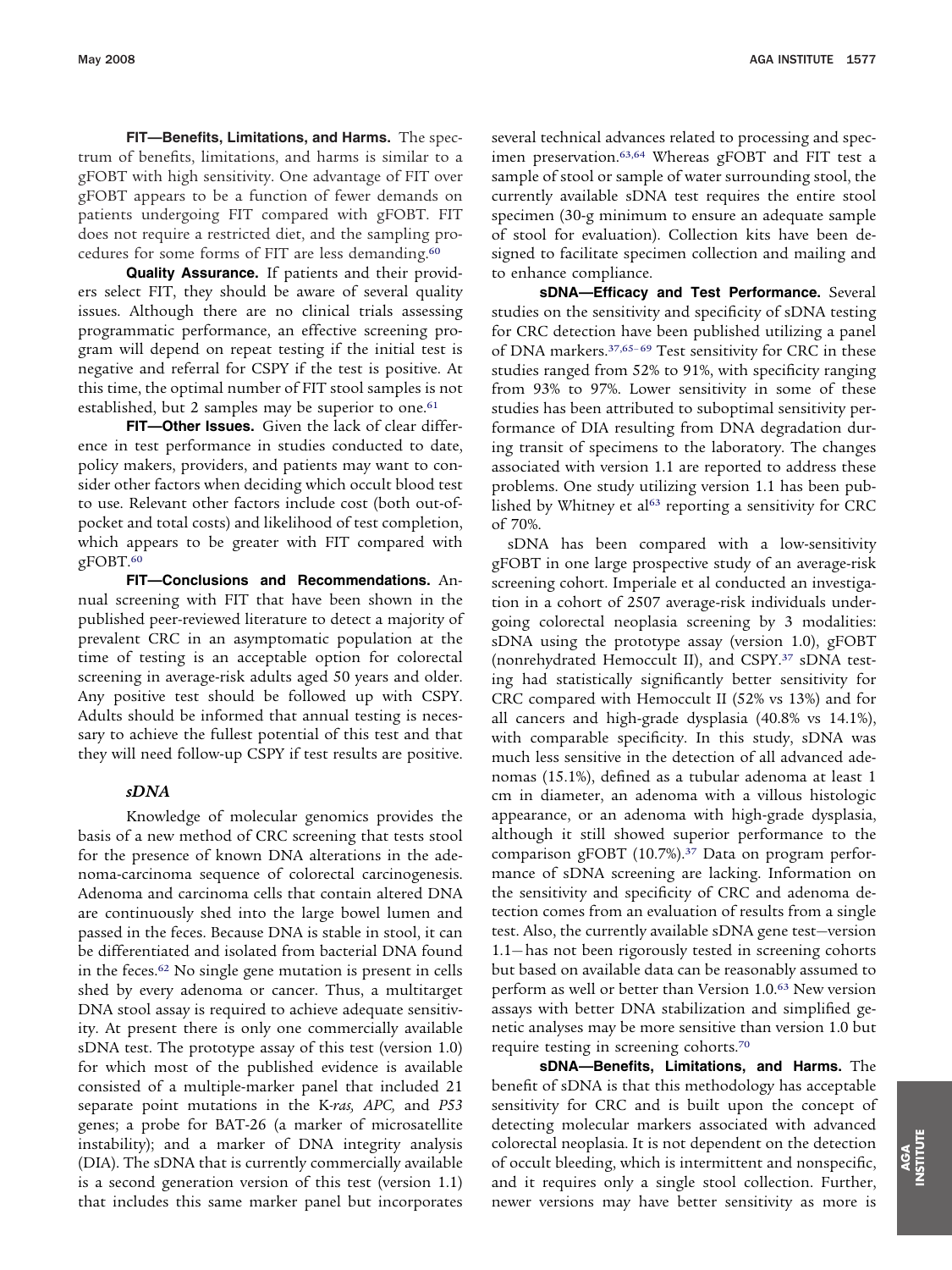learned about markers that are common across all prevalent CRCs as well as advanced adenomas. sDNA sampling also is noninvasive and lacks physical harm. Patient and provider acceptance of this technique appears to be high, with available data indicating that sDNA is preferred over other tests by some individuals, and among others testing with sDNA, it is at least as acceptable to patients as testing with gFOBT[.29,71](#page-20-0) Berger et al reported that most individuals undergoing sDNA who completed a mailed survey reported satisfaction with the sDNA testing process, and most reported that they would repeat testing if recommended by their physician[.72](#page-21-0)

A clear limitation of sDNA testing for the detection of CRC and large adenomas is that test sensitivity is based on a panel of markers that appears to identify the majority of but not all CRC. Further, it is not known what proportion of advanced adenomas is identified with the current commercial version (version 1.1) of the sDNA test. Other potential limitations that have considerable implications for cost-effectiveness are the unit cost of the current test[,73](#page-21-0) which is much higher than the other stool tests, and the frequency by which the test should be performed, which is uncertain. Currently, the test is under review by the Food and Drug Administration for 510K certification but is commercially available under the in-house developed "home brew" category of laboratory tests.

An additional issue is the clinical relevance of a positive genetic test without identification of the cause of the abnormality; this has not been studied systematically. At issue for a test that is based on molecular markers is the degree to which a positive test, with no evidence of advanced lesions upon completion of CSPY, is truly negative or positive for a lesion that is not yet clinically evident. Osborn and Ahlquist have highlighted the fact that inasmuch as cancers exfoliate cells and that these cells can survive the digestive process and ultimately be excreted in stool, high-prevalence supracolonic aerodigestive cancers may also be detected by sDNA[.74](#page-21-0) However, at this time, the significance of a positive test result in a patient with a negative follow-up evaluation is unknown.

**Quality Assurance.** Individuals should be informed about the benefits and limitations of screening for CRC with sDNA, including the fact that at present the test is more sensitive for cancer than advanced adenomas, that the current panel of markers will not identify all cancers, and that a positive test will need to be followed up with CSPY. Individuals should be made aware that their stool specimen must be packaged and shipped in a customized collection kit that includes a specially designed ice pack. Patients must have access to a working freezer and allow this ice pack to freeze for at least 8 hours prior to use. If the specimen is returned without the ice pack or if there are unforeseen delays in specimen return or processing, the specimen may be rejected.

**sDNA—Other Issues.** Testing stool for mutated DNA and other markers poses unique challenges in shared decision making. The panel of markers that was evaluated in population studies was not sensitive for all advanced lesions and cancer, and there is uncertainty about improvements in the sensitivity of newer versions for advanced neoplasia and cancer in screening cohorts. At this time, patients will need to be informed that sDNA will detect some but not all advanced lesions and cancers. There also is uncertainty about how positive results without evidence of advanced lesions or cancer on follow-up should be interpreted by patients and whether or not these patients require a different plan for ongoing surveillance[.75](#page-21-0) Additional research is necessary to resolve these questions.

As noted previously, the most informative data on the performance of sDNA testing is from version 1.0, which has been replaced with version 1.1; the newer version uses the same panel of markers but is reported to have improved quality[.63,70](#page-21-0) Newer versions are currently under evaluation, and are reported to have improved sensitivity, with diminution of specificity. The evolution of tests of this type raises important questions as to how performance of successive iterations should be evaluated and whether large prospective studies of asymptomatic patients with follow-up CSPY among all participants are required. Another question worthy of consideration is whether or not including a sensitive gFOBT or FIT at the time of testing would improve sensitivity without adversely affecting specificity. In a recent retrospective analysis of stool samples from patients with CRC and donor controls, combined results from a standard gFOBT and a panel of DNA markers (APC, BAT26, and L-DNA) resulted in a combined sensitivity for cancer of 93% and specificity of 89%[.76](#page-21-0)

**sDNA—Conclusions and Recommendations.** In previous assessments of the performance of sDNA, both the ACS and the USMSTF concluded that data were insufficient to recommend screening with sDNA for average-risk individuals[.19,24](#page-20-0) Based on the accumulation of evidence since the last update of these guidelines, the committee concluded that there are now sufficient data to include sDNA as an acceptable option for CRC screening. As noted above, testing stool for molecular markers is an evolving technology. New iterations of these tests, either technological enhancements of existing tests or completely new test variants, should be carefully evaluated in order to determine that they meet the criteria of detecting a majority of cancers at the time of screening but also have acceptable performance in a screening cohort. While the manufacturer of the one test that is commercially available currently is recommending a 5-year interval for routine screening between examinations with normal results, the committee concluded that there were insufficient data upon which to endorse this interval. Such an interval was judged by the committee to be appropriate only for a test that has very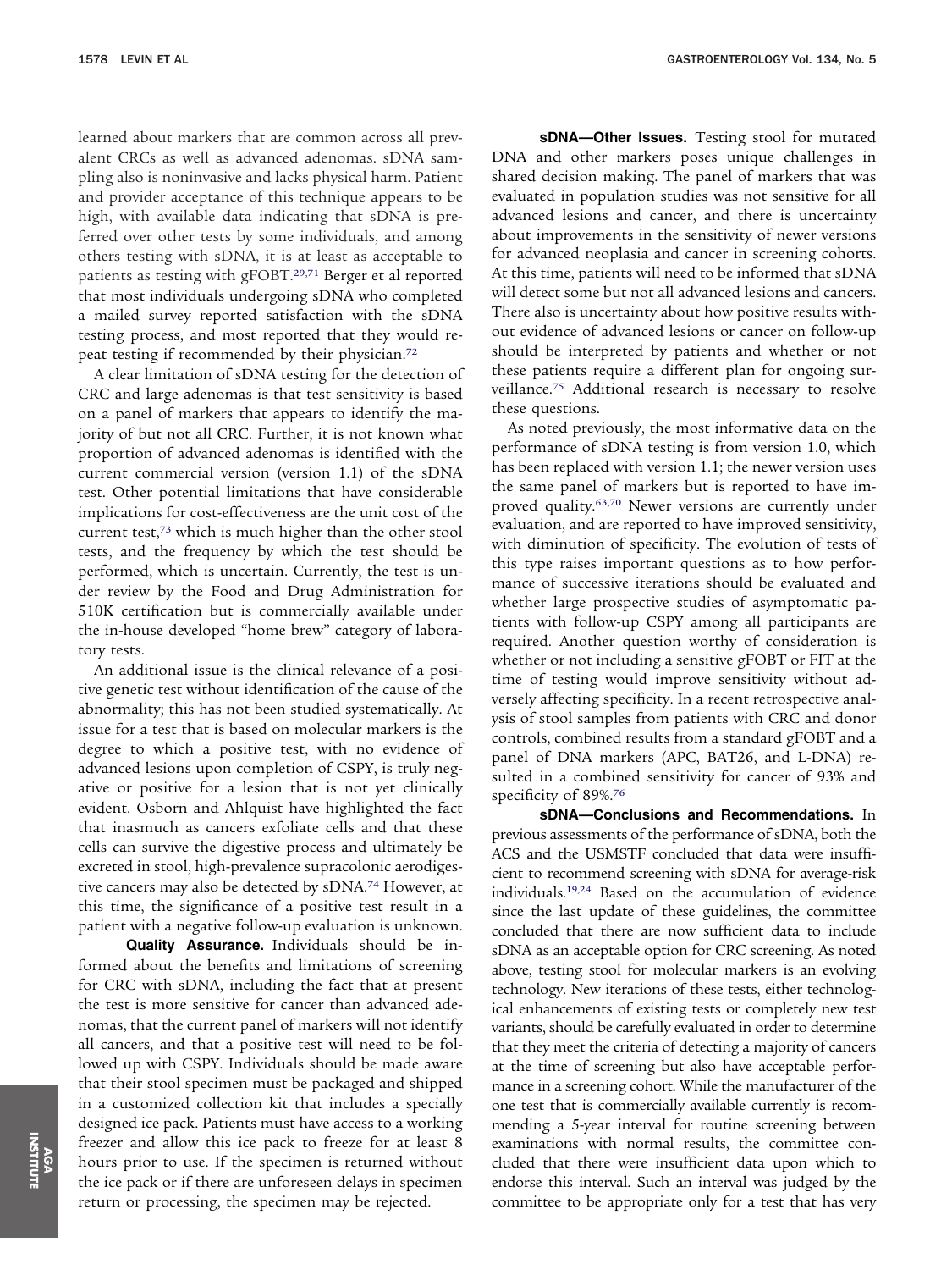high sensitivity for both cancer and adenomatous polyps—a standard that has not been documented for sDNA to date. At this time, further research is needed to determine the interval between negative sDNA examinations. Based on current evidence, the appropriate interval is uncertain.

## **Tests for the Detection of Adenomas and CRC**

#### *Endoscopy Examinations of the Colon and Rectum—FSIG and CSPY*

FSIG. FSIG is an endoscopic procedure that examines the lower half of the colon lumen. In addition to the standard 60-cm sigmoidoscope, the exam may be performed with a variety of endoscopic instruments, including a colonoscope, an upper endoscope, and a pediatric colonoscope. It is typically performed without sedation and with a more limited bowel preparation than standard CSPY. Since sedation is not required, it can be performed in office-based settings and by nonphysicians, including nurses or physician assistants, provided adequate training has been received[.77](#page-21-0)

*FSIG—Efficacy and Test Performance.* The use of FSIG for CRC screening is supported by high-quality casecontrol and cohort studies, which have been reviewed in detail elsewhere[.24](#page-20-0) In 2 well-known case-control studies, FSIG was associated with a 60% to 80% reduction in CRC mortality for the area of the colon within its reach, and this protective effect appears to persist for 10 years or more[.4,78](#page-19-0) A small, randomized tria[l79](#page-21-0) and a case-control study<sup>80</sup> also demonstrated decreased CRC incidence in the sigmoidoscopy-screened group compared with a nonscreened control group. There are 4 prospective, randomized controlled trials ongoing in the United States and Europe, $81-84$  and results are expected in the near future.

Additional evidence supporting the effectiveness of FSIG derives from CSPY studies. FSIG is 60% to 70% as sensitive for advanced adenomas and cancers in the colon compared with CSPY[.85,86](#page-21-0) However, this figure varies according to age, with proximal neoplasia becoming more common after age 65 years[.87](#page-22-0) Due to observed differences in the distribution of colonic neoplasia, FSIG may also be less sensitive in women than in men,<sup>88</sup> although the overall prevalence of advanced colonic neoplasia is lower in women than in men,<sup>89</sup> and it may be less sensitive in African Americans than in Whites. Several studies have indicated that African Americans have a higher prevalence of proximal lesions than Whites,  $90,91$  although a more recent evaluation of proximal lesions in a consecutive series of African American and White adults undergoing FSIG did not observe a statistically significant difference in proximal lesions between the 2 groups among those adults with neoplastic lesions identified during sigmoidoscopy[.92](#page-22-0) In addition, a number of recent studies have documented a lower prevalence of distal colon and rectal lesions in Whites compared with Hispanics and Asians[.92,93](#page-22-0) Differences in the prevalence of distal and proximal lesions based on age, gender, and ethnicity and the benefits and limitations of CRC screening with FSIG among these different groups remain important areas for continued investigation.

The effectiveness of sigmoidoscopy depends on the completion of a high-quality exam. Studies have demonstrated variable adenoma detection rates at screening sigmoidoscopy that are attributed to exam quality and completeness[.94](#page-22-0) Advanced neoplasia has been found within 3 years of a negative sigmoidoscopy in the Prostate, Lung, Colorectal and Ovarian Cancer Screening Trial, raising issues of exam quality[.95](#page-22-0) Although scope insertion to beyond 40 cm is only one measure of quality, the clinical studies that report adenoma detection and efficacy all achieve this level of insertion.<sup>96</sup> Studies have demonstrated that deeper levels of insertion are associated with a higher detection rate for advanced neoplasia.<sup>86</sup> Therefore, the panel recommends that if sigmoidoscopy is performed for CRC screening, insertion to 40 cm or beyond is required.

Exam quality also depends on the appropriate management of endoscopic findings. The panel recommends that any endoscopist performing sigmoidoscopy should be skilled in obtaining biopsies of polyps to determine histology. The histologic findings are informative for follow-up decision making. There is evidence from 2 large screening studies that if a patient has an adenoma of any size in the distal colon, he or she has an increased risk of proximal advanced neoplasia (2-fold or higher) compared with patients who have no polyps or only hyperplastic polyps in the distal colon.<sup>14,85</sup> Therefore, we recommend that most patients who have adenomas discovered at sigmoidoscopy should undergo CSPY. If biopsies are not obtained, another strategy is to refer all patients with one or more polyps  $>5$  mm for CSPY[.97](#page-22-0)

The appropriate interval between normal sigmoidoscopy exams is uncertain and may extend to 10 years, although the protective effect would depend greatly on the quality of the examination. Prior ACS and USMSTF CRC screening guidelines have recommended a 5-year interval between normal FSIG examinations, while recommending a 10-year interval between CSPY examinations[.18,24](#page-20-0) The shorter interval was recommended for FSIG because of concerns about exam quality and completeness in most clinical settings. In settings where an experienced endoscopist performs a complete examination on a well-prepared patient and achieves insertion beyond 40 cm, a 10-year interval between screening FSIG may be justified. Since these criteria are not routinely achieved in many clinical settings, a 5-year rescreening interval remains the standard recommendation.

The most important limitation in the evidence for FSIG is the lack of a longitudinal head-to-head comparison between FSIG screening and other CRC screening tests, such as CSPY or the different stool blood tests. Apart from the issue of patient preference, a key question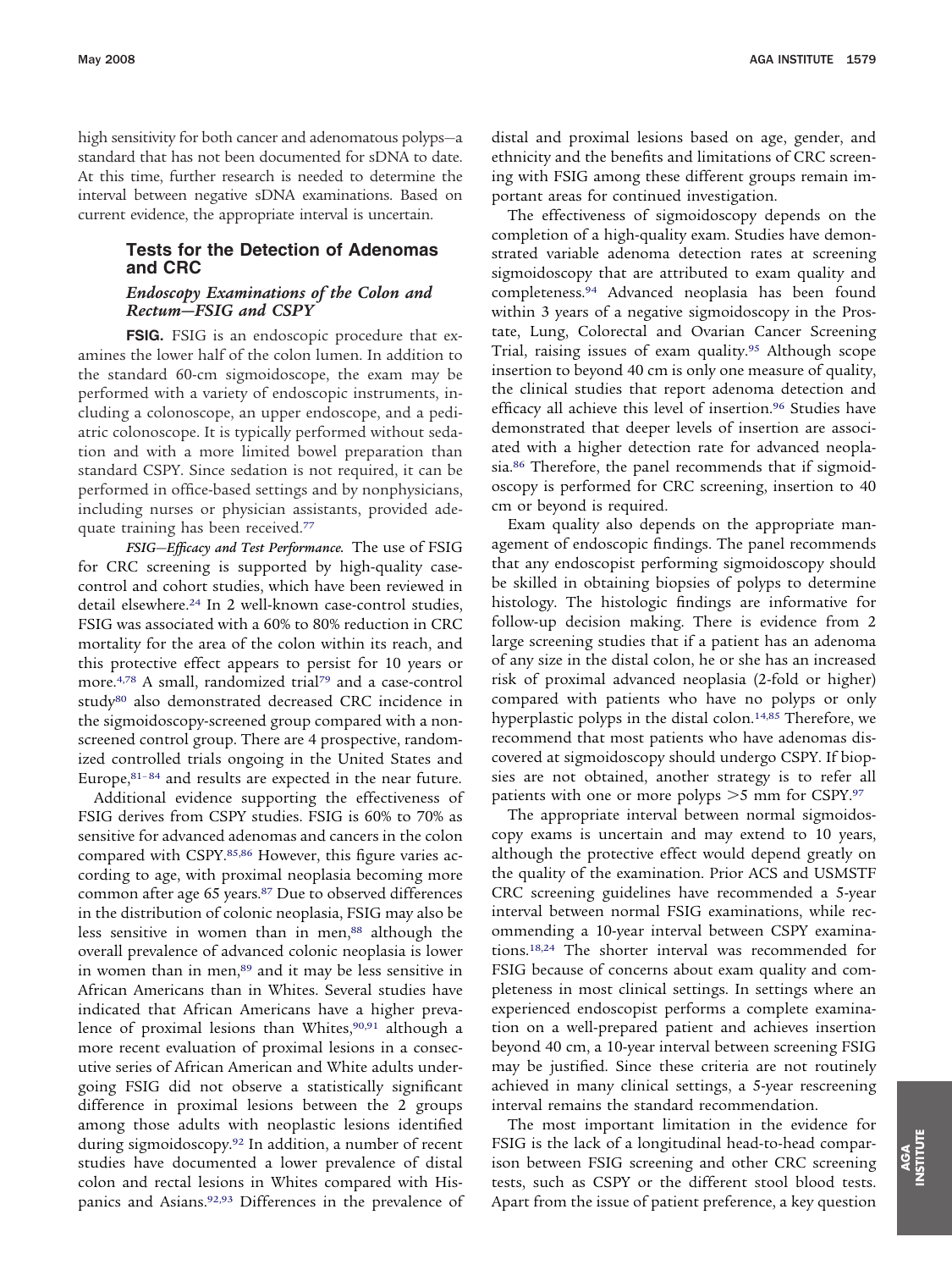for screening policy is the incremental benefit of CSPY over FSIG, given the higher direct medical and indirect costs of CSPY and the higher risk of complications with CSPY[.98](#page-22-0)

*FSIG—Benefits, Limitations, and Harms.* The chief advantage of FSIG is that it can be performed with a simple preparation (2 Fleet enemas), without sedation, and by a variety of examiners in diverse settings. With respect to distal bowel cleansing, the use of enemas is often imperfect, and superior bowel cleansing is achieved with the more thorough oral sodium phosphate procedure. Patients have reported a more favorable experience with the oral preparation compared with the enemas.<sup>99</sup> The absence of sedation is perceived by some patients as an advantage and by others as a disadvantage, although in one series a greater percentage of patients undergoing sigmoidoscopy reported periprocedural discomfort (during and postexam) compared with patients undergoing CSPY[.100](#page-22-0) Moreover, lack of sedation is associated with greater patient discomfort and greater patient reluctance to undergo the examination for future screening[.100](#page-22-0)

An additional limitation of FSIG is that there may be considerable variation both in depth of insertion of the scope and in adenoma detection at FSIG between different examiners, 94,101 and this may reduce the effectiveness of FSIG for CRC screening, especially in practice settings of low volume. Quality assurance is an important issue for flexible sigmoidoscopists and has been reviewed in detail elsewhere[.77](#page-21-0) Providers should be well trained and should exceed the published American Society for Gastrointestinal Endoscopy standards for a minimum number of training examinations prior to performing sigmoidoscopy without supervision.

The chief limitation of FSIG is that it does not examine the entire colon but, under optimal conditions, only the rectum, sigmoid, and descending colon. However, several lines of evidence support the idea that the incremental benefit of CSPY is less than simply the difference in sensitivity for advanced adenomas between CSPY and FSIG because many patients with small distal adenomas will receive CSPY, which may result in discovery of proximal advanced adenomas and cancer. The complications of FSIG include colonic perforation, even if no biopsy or polypectomy is performed, but this occurs in fewer than one in 20,000 examinations[.82,102](#page-21-0)

*Quality Assurance.* Quality indicators for FSIG have been previously published[.77](#page-21-0) Key elements include (1) appropriate training of endoscopists; (2) satisfactory examination rates to beyond 40 cm; (3) expected adenoma detection rates based on age and gender; and (4) ability to biopsy suspected adenomas. The effectiveness of an FSIG program is based on the assumption that if an adenoma is detected in the sigmoid colon or rectum, the patient would be referred for total CSPY. Patients should fully understand that in most circumstances CSPY will be recommended if an adenoma is detected during FSIG

and that if they are unwilling to accept referral to CSPY, they should have a different form of screening.

*FSIG—Other Issues.* FSIG use in the United States has been decreasing in the recent decade, coincident with a rise in CSPY usage. An analysis of Medicare data from the years 1993 to 2002 demonstrated a 54% decrease in sigmoidoscopy use between the earliest and latest periods studied and a more than 6-fold increase in CSPY usage over the same time frame[.103](#page-22-0) Other data from endoscopic facilities across the United States collected and analyzed by investigators from the Centers for Disease Control and Prevention estimated that approximately 2.8 million FSIG examinations and 14.2 million CSPY examinations were performed in 2002[.104](#page-22-0) Low reimbursement and a shortage of adequately trained examiners are 2 barriers to the availability of FSIG[.30,105](#page-20-0) In settings where reimbursement rates have not been a concern and where nurse endoscopists have been employed, high rates of FSIG utilization have been achieved[.106](#page-22-0)

*FSIG—Conclusion and Recommendations.* FSIG can result in the identification of the majority of prevalent CRC at the time of screening, when the examination reaches the splenic flexure or beyond 40 cm as a reasonable target for insertion and when adenomas in the distal colon are used as an indication for the need for CSPY. Although the appropriate interval between normal examinations is uncertain, FSIG is recommended to be performed for screening every 5 years in most clinical settings due to concerns about exam quality and completeness. FSIG can be performed alone, or consideration can be given to combining FSIG performed every 5 years with a highly sensitive gFOBT or FIT performed annually. In highquality centers (such as the program operated by Kaiser Permanente in California) where procedures are conducted by properly trained and experienced endoscopists who document regular insertion beyond 40 cm with a good bowel preparation, a 10-year interval between negative exams may be reasonable.

Individuals should be informed about the limitations of FSIG, including the fact that it examines only the distal colon; that there is a risk, albeit small, of perforation; and that they may experience discomfort during and after the examination. Patients should also understand that the examination achieves higher quality when bowel cleansing follows the same protocol as that for CSPY. Finally, patients should be informed that positive test findings will need to be followed up with CSPY.

**CSPY.** CSPY is one of the most commonly performed medical procedures in the United States, with estimates of up to 14 million procedures performed in 2003[.104](#page-22-0) CSPY allows direct mucosal inspection of the entire colon from the appendiceal orifice to the dentate line and same-session biopsy sampling or definitive treatment by polypectomy in the case of precancerous polyps and some early-stage cancers.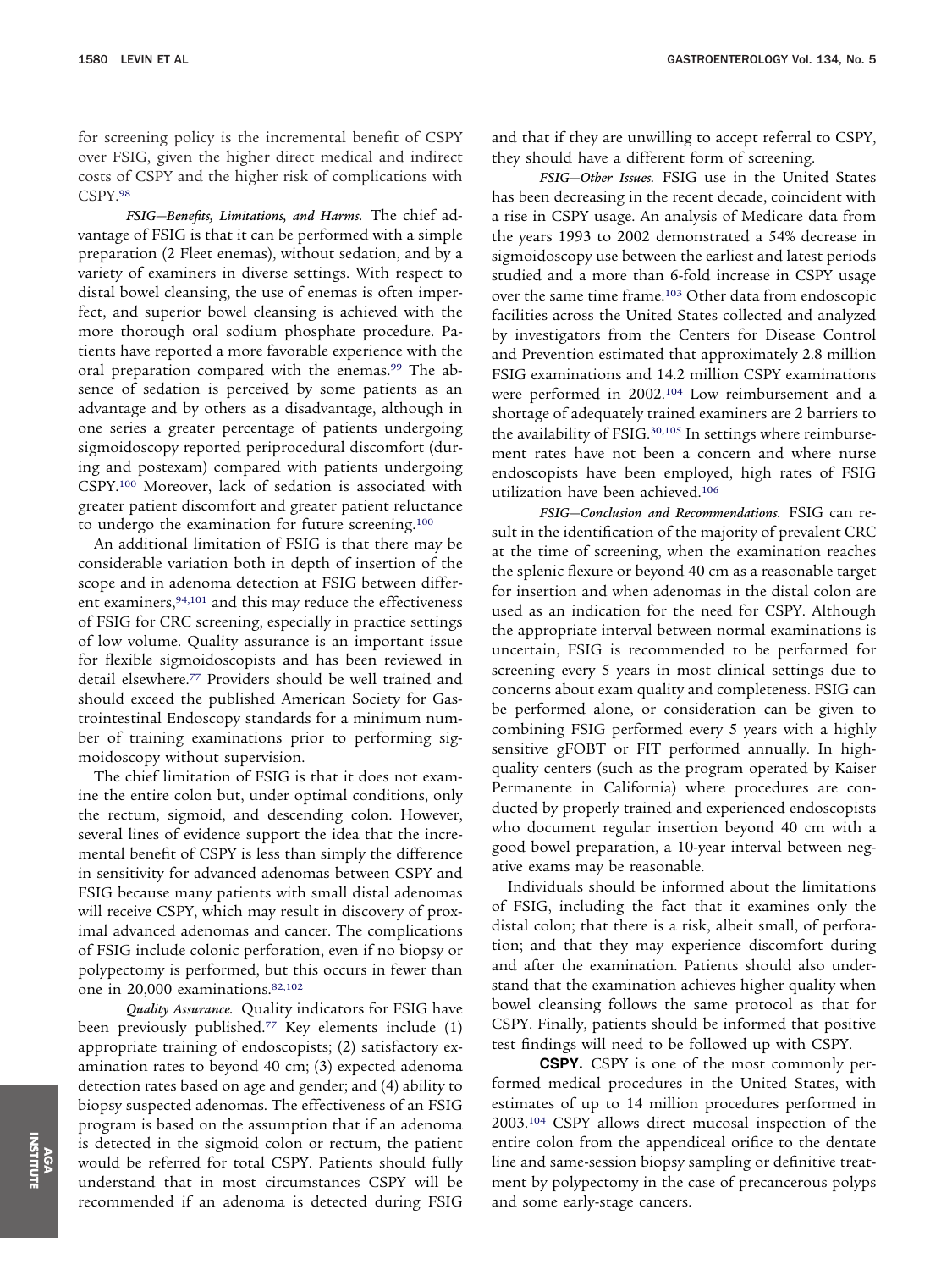The modern colonoscope is capable of examining the entire bowel, with the examination terminating at the cecum. Patients generally adopt a liquid diet one or more days before the examination, followed by either ingestion of oral lavage solutions or saline laxatives to stimulate bowel movements until the bowel is clean. Proper bowel preparation is a critical element in the accuracy and cost-effectiveness of screening with CSPY[.107](#page-22-0) It is common for the patient to receive a mild sedative prior to the procedure, but it is not essential for those who tolerate the procedure with only mild discomfort[.108](#page-22-0)

*CSPY—Efficacy and Test Performance.* There are no prospective, randomized controlled trials of screening CSPY for the reduction in incidence or mortality of CRC; however, because CSPY is used to evaluate other positive screening tests, there is evidence to indicate that CSPY and polypectomy result in incidence reductions in randomized controlled trials of other screening tests. The University of Minnesota randomized controlled trial of FOBT observed a 20% reduction in incidence of CRC, which the authors attribute to CSPY and polypectomy in patients with a positive FOBT[.7](#page-20-0) In a randomized controlled trial of FSIG versus no screening and with follow-up CSPY and polypectomy performed for any polyp detected at sigmoidoscopy, the screening group experienced an 80% incidence reduction in CRC[.79](#page-21-0)

Case-control studies cited above of sigmoidoscopy and polypectomy in screening populations also are considered to provide supporting evidence for CSPY because of the similarity of the examinations in the distal colon. In a case-control study of CSPY in the US VA population, CSPY in symptomatic patients was associated with a 50% reduction in mortality[.109](#page-22-0)

The evaluation of incidence rates of CRC in adenoma cohorts after baseline CSPY and polypectomy is another form of evidence commonly cited to support CSPY for CRC screening. In the National Polyp Study, the incidence of CRC after clearing CSPY was reduced by 76% to 90% compared with 3 nonconcurrent reference populations[.110](#page-22-0) In an Italian adenoma cohort study with removal of at least one adenoma  $\geq$ 5 mm, there was an 80% reduction in CRC incidence compared with expected incidence in a reference population[.111](#page-22-0) However, not all studies have shown the same level of protection. Combined data from 3 US chemoprevention trials showed incidence rates of CRC after clearing CSPY approximately 4 times that seen in the National Polyp Study, with no reduction in CRC incidence compared with data from the Surveillance Epidemiology and End Results (SEER) database in the United States,<sup>112</sup> and 2 US dietary intervention trials also showed higher rates of incident CRC after clearing CSPY than were observed in the National Polyp Study[.113,114](#page-22-0) These differences may reflect exclusion of patients with sessile adenomas  $>3$  cm in the National Polyp Study, more effective baseline clearing (13% of patients in the National Polyp Study had 2 or more

baseline CSPY to complete clearing), or unmeasured differences in the average quality of CSPY between the studies.

Overall, the data support the conclusion that CSPY with clearing of neoplasms by polypectomy has a significant impact on CRC incidence and thus, by extension, mortality. The magnitude of the protective impact is uncertain; it is not absolute, nor are apparent failures well understood. In a study of 35,000 symptomatic patients in Manitoba who had undergone a negative CSPY and who then were followed for 10 years, the investigators observed significant reductions in CRC incidence over time, but the incidence reductions were less than 50% for each of the first 5 years and no more than 72% by 10 years. These findings suggest detection failures during the initial, apparently normal, CSPY.

*CSPY—Benefits, Limitations, and Harms.* A principal benefit of CSPY is that it allows for a full structural examination of the colon and rectum in a single session and for the detection of colorectal polyps and cancers accompanied by biopsy or polypectomy. All other forms of screening, if positive, require CSPY as a second procedure.

Patient surveys indicate that patients willing to undergo invasive testing tend to choose CSPY as their preferred test[.71](#page-21-0) In addition to being a complete examination of the colon, individuals may also regard sedation during the procedure as an advantage. Patients in the same practice who had undergone unsedated FSIG screening were more than twice as likely to say that they would not return for additional screening compared with those who had undergone CSPY with sedation.<sup>100</sup>

CSPY has several limitations. It requires one or more days of dietary preparation and bowel cleansing, usually a day dedicated to the examination, and because of sedation, a chaperone is needed for transportation. It is an invasive procedure, and surveys indicate that a significant percentage of adults prefer other noninvasive options for CRC screening[.71,115,116](#page-21-0) Effective performance of the procedure is dependent on thorough bowel preparation, which is often perceived as the most unpleasant part of the CSPY process by those who have undergone the test. Limitations with regard to detection of neoplasia have been previously discussed, and the fact that CSPY is operator skill dependent is another significant limitation. Patients are generally poorly informed about the problem of variable performance of the procedure and are unaware of the skill level of their endoscopists. Formal quality assurance programs do not exist, and the current reimbursement system for CSPY does not reward careful examination but tends to reward rapidly performed examinations and repeated examinations at unnecessarily short intervals[.117](#page-22-0) Polypectomy is sometimes ineffective in eradicating polyps, a factor that has been implicated as the cause of up to 25% of interval cancers.<sup>118,119</sup> Finally, CSPY is not an infallible "gold standard." Controlled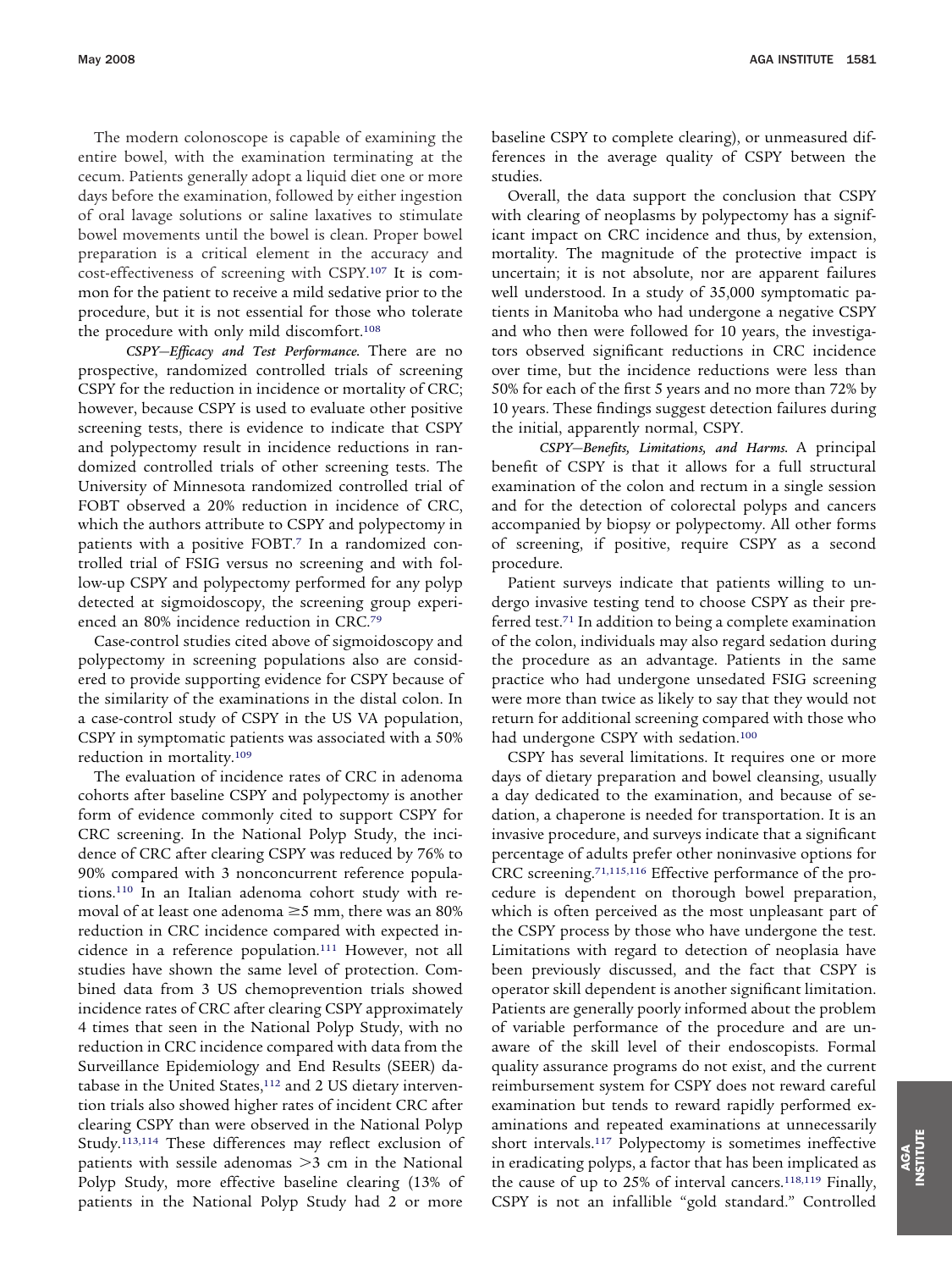studies have shown the CSPY miss rate for large adenomas ( $\geq$ 10 mm) to be 6% to 12%.<sup>120,121</sup> The reported CSPY miss rate for cancer is about 5%[.120,122](#page-22-0)

CSPY can result in significant harm, most often associated with polypectomy, and the most common serious complication is postpolypectomy bleeding. The risk of postpolypectomy bleeding is increased with large polyp size and proximal colon location; however, small polyp bleeds are more numerous than large polyp bleeds because small polyps are so numerous. Another significant risk associated with CSPY is perforation. Perforation increases with increasing age and the presence of diverticular disease and was recently estimated to occur in 1 in 500 of a Medicare population and approximately 1 in 1000 screened patients overall[.123](#page-22-0) Because of the age effect, perforation rates measured in the Medicare population may overestimate the overall risk of perforation in CSPY; however, a large study in the Northern California Kaiser Permanente population also identified a perforation rate of 1 in 1000[.98](#page-22-0) In addition, cardiopulmonary complications such as cardiac arrhythmias, hypotension, and oxygen desaturation may occur, although these events rarely result in hospitalization. Cardiopulmonary complications represent about one half of all adverse events that occur during CSPY and usually are related to sedation.<sup>124</sup> Thus, while screening CSPY has established benefits with regard to the detection of adenomas and cancer, complications related to CSPY are a significant public health challenge.

*Quality Assurance.* Recent publications have highlighted criteria for best practices and important quality indicators for CSPY[.124 –126](#page-22-0) High-quality CSPY depends on (1) appropriate training and experience; (2) proper documentation of risk assessment; (3) complete exam to the cecum with adequate mucosal visualization and bowel preparation; (4) ability to detect and remove polyps safely; (5) documentation of polypoid lesions and methods of removal; (6) timely and appropriate management of adverse events; (7) appropriate follow-up of histopathology findings; and (8) appropriate recommendation for surveillance or repeat screening based on published guidelines. Although CSPY is commonly used for screening, diagnosis, and therapy, until recently there was no standardized reporting system for this procedure. To enhance clear communication about CSPY findings between health care professionals and to facilitate quality improvement programs, the Quality Assurance Task Group of the National Colorectal Cancer Roundtable developed a reporting and data system for CSPY based on previously published continuous quality improvement indicators[.126](#page-22-0)

*CSPY—Other Issues.* CSPY in the United States is performed by the overwhelming majority of gastroenterologists, most colorectal surgeons, many general surgeons, and a small percentage of primary care physicians. CSPY volumes have risen steadily in the United States, while volumes for FSIG and DCBE have declined substantially in the past decade, and FOBT has remained relatively stable, although a small decline in the rate was observed among women[.8,127](#page-20-0) CSPY is offered in the vast majority of American hospitals and is also widely performed in ambulatory surgery centers and in physicians' offices in some parts of the country. A recent survey of American colonoscopists suggested that capacity could be increased from the present 14 million annual procedures to 22 million with currently available resources,<sup>104</sup> although the methodology behind this estimate has been criticized[,128](#page-23-0) and other estimates of capacity are less optimistic regarding capacity[.129,130](#page-23-0) In the short term, CSPY capacity appears sufficient to handle slow increases in demand for the majority of the US population, although the capacity to handle a sharp increase in demand for screening or diagnostic/therapeutic CSPY overall is uncertain and likely highly variable geographically.

Some of the limitations in the availability of CSPY for screening potentially could be overcome by more appropriate use of surveillance CSPY after polyp resection, which has been shown to be excessive among gastroenterologists, and particularly among general surgeons and primary care physicians.<sup>117,131</sup> Excessive rates of shortterm follow-up after polypectomy, especially for small lesions, also likely diminish the cost-effectiveness of CSPY. For these reasons, the ACS and USMSTF recently updated and further clarified recommendations for postpolypectomy surveillance.<sup>25</sup> The case against serial shortterm follow-up strategies rests on observations that over the short term the risk of significant growth of adenomas is quite low. However, because there is uncertainty about the natural history of small colorectal adenomas and perhaps because of a desire to err on the side of prudence, a significant percentage of clinicians recommends follow-up intervals that are considerably shorter than recommended, and surveillance intervals often are not adjusted for subsequent negative findings.<sup>117</sup> Recent guideline recommendations continue to expand the interval between follow-up CSPY examinations in patients with low-risk adenomas[.26](#page-20-0)

*CSPY—Conclusions and Recommendations.* The appropriate interval between negative CSPY screening exams is uncertain because of lack of long-term follow-up data. At present, CSPY every 10 years is an acceptable option for CRC screening in average-risk adults beginning at age 50 years. Individuals should be informed about the limitations of CSPY, including the fact that it may miss some cancers and significant adenomas, and that there is a risk, albeit small, of perforation, hemorrhage (following polypectomy), subsequent hospitalization, and in very rare circumstances, more serious harm. A full bowel cleansing is necessary prior to CSPY. Sedation usually is used to minimize discomfort during the examination, and thus a chaperone is required to provide transportation after the examination.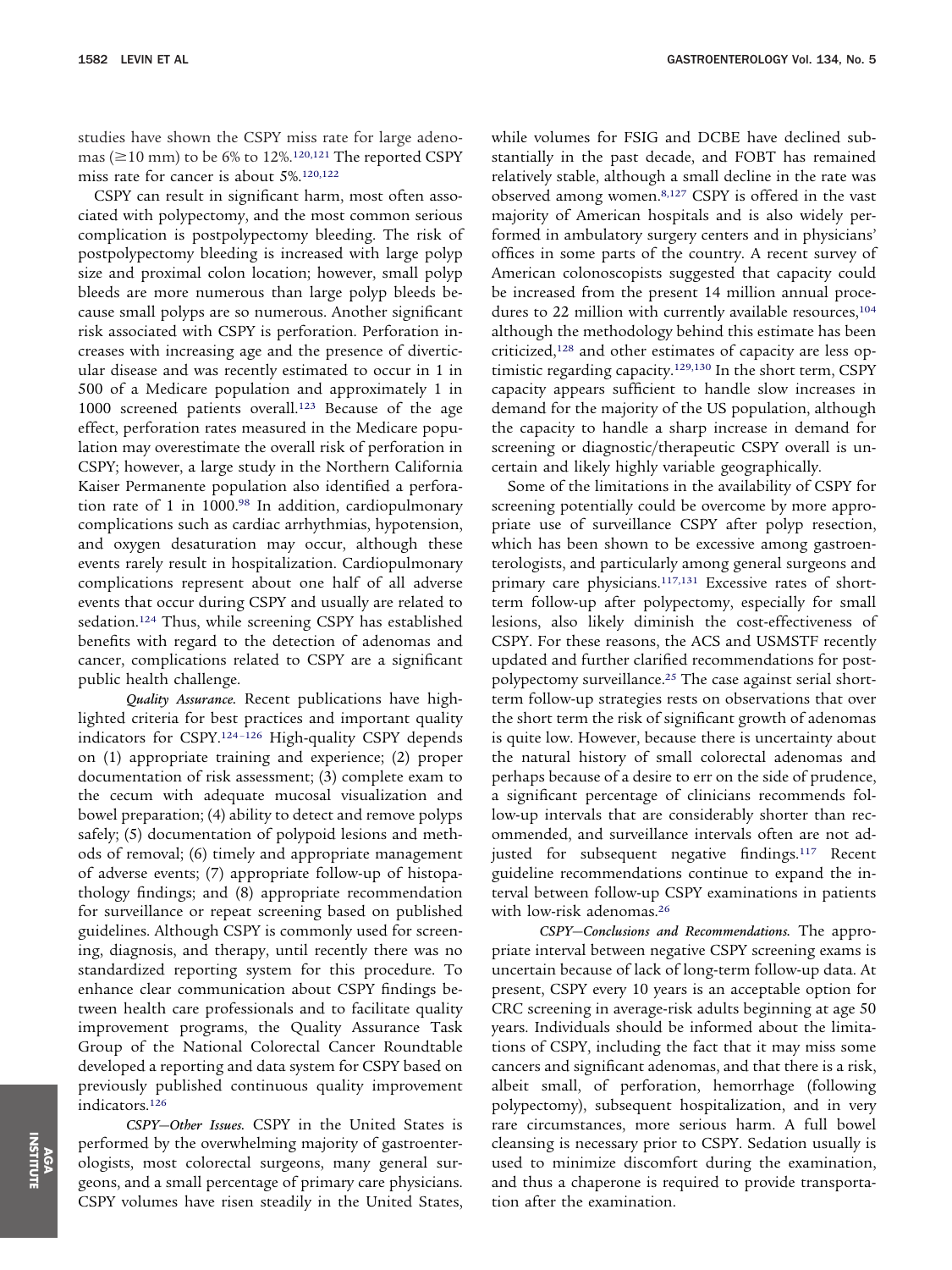## *Imaging Examinations of the Colon and Rectum—DCBE and CTC*

**DCBE.** The DCBE, sometimes referred to as aircontrast barium enema, evaluates the colon in its entirety by coating the mucosal surface with high-density barium and distending the colon with air introduced through a flexible catheter that is inserted into the rectum. Multiple radiographs are acquired while varying the patient position during direct fluoroscopic evaluation and subsequently with conventional radiographic equipment. Colonic preparation, usually a 24-hour dietary and laxative regimen, is essential for an optimal examination. Sedation is not utilized, and the duration of the procedure averages about 20 to 40 minutes. Patients may experience mild to moderate discomfort during and after the procedure, but a prompt return to normal activity is typical.

DCBE was contemporaneously adopted as a CRC screening option by the Multi-Society Gastroenterology Consortium and the ACS in 1997 and has continued to be included among the recommended screening options in periodic updates of those guidelines<sup>12,17,24,132</sup> as well as those of the US Preventive Services Task Force[.21](#page-20-0) It is also considered appropriate for screening by the ACR[.133](#page-23-0) CRC screening of the average-risk population with DCBE also has been a designated Medicare benefit since 1997[.134](#page-23-0)

*DCBE—Efficacy and Test Performance.* There have been no randomized controlled trials evaluating the efficacy of DCBE as a primary screening modality to reduce incidence or mortality from CRC in average-risk adults, and there also are no case-control studies evaluating the performance of DCBE. Further, the existing literature describing the test performance of DCBE also is limited by study designs that are retrospective and commonly do not report findings from an asymptomatic or averagerisk population[.135,136](#page-23-0) In some reports, asymptomatic individuals were selected for investigation during neoplasm surveillance or after a prior screening test (eg, FSIG or FOBT). Finally, similar to the literature related to other CRC screening technologies, the DCBE literature varies considerably in terms of measurement and outcome metrics (ie, polyps, cancers, all neoplasms, adenomas, size categorizations, etc), and these measurements may be estimated by lesion or by population.

Most studies evaluating the cancer detection capability of DCBE utilized a methodology in which all patients in an institution- or population-based database that had been diagnosed with CRC were assessed for a history of a prior DCBE within a defined time frame, the length of which was not consistent between studies but usually ranged from 2 to 5 years. The assumption was that missed cancers on DCBE would subsequently be clinically detected. The majority of these studies showed sensitivity for cancer of 85% to 97%[.137–150](#page-23-0)

Review of the literature concerning the performance of DCBE for polyps is more difficult due to the described biases and heterogeneity of study design; in particular,

the target lesion and thresholds considered clinically significant often varied based upon size and/or morphology. Two studies involving truly asymptomatic individuals were performed in surveillance groups with a history of prior adenoma removal[.151,152](#page-23-0) These demonstrated sensitivities of 48% (n = 23) for adenomas  $\geq$ 1 cm and 73% (n  $=$  56) for adenomas  $>7$  mm, respectively. It should be noted that in the former study the DCBE detected 75% (6 of 8) with advanced histology[.153](#page-23-0)

*DCBE—Benefits, Limitations, and Harms.* The potential benefits derived from the DCBE are that it evaluates the entire colon in almost all cases and can detect most cancers and the majority of significant polyps. DCBE also provides an opportunity for a full structural examination for individuals for whom CSPY has either failed or is contraindicated.

DCBE has several limitations. The acceptability of DCBE may be limited by the requirement for extensive colonic preparation, and some patients experience discomfort during and after the procedure. Suboptimal preparation can reduce both sensitivity and specificity. Further, there is no opportunity for biopsy or polypectomy, and any individual with findings of polyps  $\geq 6$  mm on DCBE should undergo CSPY. The lower sensitivity for significant adenomas when compared with CSPY may result in less favorable outcomes regarding morbidity and mortality from CRC. DCBE is also limited by the operator dependence of the radiologist or technologist performing the examination, as well as by the radiologist interpreting the examination. DCBE is a relatively safe procedure with a lower perforation rate when compared with CSPY (1 of 25,000 vs 1 of 1000 to 2000)[.154](#page-23-0)

*Quality Assurance.* The DCBE is a full structural examination of the entire colon that can be performed by radiologists or radiology residents and trained technicians under the supervision of a radiologist. Factors that can affect the quality of the DCBE examination include (1) ability to fully evaluate the entire colon due to lack of retained barium or collapse of segments of the colon, (2) adequacy of the bowel preparation, (3) patient's ability to stand and be imaged in prone and supine positions, and (4) reader's experience in interpretation. Caution is advised when performing a DCBE on the same day after polypectomy to avoid a perforation. The ACR has published guidelines that detail the basic requisites for a high-quality examination,<sup>155</sup> as well as a quality assurance manual for the DCBE.<sup>155</sup> Interaction with referring physicians to correlate radiologic findings with endoscopic and/or surgical outcomes may also be an effective ongoing quality assurance in clinical practice.

*DCBE—Other Issues.* It is likely that the decline in the use of DCBE for CRC screening in average-risk adults will continue.<sup>156-158</sup> This decline in the utilization of DCBE has had an impact on training programs, as radiology residents have had less opportunity to develop the necessary skills to perform the procedure properly. More-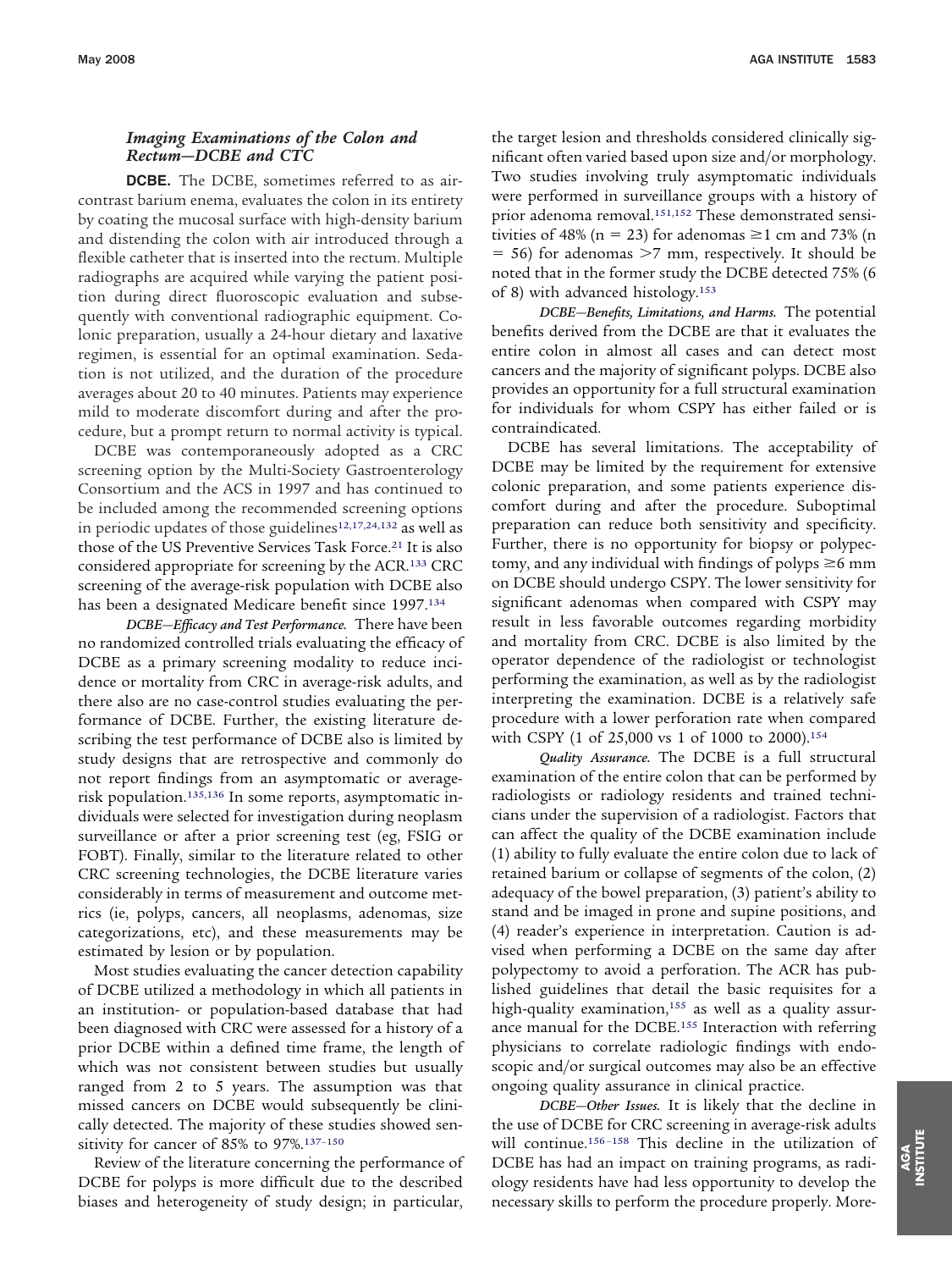over, although there likely are sufficient numbers of radiologists in clinical practice who are available currently to perform DCBE studies, there has been a decline in radiologists' enthusiasm for the DCBE due to its laborintensive nature, the low reimbursement rate, and greater interest in newer and more complex technologies such as computed tomography (CT) and magnetic resonance imaging (MRI). Based on these trends, it is likely that in the next 5 years, there will be even fewer radiologists adequately trained to perform this procedure due to the low volume of DCBE studies currently being requested, as well as low professional interest. At present, the DCBE remains an option for direct imaging of the entire colon and may be of particular value where CSPY resources are limited or CSPY is contraindicated or less likely to be successful (eg, prior incomplete CSPY, prior pelvic surgery, etc).

*DCBE—Conclusions and Recommendations.* DCBE every 5 years is an acceptable option for CRC screening in average-risk adults aged 50 years and older. Discussions with patients should include a description of the test characteristics, the importance of adherence to a thorough colon cleansing, test accuracy, the likelihood of a positive test, and the need for subsequent CSPY if the test is abnormal. The choice of DCBE for screening can be made on an individual basis, depending on factors such as personal preference, cost, and the local availability of trained radiologists able to offer a high-quality examination.

**CTC.** CTC, also referred to as virtual coloscopy, is a minimally invasive imaging examination of the entire colon and rectum. CTC uses CT to acquire images and advanced 2-dimensional (2D) and 3-dimensional (3D) image display techniques for interpretation. Since its introduction in the mid-1990s, there have been rapid advancements in CTC technology. Multidetector CT now permits image acquisition of thin 1- to 2-mm slices of the entire large intestine well within breath-hold imaging times. Computer imaging graphics allow for visualization of 3D endoscopic flight paths through the inside of the colon, which are simultaneously viewed with interactive 2D images. The integrated use of the 3D and 2D techniques allows for ease of polyp detection, as well as characterization of lesion density and location. The 2D images also allow for limited evaluation of the extracolonic structures.

Adequate bowel preparation and gaseous distention of the colon are essential to ensure a successful examination. Patients typically undergo full cathartic preparation along with a clear liquid diet the day before the study, similar to the requirements for CSPY. Tagging of residual solid stool and fluid with barium and/or iodine oral contrast agents is being increasingly used and validated in large trials. At CT, a small-caliber rectal catheter is inserted into the rectum, followed by automated or manual insufflation of room air or carbon dioxide. Intravenous contrast generally is not given to patients undergoing screening but can be helpful in some patients with more advanced symptoms. Typically, the entire procedure on the CT table takes approximately 10 minutes, with no sedation or recovery time needed. Research into noncathartic approaches to minimize the bowel preparation is under way, but this technique has not yet been validated in a multicenter screening trial.<sup>159-161</sup> However, under conditions where same-day or next-day referral for CSPY would be possible, one drawback of noncathartic CTC is that a cathartic bowel preparation would still be required prior to removal of polyps.

*CTC—Efficacy and Test Performance.* No prospective, randomized, controlled clinical trial has been initiated (nor is one planned) to directly demonstrate the efficacy of CTC in reducing mortality from CRC. Given the cumulative body of evidence in support of CRC screening for reducing mortality and the value of polypectomy in reducing incidence, studies of CTC have focused on the detection of advanced neoplasia.

The test performance characteristics of CTC for polyp detection are derived by using optical colonoscopy (OC) as the reference standard. Early single-center CTC clinical trials involving small, polyp-rich cohorts<sup>162-164</sup> provided encouraging initial results and served as proof of concept that paved the way for larger multicenter screening trials. Two early trials by Cotton et al<sup>165</sup> and Rockey et al<sup>166</sup> included approximately 600 subjects each and observed per-patient sensitivity for large polyps of 55% and 59%, respectively. However, these 2 studies did not evaluate screening in an asymptomatic population, nor did they apply the latest CTC techniques. A more recently initiated multi-institutional screening trial using more advanced CTC techniques demonstrated more favorable performance. Pickhardt et al studied 1233 asymptomatic adults and introduced the techniques of stool tagging and primary 3D polyp detection, neither of which were used in the 2 earlier multi-institutional trials[.167](#page-23-0) This trial reported a 94% sensitivity for large adenomas, with a per-patient sensitivity for adenomas  $\geq 6$  mm of 89%.

In 2005, 2 meta-analyses reviewed the cumulative published CTC performance data, including both high-risk and screening cohorts, with one analysis representing 33 studies on 6393 patients.<sup>168,169</sup> On a per-patient basis, pooled CTC sensitivity and specificity for large  $(\geq 10$ mm) polyps was found to be 85% to 93% and 97%, respectively. Pooled sensitivity and specificity for detection of small polyps (6 to 9 mm) was 70% to 86% and 86% to 93%, respectively. Of note, the pooled CTC sensitivity for invasive CRC was 96%,<sup>168</sup> comparable with the reported sensitivity for OC[.119,121](#page-22-0)

There also are a number of CTC trials currently in progress within the United States and Europe. Initial results from smaller screening trials utilizing 3D polyp detection by Cash et al<sup>170</sup> and Graser et al<sup>171</sup> have shown CTC performance characteristics similar to that of Pickhardt et al, providing at least a measure of independent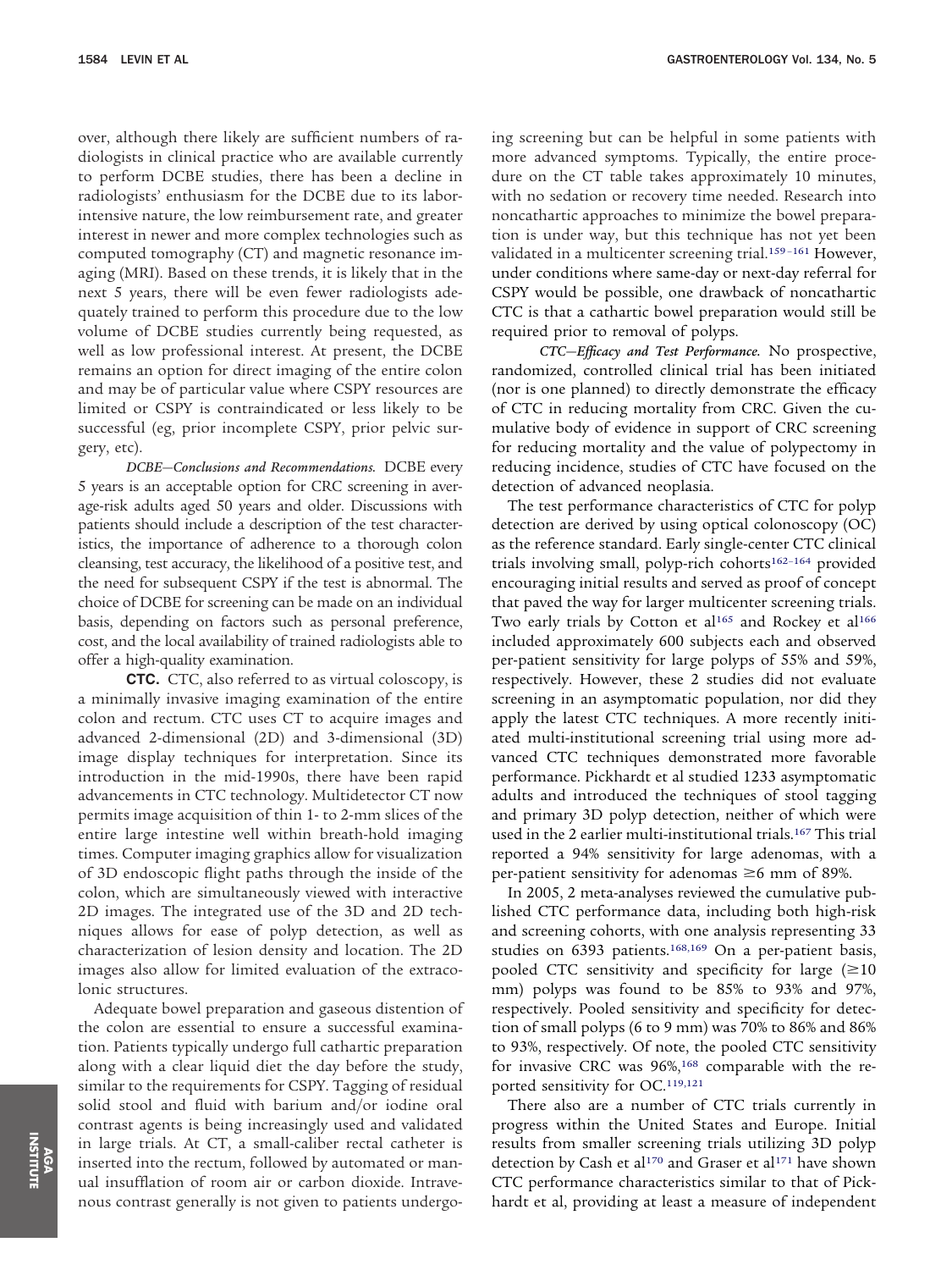validation for this screening technique. Also of particular interest is the recently completed ACRIN Study 6664: National CT Colonography Trial, which is sponsored and funded by the National Cancer Institute. The primary aim of this trial was to assess CTC performance for large adenomas and advanced neoplasia in a large screening cohort of 2500 patients across 15 institutions. State-ofthe-art techniques included oral contrast tagging, colonic distention with automated carbon dioxide delivery, multidetector row CT ( $\geq$ 16 slice) with thin collimation, and both 2D and 3D polyp detection on dedicated CTC software systems. Preliminary findings announced at the 2007 annual meeting of ACRIN on September 28, 2007, were consistent with other recent studies using state-ofthe-art techniques.

Beyond validation, a recent study demonstrated the efficacy of CTC to select patients who would benefit from therapeutic polypectomy. Kim et al recently reported comparative results from primary CTC (with selective recommendation for therapeutic CSPY) and primary OC screening arms among 3120 and 3163 mostly asymptomatic adults, respectively[.172](#page-24-0) Although this study did not randomize participants to CTC versus OC, apart from a slightly higher proportion of individuals with a family history in the OC group, the 2 groups were similar. Similar rates of advanced neoplasia were found in each group, with 3.2% in the CTC group and 3.4% in the OC group[.172](#page-24-0)

*CTC—Benefits, Limitations, and Harms.* CTC provides a time-efficient procedure with minimal invasiveness. No sedation or recovery time is required, nor is a chaperone needed to provide transportation after the procedure. Time permitting, patients can return to work on the same day. However, some limitations to CTC exist. At this time, reimbursement for screening CTC is very limited, although 47 states now offer Medicare reimbursement for diagnostic CTC where the clinical indication is limited to incomplete OC[.173](#page-24-0) However, because reimbursement for screening still is uncommon, the current professional capacity to deliver CTC also is limited, although capacity is expected to increase when third-party payers begin providing reimbursement for screening.

As an "imaging-only," nontherapeutic evaluation, patients with polyps of significant size will require therapeutic CSPY for subsequent polypectomy. CTC requires the same full cathartic bowel preparation and restricted diet as OC, which may decrease patient adherence. However, with this approach, same-day polypectomy can be offered without the need for an additional bowel preparation, although this convenience for patients requires careful coordination between radiology and gastroenterology departments[.174](#page-24-0)

CTC is similar to endoscopy and DCBE with respect to the quality of interpretation being highly operator dependent, and thus initiatives toward training and certification are important. Detection of flat lesions has been variable, ranging from sensitivities of 13% to 65% in early CTC studies<sup>175</sup> to 80% when using multidetector CT and combined 3D-2D polyp detection[.176](#page-24-0) However, debate continues over the prevalence and significance of flat colorectal lesions[.177–179](#page-24-0)

The accuracy of CTC is influenced by lesion size, and the sensitivity and specificity of CTC improves with polyp size. The accuracy of CTC in measuring polyp size is of particular importance since accurate size estimation is critical for appropriate patient management and for minimizing the false-positive rate. While earlier studies using rudimentary software applied to wide-slice thicknesses and 2D images showed poor concordance with prefixation polyp size,<sup>180</sup> modern CT technology producing 3D images results in more accurate size estimates[.181–183T](#page-24-0)he ability to ensure consistent polyp size measurements during examinations is a high priority for quality-assurance initiatives since it will influence referrals for polypectomy. Pickhardt et al showed that specificity (when polyps were matched for size) was 97.4% for lesions \_1 cm but declines to 84.5% for all lesions to all lesions \_6mm[.167](#page-23-0) The incremental increase in the falsepositive rate associated with polyps between 6 to 8 mm could add significantly to the cost of screening, and thus it will be important to monitor sensitivity and specificity in the clinical setting and identify strategies to improve specificity without diminishing sensitivity. There is controversy over the long-term potential harms associated with radiation dose effects from CT examinations. One aspect of this controversy relates to risk-estimation models, and the other pertains to the long-term risk of cancer from single and repeated medical imaging exposures.<sup>184,185</sup> While current estimates of the potential cancer risk related to low-dose radiation exposures during medical procedures derive from linear nonthreshold models based on long-term outcomes in survivors of acute radiation doses from atomic weapons, there is disagreement over whether this model truly is applicable to periodic exposures from medical imaging[.186](#page-24-0) In a recent position statement issued by the Health Physics Society, the health effects of low-dose radiation exposure (defined as below 50 to 100 mSv—a threshold many times higher than typical CTC levels) were considered to be "either too small to be observed or are nonexistent."<sup>187</sup> Nevertheless, although this risk may be theoretical, there is a growing concern that more individuals are receiving multiple diagnostic evaluations with ionizing radiation over a lifetime and that for some individuals the doses over a lifetime can reach levels that are sufficiently high to be of concern. It is important to put these issues into context with respect to screening with CTC. Using the linear, no-threshold radiation-risk estimate, a CTC examination in a 50-year-old individual with an estimated organ dose to the colon of 7 to 13 mSv (65 mAs) is estimated to add an additional 0.044% to the lifetime risk of colon cancer[.188](#page-24-0) Because organ radiosensitivity declines with in-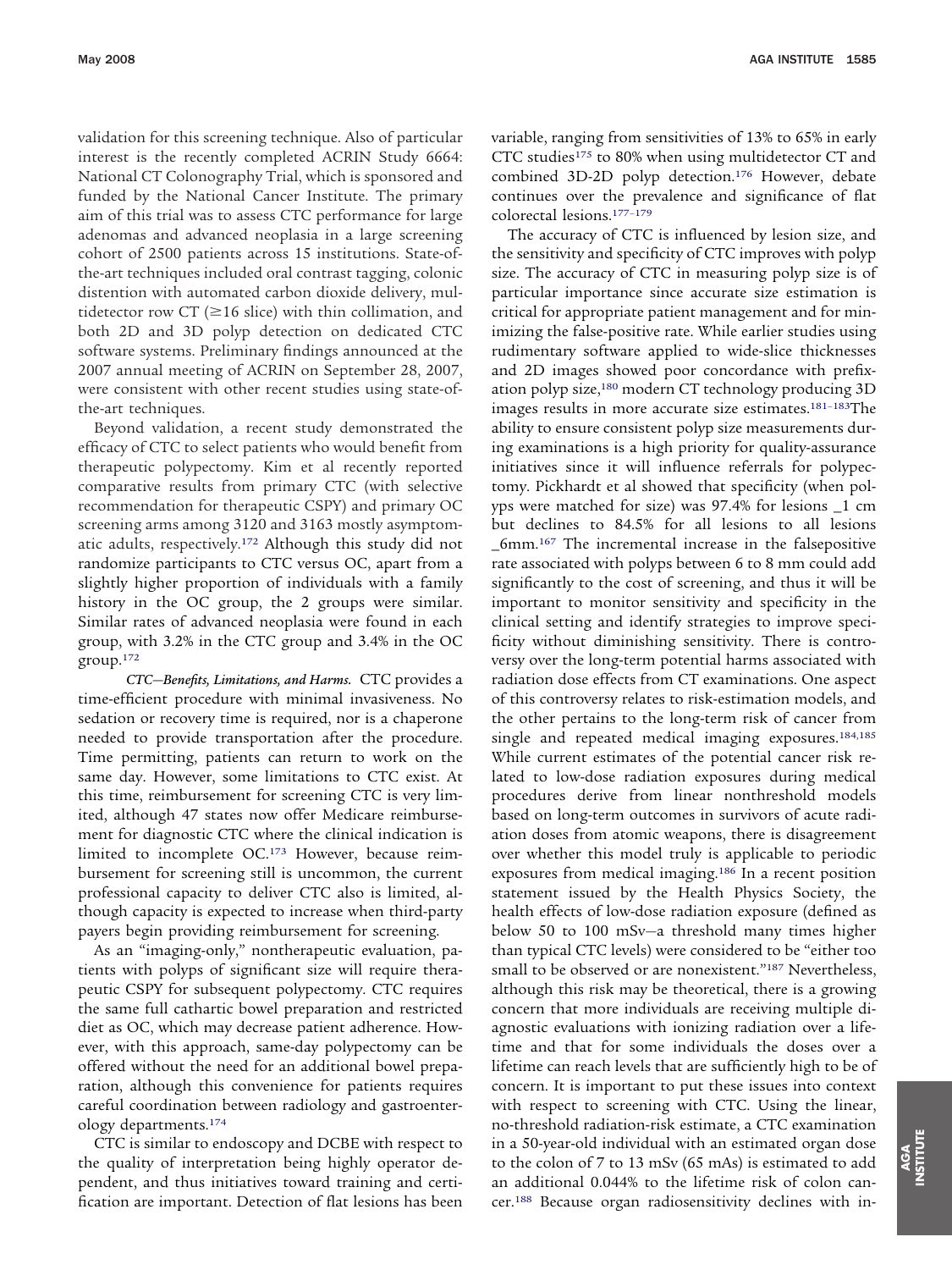creasing age, this organ dose is halved for the same examination taking place at age 70 years. In this same evaluation, the additional lifetime risk of cancer in any site associated with a single CTC examination at age 50 years was 0.14%, although the authors stated with optimized techniques this risk could be reduced by a factor of 5- to10-fold. More efficient dose protocols using 50 mAs on 4DCT, similar to the ACR-defined protocols, have demonstrated decreased estimated organ dose ranges of 5 to 8 mSv[.189](#page-24-0) While acknowledging there is uncertainty about potential harms from single or multiple CTC screening examinations, current ACR quality metrics for CTC define low-dose parameters as a best practice for minimizing risk to patients[.190](#page-24-0) Since CTC is a minimally invasive test, the risk for colonic perforation during screening is extremely low. In the collective experience of the International Working Group on Virtual Colonoscopy, there were no cases of perforation in over 11,000 screening CTC examinations, and out of nearly 22,000 total CTC examinations (screening and diagnostic), there was only one symptomatic perforation, corresponding to a symptomatic perforation rate of 0.005%[.191](#page-24-0) Some studies of symptomatic patients, however, have reported higher perforation rates, ranging from 0.03% (1 in 3,400 patients) to 0.06% (1 in 1,700 patients).<sup>192,193</sup>Colonic distention with lowpressure carbon dioxide delivery may be safer than insufflation of room air.<sup>191</sup> Rates of perforation are part of the quality metrics being collected by the ACR. Because CTC produces an image not only of the colon but also the upper and lower abdomen, there is a chance that incidental extracolonic findings will be observed. Although the overall rates of extracolonic findings have been reported to range from 15% to 69%, the incidence of clinically significant extracolonic findings at CTC has ranged from 4.5% to 11% in various patient cohorts[.194 –197I](#page-24-0)n an asymptomatic screening population, the incidence of unsuspected but potentially important extracolonic findings is approximately 4.5%, but findings of minimal or moderate potential clinical significance, such as cholelithiasis (6%) and nephrolithiasis (8%), are more common[.197](#page-24-0) While there are potential benefits from serendipitous findings, there also are associated risks and costs that need to be considered when these findings are false positives. These include further radiologic imaging and, thus, added organ dose, potential for adverse outcomes associated with tissue sampling for abnormalities that are not resolved with additional imaging, as well as the direct and indirect costs to the patient. The implementation of structured reporting of extracolonic findings and monitoring trends in subsequent diagnostic workups and adherence with quality metrics are being evaluated through the National Radiology Data Registry (NRDR), the ACR's national data warehouse.

*Quality Assurance.* Similar to the call to action for measuring quality of CSPY[,198](#page-24-0) the implementation of CTC will require quality metrics to be defined and im-

**AGA INSTITUTE**

plemented in clinical practice. Quality of CTC examinations will depend on (1) proper bowel preparation; (2) adequate insufflation of the colon and appropriate use of CTC technique parameters at image acquisition; (3) adequate training of the interpreting physician in the use of 2D and 3D image display techniques; and (4) documentation of clinically significant colonic and extracolonic lesions to referring physicians. In 2005, the ACR Practice Guideline for the Performance of Computed Tomography (CT) Colonography in Adults was published, encompassing the techniques, quality control, clinical uses, training, and communication of results for CTC[.190](#page-24-0) An update of these guidelines is planned following publication of the results of the ACRIN CTC screening trial. In 2006, the ACR Colon Cancer Committee outlined practice-based quality metrics for CTC, encompassing process measures of CTC technique and image quality; patient preparation; and outcomes measures such as rates of true positives, colonic perforation, and incidence of extracolonic findings. These quality metrics are to begin a pilot phase in late 2007, with data entry in the National Radiology Data Register (NRDR) database. The ACR has begun construction of an interactive hands-on training facility for CTC and will begin training courses in early 2008. A process for individual certification and proficiency is being evaluated.

*CTC—Other Issues.* Standardization of the evolving technology and consensus related to the reporting of findings will be essential for effective implementation of CTC screening. A consensus statement of a standardized reporting structure for CTC findings was recently published, modeled after the Breast Imaging Reporting and Data System's (BI-RADS) reporting of mammography[.199](#page-24-0) This reporting structure, termed the "CT Colonography Reporting and Data System (C-RADS)," describes how to report lesion size, morphology, and location, with a summary category score per patient.

The management of CTC findings is an important part of a CTC screening program. At this time, there is consensus that all patients with one or more polyps  $\geq 10$  mm or 3 or more polyps  $\geq 6$  mm should be referred for CSPY[.77,200](#page-21-0) The management of patients with fewer pol $yps \leq 3$  in which the largest polyp is 6 to 9 mm remains controversial. Such polyps are routinely removed if found at OC because of the opportunity and the risk, albeit low, of advanced neoplasia. However, in studies that have been limited to screening cohorts, among individuals whose largest polyp is 6 to 9 mm in size, the prevalence of advanced features tends to be low (3.4% to 6.6%)[.201,202](#page-24-0) At this time, there is ongoing research using CTC surveillance to evaluate the natural history of polyps in this size range. Based on expert consensus and until further evidence is available to provide additional guidance, a reasonable approach at this time for patients with 6- to 9-mm polyps identified on CTC is to offer therapeutic CSPY. Patients who decline referral to CSPY or who are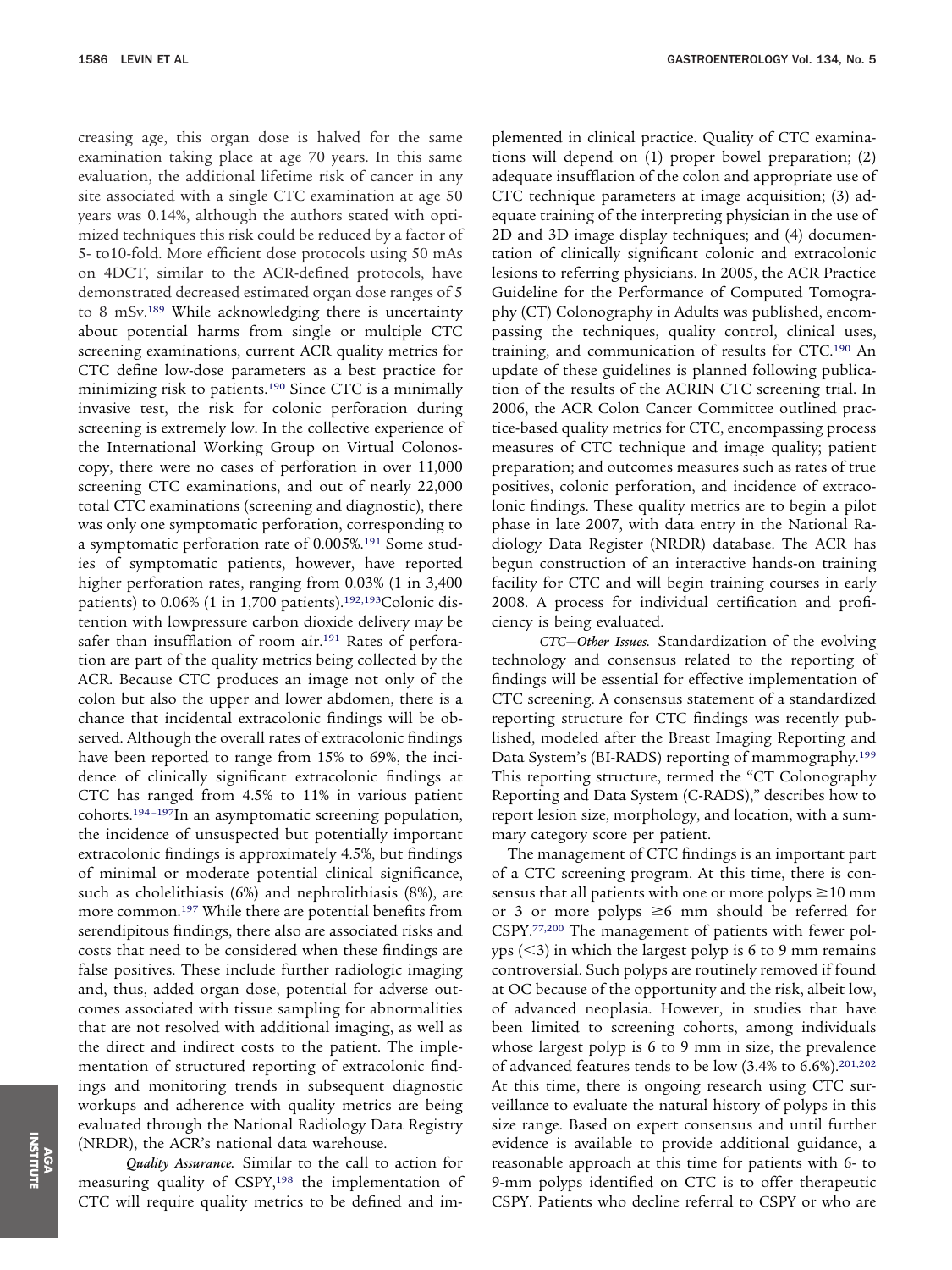not good candidates for CSPY should be offered surveillance with CTC.

Optimal management of patients whose largest polyp  $is < 6$  mm detected on CTC is uncertain. Experts from the American Gastroenterological Association, the American College of Gastroenterology, and the ACR have reported a range of policies on how to handle these lesions[.190,203,204](#page-24-0) There is general agreement that the risk of advanced features in patients whose largest polyp is  $\leq 5$ mm is very low. In a recent study that is able to provide this estimate in a screening cohort, the prevalence of advanced neoplasia in patients whose largest polyp was ≤5 mm was 1.7% (D.A.L., personal communication, December 14, 2007)[.202](#page-24-0) At this time, there is a pressing need for multidisciplinary consensus on the reporting and clinical management of patients whose largest polyp is  $<$ 6 mm.

*CTC—Conclusions and Recommendations.* In terms of detection of colon cancer and advanced neoplasia, which is the primary goal of screening for CRC and adenomatous polyps, recent data suggest CTC is comparable to OC for the detection of cancer and polyps of significant size when state-of-the-art techniques are applied.

In previous assessments of the performance of CTC, the ACS concluded that data were insufficient to recommend screening with CTC for average-risk individuals[.19](#page-20-0) Based on the accumulation of evidence since that time, the expert panel concludes that there are sufficient data to include CTC as an acceptable option for CRC screening.

Screening of average-risk adults with CTC should commence at age 50 years. The interval for repeat exams after a negative CTC has not been studied and is uncertain. However, if current studies confirm the previously reported high sensitivity for detection of cancer and of polyps  $\geq 6$  mm, it would be reasonable to repeat exams every 5 years if the initial CTC is negative for significant polyps until further studies are completed and are able to provide additional guidance. Until there is more research on the safety of observation, patients whose largest polyp is 6 mm or greater should be offered CSPY. CTC surveillance could be offered to those patients who would benefit from screening but either decline CSPY or are not good candidates for CSPY for one or more reasons. However, if CSPY is contraindicated because the patient is not likely to benefit from screening due to life-limiting comorbidity, then neither CTC nor any other CRC screening test would be appropriate.

#### **Conclusion**

There is compelling evidence to support screening average-risk individuals over age 50 years to detect and prevent CRC. Screening of average-risk individuals can reduce CRC mortality by detecting cancer at an early, curable stage and by detecting and removing clinically significant adenomas. No CRC screening test is perfect, either for cancer detection or adenoma detection. Each test has unique advantages, each has been shown to be cost-effective[,205–208](#page-24-0) and each has associated limitations and risks. Patient preferences and availability of resources play an important role in the selection of screening tests. In this update of the guidelines for CRC screening, we have placed an emphasis on the value of preventing CRC, sought to address the importance of test sensitivity in the presence of low rates of programmatic screening, and attempted to provide improved guidance about test characteristics and quality issues to referring clinicians. Ideally, screening should be supported in a programmatic fashion that begins with risk stratification and the results from an initial test and continues through proper follow-up based on findings. The effectiveness of any single test or combination of tests depends on high rates of programmatic adherence and quality.

Based on differing incidence rates and observations of different patterns of polyp and cancer distribution in certain subsets of patients (ie, the elderly, women, ethnic minorities, etc), some experts have suggested that these groups may require different screening recommendations[.209,210](#page-25-0) The expert panel reviewed and discussed the evidence and rationale for and against including different screening recommendations in this update for various demographic subgroups that have been shown to be at somewhat higher or lower than average risk for disease or proximal lesions. After some consideration, this issue was postponed for further consideration at a later time for a number of reasons, although principally because (1) there are no current data to indicate that CRC incidence and mortality in these groups would be positively impacted by tailored screening recommendations; and (2) screening rates among all groups remain low under existing guidelines, and providing different (and, in some cases, more limited) screening options has the potential to increase confusion, complexity, and workload and thus might add additional barriers to screening that would affect all groups. This is an area of research that the 3 organizations' guidelines committees will continue to monitor closely.

In this update of the CRC screening guidelines, we have focused on screening in average-risk adults and have not reviewed recent literature on CRC screening or surveillance for individuals at increased and high risk. Individuals at increased risk due to a history of adenomatous polyps; a personal history of curative-intent resection of CRC; a family history of either CRC or colorectal adenomas diagnosed in a first-degree relative before age 60 years; or high risk due to a history of inflammatory bowel disease of significant duration or the presence of one of 2 hereditary syndromes should continue to follow recommendations issued previously by the ACS or USMSTF[.18,24](#page-20-0) These recommendations are summarized in [Table 3.](#page-18-0)

There appears to be a clear need for institutionally based quality assurance programs to improve the quality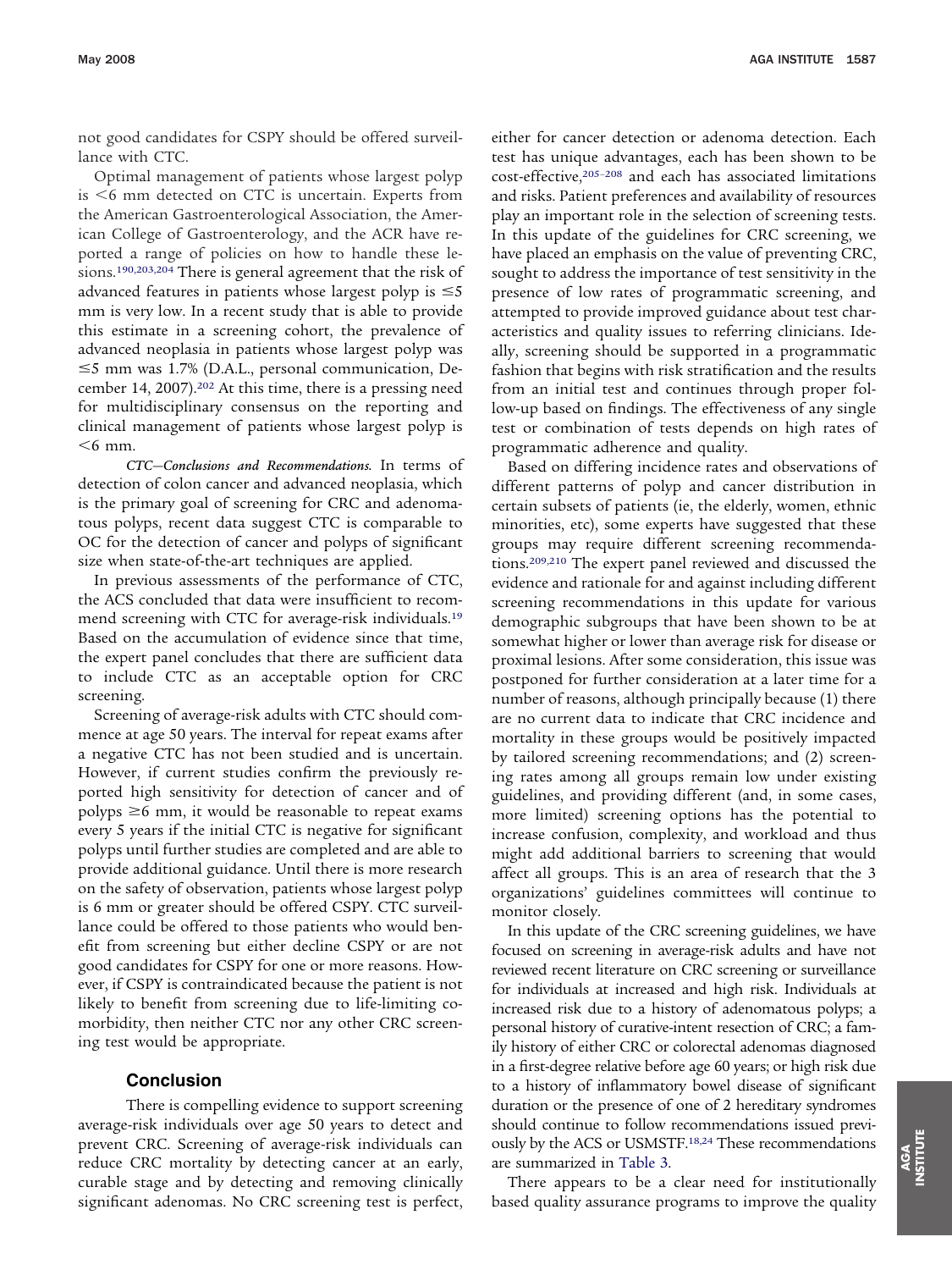| Risk category                                                                                                                                    | Age to begin                                                                                                                                                                  | Recommendation                                                                                              | Comment                                                                                                                                                                                                                                                                                                                                                                                                                                                                                                                                                                                                                                                                                                                                                                                                              |
|--------------------------------------------------------------------------------------------------------------------------------------------------|-------------------------------------------------------------------------------------------------------------------------------------------------------------------------------|-------------------------------------------------------------------------------------------------------------|----------------------------------------------------------------------------------------------------------------------------------------------------------------------------------------------------------------------------------------------------------------------------------------------------------------------------------------------------------------------------------------------------------------------------------------------------------------------------------------------------------------------------------------------------------------------------------------------------------------------------------------------------------------------------------------------------------------------------------------------------------------------------------------------------------------------|
|                                                                                                                                                  | Increased Risk-Patients with History of Polyps at Prior Colonoscopy                                                                                                           |                                                                                                             |                                                                                                                                                                                                                                                                                                                                                                                                                                                                                                                                                                                                                                                                                                                                                                                                                      |
| Patients with small<br>rectal hyperplastic<br>polyps <sup>26</sup>                                                                               |                                                                                                                                                                               | Colonoscopy or other<br>screening options at<br>intervals<br>recommended for<br>average-risk<br>individuals | An exception is patients with a hyperplastic<br>polyposis syndrome. They are at<br>increased risk for adenomas and<br>colorectal cancer and need to be<br>identified for more intensive follow-up.                                                                                                                                                                                                                                                                                                                                                                                                                                                                                                                                                                                                                   |
| Patients with 1 or 2<br>small tubular<br>adenomas with low-<br>grade dysplasia <sup>26</sup>                                                     | 5 to 10 years after the<br>initial polypectomy                                                                                                                                | Colonoscopy                                                                                                 | The precise timing within this interval<br>should be based on other clinical factors<br>(such as prior colonoscopy findings,<br>family history, and the preferences of the<br>patient and judgment of the physician).                                                                                                                                                                                                                                                                                                                                                                                                                                                                                                                                                                                                |
| Patients with 3 to 10<br>adenomas, or 1<br>adenoma >1 cm, or<br>any adenoma with<br>villous features or<br>high-grade<br>dysplasia <sup>26</sup> | 3 years after the initial<br>polypectomy                                                                                                                                      | Colonoscopy                                                                                                 | Adenomas must have been completely<br>removed. If the follow-up colonoscopy is<br>normal or shows only 1 or 2 small<br>tubular adenomas with low-grade<br>dysplasia, then the interval for the<br>subsequent examination should be 5<br>years.                                                                                                                                                                                                                                                                                                                                                                                                                                                                                                                                                                       |
| Patients with >10<br>adenomas on a<br>single examination <sup>26</sup>                                                                           | $<$ 3 years after the initial<br>polypectomy                                                                                                                                  | Colonoscopy                                                                                                 | Consider the possibility of an underlying<br>familial syndrome.                                                                                                                                                                                                                                                                                                                                                                                                                                                                                                                                                                                                                                                                                                                                                      |
| Patients with sessile<br>adenomas that are<br>removed<br>piecemeal <sup>26</sup>                                                                 | 2 to 6 months to verify<br>complete removal                                                                                                                                   | Colonoscopy                                                                                                 | Once complete removal has been<br>established, subsequent surveillance<br>needs to be individualized based on the<br>endoscopist's judgment. Completeness<br>of removal should be based on both<br>endoscopic and pathologic assessments.                                                                                                                                                                                                                                                                                                                                                                                                                                                                                                                                                                            |
| <b>Increased Risk—Patients with Colorectal Cancer</b>                                                                                            |                                                                                                                                                                               |                                                                                                             |                                                                                                                                                                                                                                                                                                                                                                                                                                                                                                                                                                                                                                                                                                                                                                                                                      |
| Patients with colon<br>and rectal cancer<br>should undergo high-<br>quality perioperative<br>clearing <sup>25</sup>                              | 3 to 6 months after<br>cancer resection, if no<br>unresectable metastases<br>are found during surgery;<br>alternatively, colonoscopy<br>can be performed<br>intraoperatively. | Colonoscopy                                                                                                 | In the case of nonobstructing tumors, this<br>can be done by preoperative<br>colonoscopy. In the case of obstructing<br>colon cancers, CTC with intravenous<br>contrast or DCBE can be used to detect<br>neoplasms in the proximal colon.                                                                                                                                                                                                                                                                                                                                                                                                                                                                                                                                                                            |
| Patients undergoing<br>curative resection<br>for colon or rectal<br>cancer <sup>23</sup>                                                         | 1 year after the resection<br>(or 1 year following the<br>performance of the<br>colonoscopy that was<br>performed to clear the<br>colon of synchronous<br>disease)            | Colonoscopy                                                                                                 | This colonoscopy at 1 year is in addition to<br>the perioperative colonoscopy for<br>synchronous tumors. If the examination<br>performed at 1 year is normal, then the<br>interval before the next subsequent<br>examination should be 3 years. If that<br>colonoscopy is normal, then the interval<br>before the next subsequent examination<br>should be 5 years. Following the<br>examination at 1 year, the intervals<br>before subsequent examinations may be<br>shortened if there is evidence of HNPCC<br>or if adenoma findings warrant earlier<br>colonoscopy. Periodic examination of the<br>rectum for the purpose of identifying<br>local recurrence, usually performed at 3-<br>to 6-month intervals for the first 2 or 3<br>years, may be considered after low<br>anterior resection of rectal cancer. |

<span id="page-18-0"></span>Table 3. Guidelines for Screening and Surveillance for the Early Detection of Colorectal Adenomas and Cancer in Individuals at Increased Risk or at High Risk

#### Increased Risk—Patients with a Family History

Either colorectal cancer or adenomatous polyps in a first-degree relative before age 60 years or in 2 or more first-degree relatives at any age<sup>24</sup>

Age 40 years, or 10 years before the youngest case in the immediate family

Colonoscopy **Every 5 years**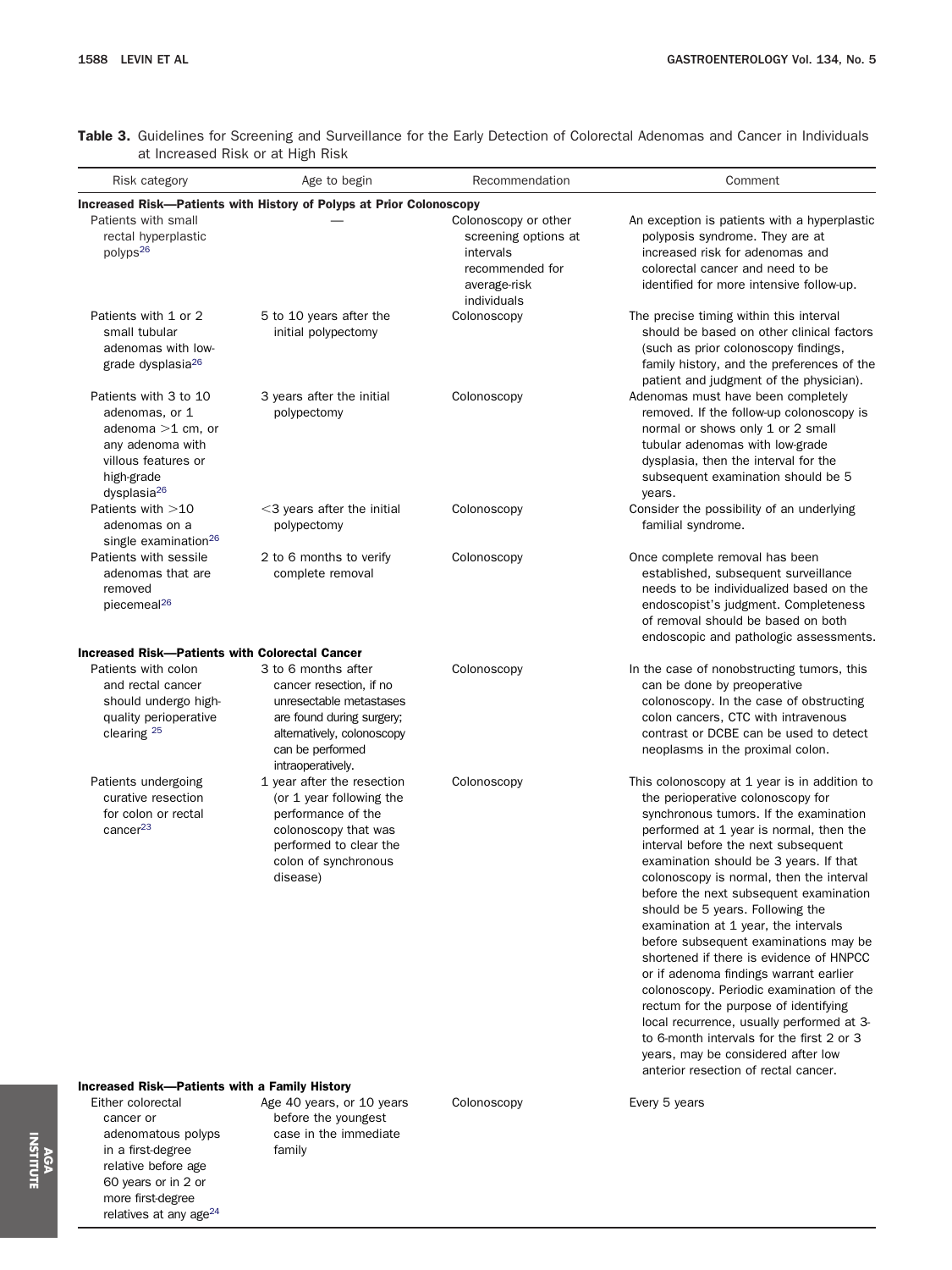| Risk category                                                                                                                                                                        | Age to begin                                                                                                                                      | Recommendation                                                                                                                                   | Comment                                                                                                                                                                                                                                                                                 |
|--------------------------------------------------------------------------------------------------------------------------------------------------------------------------------------|---------------------------------------------------------------------------------------------------------------------------------------------------|--------------------------------------------------------------------------------------------------------------------------------------------------|-----------------------------------------------------------------------------------------------------------------------------------------------------------------------------------------------------------------------------------------------------------------------------------------|
| Either colorectal<br>cancer or<br>adenomatous polyps<br>in a first-degree<br>relative age 60 or<br>older or in 2 second-<br>degree relatives with<br>colorectal cancer <sup>24</sup> | Age 40 years                                                                                                                                      | Screening options at<br>intervals<br>recommended for<br>average-risk<br>individuals                                                              | Screening should be at an earlier age, but<br>individuals may choose to be screened<br>with any recommended form of testing.                                                                                                                                                            |
| High Risk                                                                                                                                                                            |                                                                                                                                                   |                                                                                                                                                  |                                                                                                                                                                                                                                                                                         |
| Genetic diagnosis of<br>FAP or suspected<br>FAP without genetic<br>testing evidence <sup>24</sup>                                                                                    | Age 10 to 12 years                                                                                                                                | Annual FSIG to<br>determine if the<br>individual is<br>expressing the<br>genetic abnormality<br>and counseling to<br>consider genetic<br>testing | If the genetic test is positive, colectomy<br>should be considered.                                                                                                                                                                                                                     |
| Genetic or clinical<br>diagnosis of HNPCC<br>or individuals at<br>increased risk of<br>HNPCC <sup>24</sup>                                                                           | Age 20 to 25 years, or 10<br>vears before the<br>youngest case in the<br>immediate family                                                         | Colonoscopy every 1 to<br>2 years and<br>counseling to<br>consider genetic<br>testing                                                            | Genetic testing for HNPCC should be<br>offered to first-degree relatives of<br>persons with a known inherited MMR<br>gene mutation. It should also be offered<br>when the family mutation is not already<br>known, but 1 of the first 3 of the<br>modified Bethesda criteria is present |
| Inflammatory bowel<br>disease, $24$ chronic<br>ulcerative colitis.<br>and Crohn's colitis                                                                                            | Cancer risk begins to be<br>significant 8 years after<br>the onset of pancolitis<br>or 12 to 15 years after<br>the onset of left-sided<br>colitis | Colonoscopy with<br>biopsies for dysplasia                                                                                                       | Every 1 to 2 years; these patients are best<br>referred to a center with experience in<br>the surveillance and management of<br>inflammatory bowel disease.                                                                                                                             |

#### <span id="page-19-0"></span>Table 3 (continued).

CRC, colorectal cancer; CSPY, colonoscopy; CTC, computed tomographic colonography; DCBE, double-contrast barium enema; FAP, familial adenomatous polyposis; FSIG, flexible sigmoidoscopy; HNPCC, hereditary nonpolyposis colon cancer; MMR, mismatch repair.

of CRC screening. This guideline update emphasizes issues for quality assurance across colorectal screening modalities, spanning training requirements, optimal techniques to complete examination, screening intervals, and appropriate recommendations for follow-up. In contrast, cost-effectiveness is not specifically discussed in this document, based on the numerous complexities of adequately addressing this topic, including understanding real costs in different environments, differences in test performance and interpretation, and wide variability of screening intervals in different settings. It is hoped that compliance with improvements in quality assurance will both improve quality and promote cost-effectiveness.

Clearly, better definition of the target lesion of clinical importance is needed across modalities. As new technologies evolve that detect but do not remove polyps, multidisciplinary consensus is needed to best manage a patient programmatically for follow-up polypectomy versus surveillance intervals. Although there are some ongoing studies of the natural history of small polyps, evidencebased data will probably take 10 to 20 years to meaningfully translate into clinical practice recommendations. In this interim, the current recommendations try to address these issues with expert consensus based on existing data.

Multidisciplinary groups, such as the National Colorectal Cancer Roundtable, may be able to serve as an effective forum for the development of a consensus across specialties about the reporting and follow-up of small polyps.

In conclusion, it is our hope that these new recommendations will facilitate increased rates of CRC screening and that referring clinicians find these new guidelines ease some of the challenges they have experienced in promoting CRC screening to their patients.

#### **References**

- 1. Jemal A, Siegel R,Ward E, et al. Cancer statistics, 2008. CA Cancer J Clin 2008;58:71–96.
- 2. Ries L, Melbert D, Krapcho M, et al. (eds). SEER Cancer Statistics Review, 1975–2004. Bethesda, MD: National Cancer Institute; 2007.
- 3. Espey DK,Wu XC, Swan J, et al. Annual report to the nation on the status of cancer, 1975–2004, featuring cancer in American Indians and Alaska Natives. Cancer 2007;110:2119 – 2152.
- 4. Selby JV, Friedman GD, Quesenberry CP Jr, Weiss NS. A casecontrol study of screening sigmoidoscopy and mortality from colorectal cancer. N Engl J Med 1992;326:653–657.
- 5. Hardcastle JD, Chamberlain JO, Robinson MH, et al. Randomised controlled trial of faecal-occultblood screening for colorectal cancer. Lancet 1996;348:1472–1477.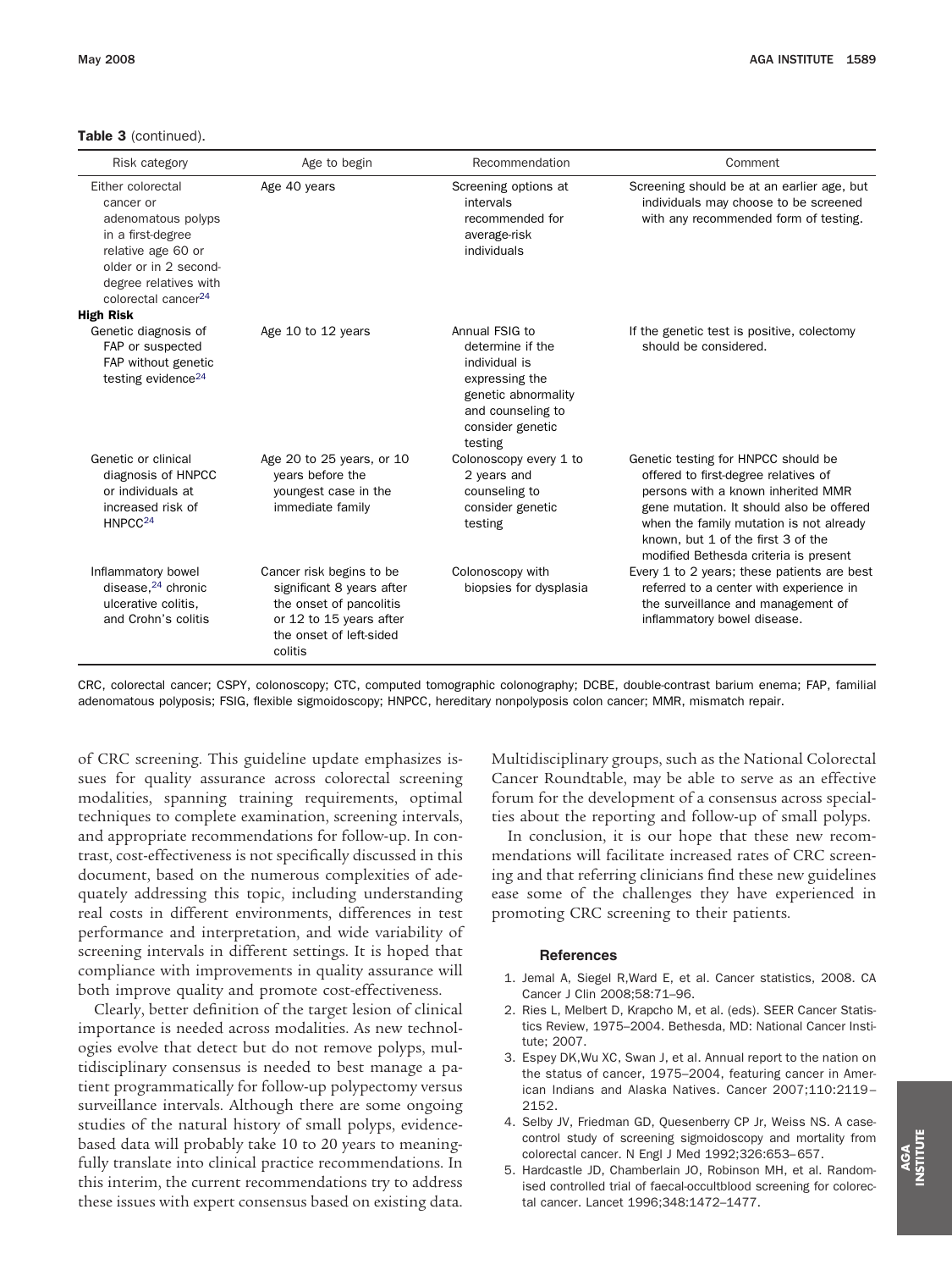- <span id="page-20-0"></span>6. Kronborg O,Fenger C,Olsen J,et al. Randomised study of screening for colorectal cancer with faecaloccult- blood test. Lancet 1996;348:1467–1471.
- 7. Mandel JS, Church TR, Bond JH, et al. The effect of fecal occult-blood screening on the incidence of colorectal cancer.N Engl J Med 2000;343: 1603–1607.
- 8. Meissner HI, Breen N, Klabunde CN,Vernon SW. Patterns of colorectal cancer screening uptake among men and women in the United States. Cancer Epidemiol Biomarkers Prev 2006;15: 389 –394.
- 9. Smith RA, Cokkinides V, Eyre HJ. Cancer screening in the United States, 2007: a review of current guidelines, practices, and prospects. CA Cancer J Clin 2007;57:90 –104.
- 10. O'Brien MJ,Winawer SJ, Zauber AG, et al. The National Polyp Study. Patient and polyp characteristics associated with highgrade dysplasia in colorectal adenomas. Gastroenterology 1990;98:371–379.
- 11. Bond JH. Colon polyps and cancer. Endoscopy 2003;35:27–35.
- 12. Winawer SJ, Fletcher RH, Miller L, et al. Colorectal cancer screening: clinical guidelines and rationale. Gastroenterology 1997;112:594 –642.
- 13. Winawer SJ. Natural history of colorectal cancer. Am J Med 1999;106:3S–6S.
- 14. Lieberman DA,Weiss DG. One-time screening for colorectal cancer with combined fecal occult-blood testing and examination of the distal colon. N Engl J Med 2001;345:555–560.
- 15. Eddy D. ACS report on the cancer-related health checkup. CA Cancer J Clin 1980;30:193–240.
- 16. Levin B, Murphy GP. Revision in American Cancer Society recommendations for the early detection of colorectal cancer. CA Cancer J Clin 1992;42:296 –299.
- 17. Byers T, Levin B, Rothenberger D, et al. American Cancer Society guidelines for screening and surveillance for early detection of colorectal polyps and cancer: update 1997. American Cancer Society Detection and Treatment Advisory Group on Colorectal Cancer. CA Cancer J Clin 1997;47:154 –160.
- 18. Smith RA, von Eschenbach AC,Wender R, et al. American Cancer Society guidelines for the early detection of cancer: update of early detection guidelines for prostate, colorectal, and endometrial cancers. Also: update 2001—testing for early lung cancer detection. CA Cancer J Clin 2001; 51:38 –75.
- 19. Levin B, Brooks D, Smith RA, Stone A. Emerging technologies in screening for colorectal cancer: CT colonography, immunochemical fecal occult blood tests, and stool screening using molecular markers. CA Cancer J Clin 2003;53:44 –55.
- 20. US Preventive Services Task Force. Guide to Clinical Preventive Services. 2nd ed. Baltimore, MD: Williams & Wilkins; 1996.
- 21. US Preventive Services Task Force. Screening for colorectal cancer: recommendation and rationale. Ann Intern Med 2002; 137:129 –131.
- 22. Glick SN. Comparison of colonoscopy and double-contrast barium enema. N Engl J Med 2000;343:1728.
- 23. Heiken JP,Bree RL,Foley WD, et al. Colorectal cancer screening. American College of Radiology (ACR) Appropriateness Criteria. Reston, VA: American College of Radiology; 2006.
- 24. Winawer S, Fletcher R,Rex D, et al. Colorectal cancer screening and surveillance: clinical guidelines and rationale— update based on new evidence. Gastroenterology 2003;124:544 –560.
- 25. Rex DK,Kahi CJ,Levin B, et al. Guidelines for colonoscopy surveillance after cancer resection: a consensus update by the American Cancer Society and the US Multi-Society Task Force on Colorectal Cancer. Gastroenterology 2006;130:1865–1871.
- 26. Winawer SJ, Zauber AG, Fletcher RH, et al. Guidelines for colonoscopy surveillance after polypectomy: a consensus update by the US Multi- Society Task Force on Colorectal Cancer and the American Cancer Society. CA Cancer J Clin 2006;56: 143–159.
- 27. Wee CC, McCarthy EP, Phillips RS. Factors associated with colon cancer screening: the role of patient factors and physician counseling. Prev Med 2005;41:23–29.
- 28. Vernon SW. Participation in colorectal cancer screening: a review. J Natl Cancer Inst 1997;89:1406 –1422.
- 29. Schroy PC 3rd, Heeren TC. Patient perceptions of stool-based DNA testing for colorectal cancer screening. Am J Prev Med 2005;28:208 –214.
- 30. Tangka FK, Molinari NA, Chattopadhyay SK, Seeff LC. Market for colorectal cancer screening by endoscopy in the United States. Am J Prev Med 2005;29:54 –60.
- 31. Lafata JE, Divine G, Moon C,Williams LK. Patient-physician colorectal cancer screening discussions and screening use. Am J Prev Med 2006;31:202–209.
- 32. Pignone M, Rich M, Teutsch SM, et al. Screening for colorectal cancer in adults at average risk: a summary of the evidence for the US Preventive Services Task Force. Ann Intern Med 2002; 137:132–141.
- 33. Mandel JS, Bond JH, Church TR, et al. Reducing mortality from colorectal cancer by screening for fecal occult blood. Minnesota Colon Cancer Control Study. N Engl J Med 1993;328:1365– 1371.
- 34. Wilson JMG, Junger G. Principles and Practice of Screening for Disease. Geneva, Switzerland: World Health Organization; 1968.
- 35. Smith RA. Screening fundamentals. J Natl Cancer Inst Monogr 1997;22:15–19.
- 36. Shapiro SScreening for secondary prevention of disease, in Armenian HK, Shapiro S (eds).Epidemiology and Health Services.1831998194Oxford University PressNew York, NY 206.
- 37. Imperiale TF, Ransohoff DF, Itzkowitz SH, et al. Fecal DNA versus fecal occult blood for colorectal- cancer screening in an average-risk population. N Engl J Med 2004;351:2704 –2714.
- 38. Collins JF, Lieberman DA, Durbin TE,Weiss DG. Accuracy of screening for fecal occult blood on a single stool sample obtained by digital rectal examination: a comparison with recommended sampling practice. Ann Intern Med 2005;142:81–85.
- 39. Nadel MR, Shapiro JA, Klabunde CN, et al. A national survey of primary care physicians' methods for screening for fecal occult blood. Ann Intern Med 2005;142:86 –94.
- 40. Sox HC. Office-based testing for fecal occult blood: do only in case of emergency. Ann Intern Med 2005;142:146 –148.
- 41. Myers RE, Balshem AM,Wolf TA, et al. Adherence to continuous screening for colorectal neoplasia. Med Care 1993;31:508 – 519.
- 42. Engelman KK, Ellerbeck EF, Ahluwalia JS, et al. Fecal occult blood test use by Kansas medicare beneficiaries. Prev Med 2001;33:622–626.
- 43. Schattner A, Gilad A. Primary care physicians' awareness and implementation of screening guidelines for colorectal cancer. Prev Med 2002;35:447–452.
- 44. American College of Radiology Imaging Network. ACRIN Protocol 6656. Computerized Tomographic Colonography: Performance Evaluation in a Multicenter Setting. Available at: [http://ww](http://www.acrin.org/TabID/146/Default.aspx)[w.acrin.org/TabID/146/Default.aspx.](http://www.acrin.org/TabID/146/Default.aspx) Accessed July 1, 2007.
- 45. Young GP, St John DJ. Selecting an occult blood test for use as a screening tool for large bowel cancer, in Rozen P, Reich CB,Winawer SJ (eds). Frontiers of Gastrointestinal Research. Advances in Large Bowel Cancer: Policy,Prevention, Research and Treatment. Basel, Switzerland: Karger; 1991:135–156.
- 46. Ransohoff DF, Lang CA. Screening for colorectal cancer with the fecal occult blood test: a background paper. American College of Physicians. Ann Intern Med 1997;126:811–822.
- 47. Allison JE,Tekawa IS, Ransom LJ, Adrain AL. A comparison of fecal occult-blood tests for colorectal- cancer screening. N Engl J Med 1996;334:155–159.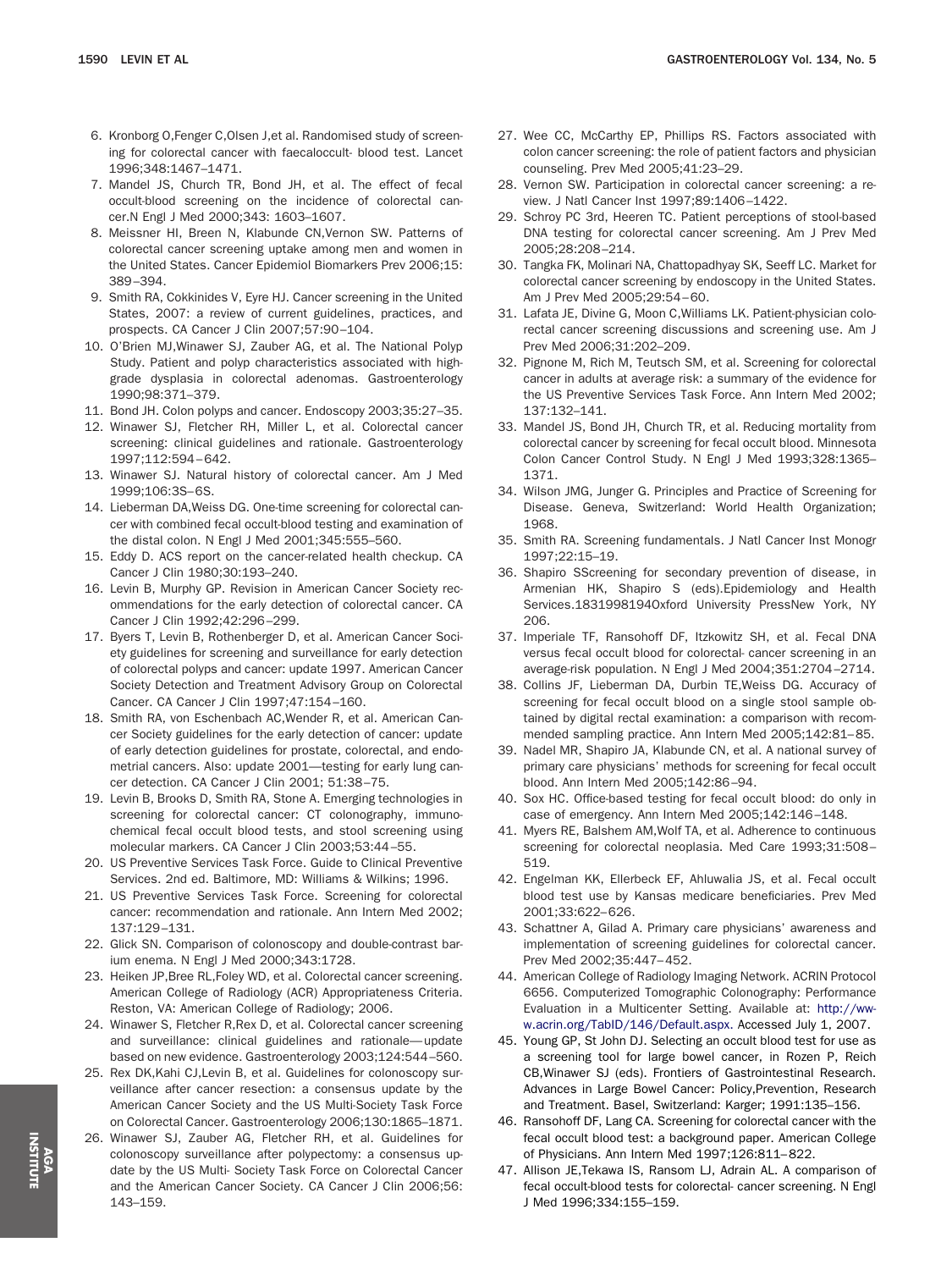- <span id="page-21-0"></span>48. Simon JB. Occult blood screening for colorectal carcinoma: a critical review. Gastroenterology 1985;88:820 –837.
- 49. Allison JE, Sakoda LC, Levin TR, et al. Screening for colorectal neoplasms with new fecal occult blood tests: update on performance characteristics. J Natl Cancer Inst 2007;99:1462– 1470.
- 50. Sinatra MA, Young GP, St John DJ, et al. A study of laboratory based faecal occult blood testing in Melbourne, Australia. The Faecal Occult Blood Testing Study Group. J Gastroenterol Hepatol 1998;13:396 –400.
- 51. Adams EC, Layman KM. Immunochemical confirmation of gastrointestinal bleeding. Ann Clin Lab Sci 1974;4:343–349.
- 52. Newman L. Medicare coverage group assesses effectiveness of new technologies. J Natl Cancer Inst 2001;93:805–806.
- 53. Caligiore P, Macrae FA, St John DJ, et al. Peroxidase levels in food: relevance to colorectal cancer screening. Am J Clin Nutr 1982;35:1487–1489.
- 54. Gopalswamy N, Stelling HP, Markert RJ, et al. A comparative study of eight fecal occult blood tests and HemoQuant in patients in whom colonoscopy is indicated. Arch Fam Med 1994; 3:1043–1048.
- 55. Greenberg PD, Bertario L, Gnauck R, et al. A prospective multicenter evaluation of new fecal occult blood tests in patients undergoing colonoscopy. Am J Gastroenterol 2000;95:1331– 1338.
- 56. Wong BC,Wong WM, Cheung KL, et al. A sensitive guaiac faecal occult blood test is less useful than an immunochemical test for colorectal cancer screening in a Chinese population. Aliment Pharmacol Ther 2003;18:941–946.
- 57. Smith A, Young GP, Cole SR, Bampton P. Comparison of a brush-sampling fecal immunochemical test for hemoglobin with a sensitive guaiac- based fecal occult blood test in detection of colorectal neoplasia. Cancer 2006;107:2152–2159.
- 58. Levi Z, Rozen P, Hazazi R, et al. A quantitative immunochemical fecal occult blood test for colorectal neoplasia. Ann Intern Med 2007;146:244 –255.
- 59. Morikawa T, Kato J, Yamaji Y, et al. A comparison of the immunochemical fecal occult blood test and total colonoscopy in the asymptomatic population. Gastroenterology 2005;129:422– 428.
- 60. Cole SR,Young GP,Esterman A, et al. A randomised trial of the impact of new faecal haemoglobin test technologies on population participation in screening for colorectal cancer. J Med Screen 2003;10:117–122.
- 61. Nakama H, Yamamoto M, Kamijo N, et al. Colonoscopic evaluation of immunochemical fecal occult blood test for detection of colorectal neoplasia. Hepatogastroenterology 1999;46:228 – 231.
- 62. Sidransky D, Tokino T, Hamilton SR, et al. Identification of ras oncogene mutations in the stool of patients with curable colorectal tumors. Science 1992;256:102–105.
- 63. Whitney D, Skoletsky J, Moore K, et al. Enhanced retrieval of DNA from human fecal samples results in improved performance of colorectal cancer screening test. J Mol Diagn 2004; 6:386 –395.
- 64. Olson J,Whitney DH, Durkee K, Shuber AP. DNA stabilization is critical for maximizing performance of fecal DNA-based colorectal cancer tests. Diagn Mol Pathol 2005;14:183–191.
- 65. Ahlquist DA, Skoletsky JE,Boynton KA, et al. Colorectal cancer screening by detection of altered human DNA in stool: feasibility of a multitarget assay panel. Gastroenterology 2000;119: 1219 –1227.
- 66. Calistri D, Rengucci C, Bocchini R, et al. Fecal multiple molecular tests to detect colorectal cancer in stool. Clin Gastroenterol Hepatol 2003; 1:377–383.
- 67. Tagore KS, Lawson MJ, Yucaitis JA, et al. Sensitivity and specificity of a stool DNA multitarget assay panel for the detection of

advanced colorectal neoplasia. Clin Colorectal Cancer 2003;3:47–53.

- 68. Brand RE, Ross ME, Shuber AP. Reproducibility of a multitarget stool-based DNA assay for colorectal cancer detection. Am J Gastroenterol 2004;99:1338 –1341.
- 69. Syngal S, Stoffel E, Chung D, et al. Detection of stool DNA mutations before and after treatment of colorectal neoplasia. Cancer 2006;106:277–283.
- 70. Itzkowitz SH, Jandorf L, Brand R, et al. Improved fecal DNA test for colorectal cancer screening. Clin Gastroenterol Hepatol 2007;5: 111–117.
- 71. Schroy PC 3rd, Lal S, Glick JT, et al. Patient preferences for colorectal cancer screening: how does stool DNA testing fare? Am J Manag Care 2007;13:393–400.
- 72. Berger BM, Schroy PC 3rd, Rosenberg JL, et al. Colorectal cancer screening using stool DNA analysis in clinical practice: early clinical experience with respect to patient acceptance and colonoscopic follow-up of abnormal tests. Clin Colorectal Cancer 2006;5:338 –343.
- 73. Zauber AG,Lansdorp-Vogelaar I,Wilschut J, et al. Cost-Effectiveness of DNA Stool Testing to Screen for Colorectal Cancer: Report to AHRQ and CMS from the Cancer Intervention and Surveillance Modeling Network (CISNET) for MISCAN and Sim-CRC Models. Rockville,MD: Agency for Health Care Quality and Research; 2007:1–84.
- 74. Osborn NK,Ahlquist DA. Stool screening for colorectal cancer: molecular approaches. Gastroenterology 2005;128:192–206.
- 75. Woolf SH. A smarter strategy? Reflections on fecal DNA screening for colorectal cancer. N Engl J Med 2004;351:2755–2758.
- 76. Kutzner N, Hoffmann I, Linke C, et al. Noninvasive detection of colorectal tumours by the combined application of molecular diagnosis and the faecal occult blood test. Cancer Lett 2005; 229:33–41.
- 77. Levin TR,Farraye FA, Schoen RE,et al. Quality in the technical performance of screening flexible sigmoidoscopy: recommendations of an international multi-society task group. Gut 2005;54: 807–813.
- 78. Newcomb PA, Norfleet RG, Storer BE, et al. Screening sigmoidoscopy and colorectal cancer mortality. J Natl Cancer Inst 1992; 84:1572–1575.
- 79. Thiis-Evensen E, Hoff GS, Sauar J, et al. Population-based surveillance by colonoscopy: effect on the incidence of colorectal cancer. Telemark Polyp Study I. Scand J Gastroenterol 1999; 34:414 –420.
- 80. Newcomb PA, Storer BE,Morimoto LM, et al. Long-term efficacy of sigmoidoscopy in the reduction of colorectal cancer incidence. J Natl Cancer Inst 2003;95:622–625.
- 81. UK Flexible Sigmoidoscopy Screening Trial Investigators. Single flexible sigmoidoscopy screening to prevent colorectal cancer: baseline findings of a UK multicentre randomised trial. Lancet 2002;359:1291–1300.
- 82. Segnan N, Senore C, Andreoni B, et al. Baseline findings of the Italian multicenter randomized controlled trial of "once-only sigmoidoscopy"—SCORE. J Natl Cancer Inst 2002;94:1763– 1772.
- 83. Gondal G, Grotmol T, Hofstad B, et al. The Norwegian Colorectal Cancer Prevention (NORCCAP) screening study: baseline findings and implementations for clinical work-up in age groups 50 –64 years. Scand J Gastroenterol 2003;38:635–642.
- 84. Weissfeld JL, Schoen RE, Pinsky PF, et al. Flexible sigmoidoscopy in the PLCO cancer screening trial: results from the baseline screening examination of a randomized trial. J Natl Cancer Inst 2005;97:989 –997.
- 85. Imperiale TF,Wagner DR,Lin CY, et al. Risk of advanced proximal neoplasms in asymptomatic adults according to the distal colorectal findings. N Engl J Med 2000;343:169 –174.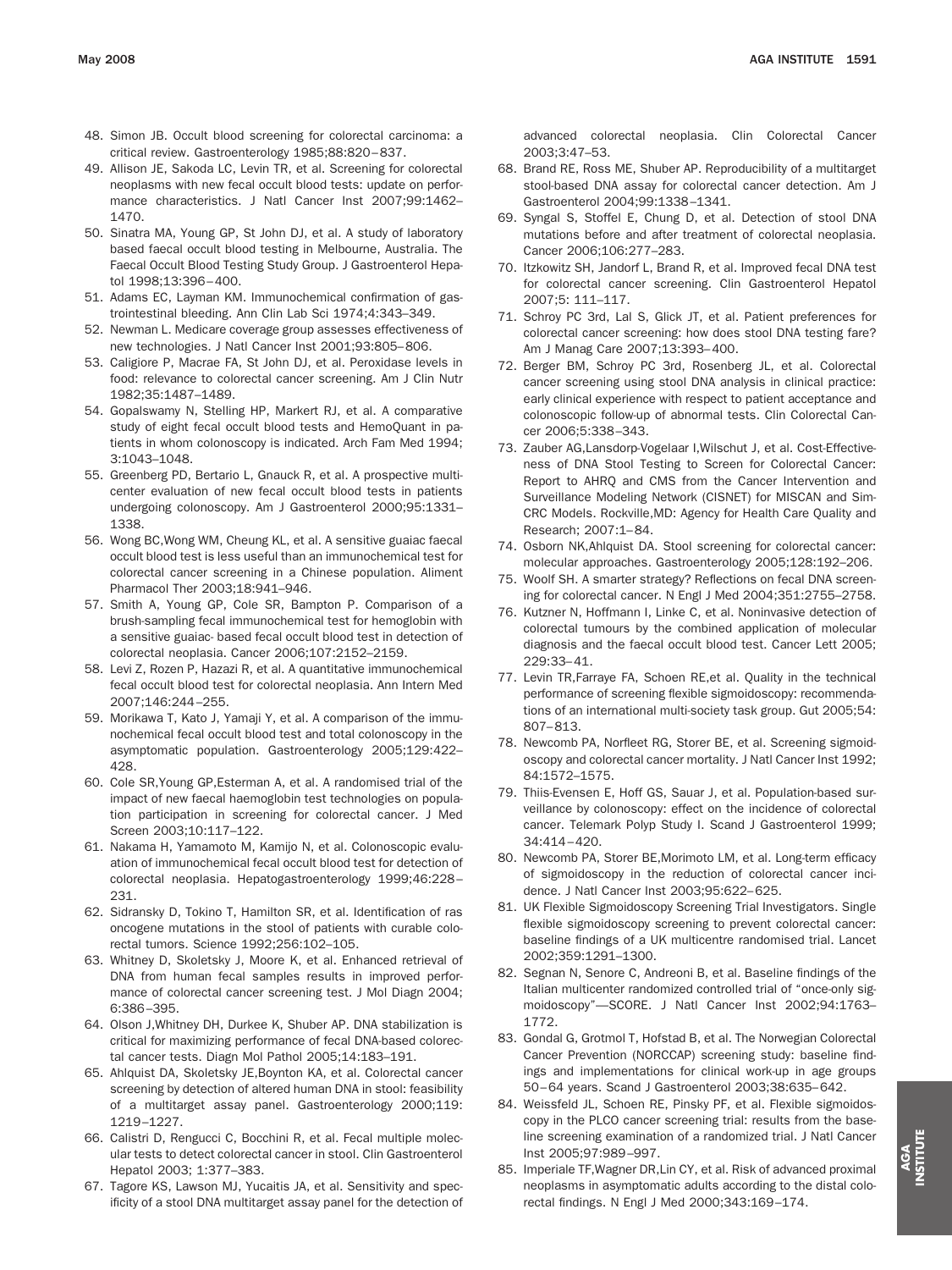- <span id="page-22-0"></span>86. Lieberman DA,Weiss DG, Bond JH, et al. Use of colonoscopy to screen asymptomatic adults for colorectal cancer. Veterans Affairs Cooperative Study Group 380. N Engl J Med 2000;343: 162–168.
- 87. Levin TR,Palitz A,Grossman S, et al. Predicting advanced proximal colonic neoplasia with screening sigmoidoscopy. JAMA 1999;281:1611–1617.
- 88. Schoenfeld P, Cash B, Flood A, et al. Colonoscopic screening of average-risk women for colorectal neoplasia. N Engl J Med 2005; 352:2061–2068.
- 89. Regula J, Rupinski M, Kraszewska E, et al. Colonoscopy in colorectal-cancer screening for detection of advanced neoplasia. N Engl J Med 2006;355:1863–1872.
- 90. Cordice JW Jr, Johnson H Jr. Anatomic distribution of colonic cancers in middle-class black Americans. J Natl Med Assoc 1991;83:730 –732.
- 91. Nelson RL, Dollear T, Freels S,Persky V. The relation of age, race, and gender to the subsite location of colorectal carcinoma. Cancer 1997;80:193–197.
- 92. Francois F, Park J, Bini EJ. Colon pathology detected after a positive screening flexible sigmoidoscopy: a prospective study in an ethnically diverse cohort. Am J Gastroenterol 2006;101: 823–830.
- 93. Theuer CP, Taylor TH, Brewster WR, et al. The topography of colorectal cancer varies by race/ethnicity and affects the utility of flexible sigmoidoscopy. Am Surg 2001;67:1157–1161.
- 94. Atkin W, Rogers P, Cardwell C, et al. Wide variation in adenoma detection rates at screening flexible sigmoidoscopy. Gastroenterology 2004;126:1247–1256.
- 95. Schoen RE, Pinsky PF,Weissfeld JL, et al. Results of repeat sigmoidoscopy 3 years after a negative examination. JAMA 2003;290:41–48.
- 96. Doria-Rose VP, Newcomb PA, Levin TR. Incomplete screening flexible sigmoidoscopy associated with female sex, age, and increased risk of colorectal cancer. Gut 2005;54:1273–1278.
- 97. Schoen RE,Weissfeld JL, Pinsky PF, Riley T. Yield of advanced adenoma and cancer based on polyp size detected at screening flexible sigmoidoscopy. Gastroenterology 2006;131:1683– 1689.
- 98. Levin TR, Zhao W, Conell C, et al. Complications of colonoscopy in an integrated health care delivery system. Ann Intern Med 2006;145:880 –886.
- 99. Bini EJ, Unger JS,Rieber JM, et al. Prospective, randomized, single-blind comparison of two preparations for screening flexible sigmoidoscopy. Gastrointest Endosc 2000;52:218 –222.
- 100. Zubarik R, Ganguly E, Benway D, et al. Procedure-related abdominal discomfort in patients undergoing colorectal cancer screening: a comparison of colonoscopy and flexible sigmoidoscopy. Am J Gastroenterol 2002;97:3056 –3061.
- 101. Pinsky PF, Schoen RE,Weissfeld JL, et al. Variability in flexible sigmoidoscopy performance among examiners in a screening trial. Clin Gastroenterol Hepatol 2005;3:792–797.
- 102. Levin TR, Conell C, Shapiro JA, et al. Complications of screening flexible sigmoidoscopy. Gastroenterology 2002;123:1786 – 1792.
- 103. Gross CP,Andersen MS,Krumholz HM,et al. Relation between Medicare screening reimbursement and stage at diagnosis for older patients with colon cancer. JAMA 2006;296:2815–2822.
- 104. Seeff LC, Richards TB, Shapiro JA, et al. How many endoscopies are performed for colorectal cancer screening? Results from CDC's survey of endoscopic capacity. Gastroenterology 2004; 127:1670 –1677.
- 105. Lewis JD, Asch DA. Barriers to office-based screening sigmoidoscopy: does reimbursement cover costs? Ann Intern Med 1999;130:525–530.
- 106. Palitz AM, Selby JV, Grossman S, et al. The Colon Cancer Prevention Program (CoCaP): rationale, implementation, and preliminary results.HMO Pract 1997;11:5–12.
- 107. Rex DK, Imperiale TF, Latinovich DR, Bratcher LL. Impact of bowel preparation on efficiency and cost of colonoscopy. Am J Gastroenterol 2002;97:1696 –1700.
- 108. Takahashi Y,Tanaka H, Kinjo M, Sakumoto K. Sedation-free colonoscopy. Dis Colon Rectum 2005;48:855–859.
- 109. Muller AD, Sonnenberg A. Prevention of colorectal cancer by flexible endoscopy and polypectomy. A case-control study of 32,702 veterans. Ann Intern Med 1995;123:904 –910.
- 110. Winawer SJ, Zauber AG, Ho MN, et al. Prevention of colorectal cancer by colonoscopic polypectomy. The National Polyp Study Workgroup. N Engl J Med 1993;329:1977–1981.
- 111. Citarda F, Tomaselli G, Capocaccia R, et al. Efficacy in standard clinical practice of colonoscopic polypectomy in reducing colorectal cancer incidence. Gut 2001;48:812–815.
- 112. Robertson DJ,Greenberg ER, Beach M, et al. Colorectal cancer in patients under close colonoscopic surveillance. Gastroenterology 2005;129:34 –41.
- 113. Alberts DS,Martinez ME, Roe DJ, et al. Lack of effect of a high-fiber cereal supplement on the recurrence of colorectal adenomas. Phoenix Colon Cancer Prevention Physicians' Network. N Engl J Med 2000;342:1156 –1162.
- 114. Schatzkin A, Lanza E, Corle D, et al. Lack of effect of a low-fat, high-fiber diet on the recurrence of colorectal adenomas. Polyp Prevention Trial Study Group. N Engl J Med 2000;342:1149 – 1155.
- 115. Leard LE, Savides TJ, Ganiats TG. Patient preferences for colorectal cancer screening. J Fam Pract 1997;45:211–218.
- 116. Ling BS, Moskowitz MA,Wachs D, et al. Attitudes toward colorectal cancer screening tests. J Gen Intern Med 2001;16:822– 830.
- 117. Mysliwiec PA, Brown ML, Klabunde CN, Ransohoff DF. Are physicians doing too much colonoscopy? A national survey of colorectal surveillance after polypectomy. Ann Intern Med 2004; 141:264 –271.
- 118. Pabby A, Schoen RE,Weissfeld JL, et al. Analysis of colorectal cancer occurrence during surveillance colonoscopy in the dietary Polyp Prevention Tr ial. Gastrointest Endosc 2005;61: 385–391.
- 119. Farrar WD, Sawhney MS, Nelson DB, et al. Colorectal cancers found after a complete colonoscopy. Clin Gastroenterol Hepatol 2006;4:1259 –1264.
- 120. Rex DK, Cutler CS, Lemmel GT, et al. Colonoscopic miss rates of adenomas determined by back-to-back colonoscopies. Gastroenterology 1997;112:24 –28.
- 121. Pickhardt PJ, Nugent PA, Mysliwiec PA, et al. Location of adenomas missed by optical colonoscopy. Ann Intern Med 2004; 141:352–359.
- 122. Bressler B, Paszat LF, Vinden C, et al. Colonoscopic miss rates for right-sided colon cancer: a population-based analysis. Gastroenterology 2004;127:452–456.
- 123. Gatto NM, Frucht H, Sundararajan V, et al. Risk of perforation after colonoscopy and sigmoidoscopy: a population-based study. J Natl Cancer Inst 2003;95:230 –236.
- 124. Rex DK, Bond JH,Winawer S, et al. Quality in the technical performance of colonoscopy and the continuous quality improvement process for colonoscopy: recommendations of the US Multi- Society Task Force on Colorectal Cancer. Am J Gastroenterol 2002;97:1296 –1308.
- 125. Faigel DO, Pike IM, Baron TH,et al. Quality indicators for gastrointestinal endoscopic procedures: an introduction. Am J Gastroenterol 2006;101:866 –872.
- 126. Lieberman D, Nadel M, Smith RA, et al. Standardized colonoscopy reporting and data system: report of the Quality Assurance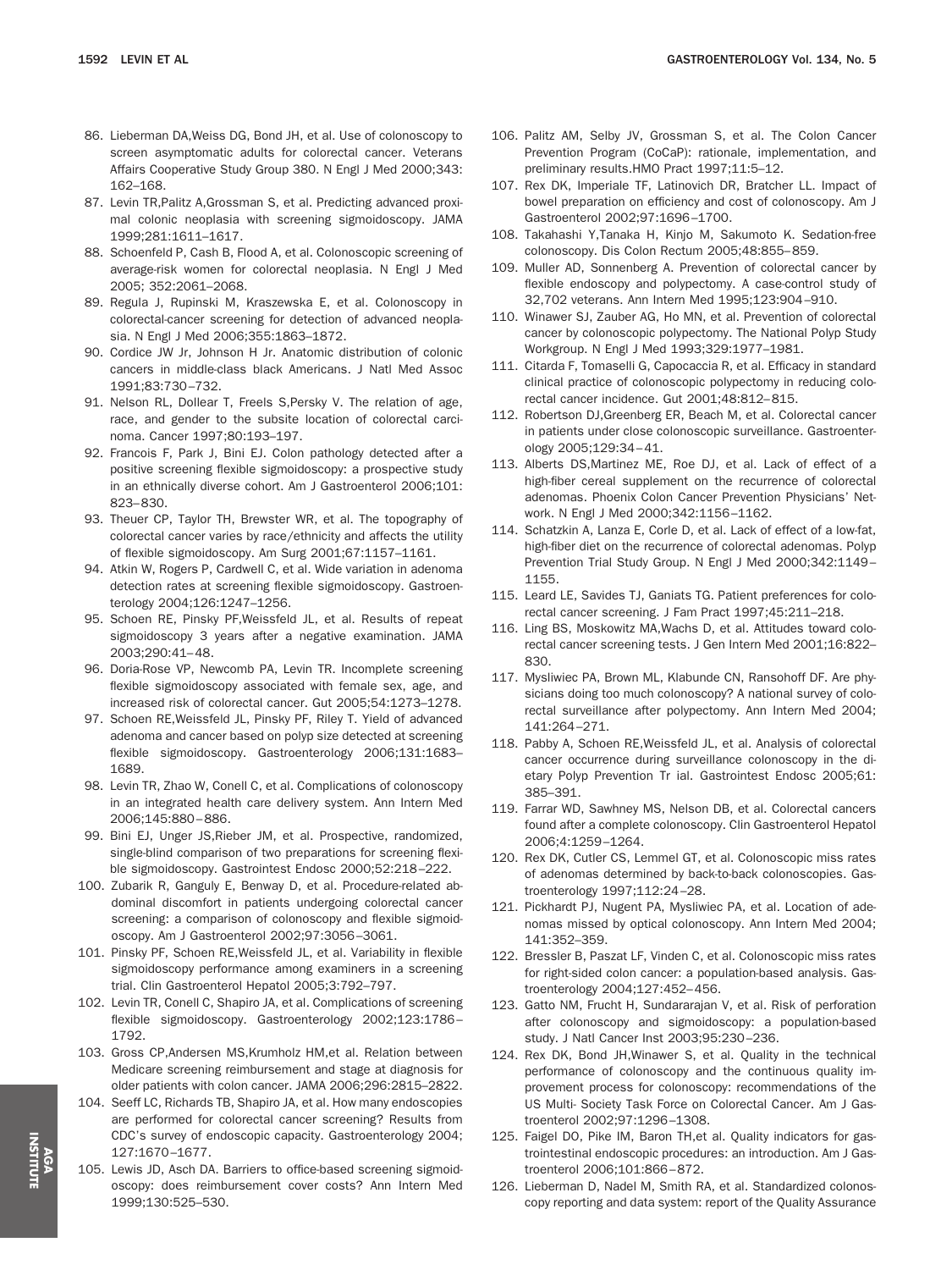<span id="page-23-0"></span>Task Group of the National Colorectal Cancer Roundtable. Gastrointest Endosc 2007;65:757–766.

- 127. Harewood GC, Lieberman DA. Colonoscopy practice patterns since introduction of Medicare coverage for average-r isk screening. Clin Gastroenterol Hepatol 2004;2:72–77.
- 128. Levin TR. Colonoscopy capacity: Can we build it? Will they come? Gastroenterology 2004;127:1841–1844.
- 129. Ladabaum U, Song K, Fendrick AM. Colorectal neoplasia screening with virtual colonoscopy: when, at what cost, and with what national impact? Clin Gastroenterol Hepatol 2004;2:554 – 563.
- 130. Vijan S, Inadomi J, Hayward RA, et al. Projections of demand and capacity for colonoscopy related to increasing rates of colorectal cancer screening in the United States. Aliment Pharmacol Ther 2004;20:507–515.
- 131. Boolchand V, Olds G, Singh J, et al. Colorectal screening after polypectomy: a national survey study of primary care physicians. Ann Intern Med 2006;145:654 –659.
- 132. Smith RA, Cokkinides V, Eyre HJ. American Cancer Society guidelines for the early detection of cancer, 2003. CA Cancer J Clin 2003;53:27–43.
- 133. Glick SN, Ralls PW,Balfe DM, et al. Screening for colorectal cancer. American College of Radiology. ACR Appropriateness Criteria. Radiology 2000;215(suppl):231–237.
- 134. Colorectal Cancer Screening Tests: Conditions for and Limitations on Coverage, 62 Federal Register 410.37 (1997).
- 135. Glick S. Double-contrast barium enema for colorectal cancer screening: a review of the issues and a comparison with other screening alternatives. AJR Am J Roentgenol 2000;174:1529-1537.
- 136. de Zwart IM, Griffioen G, Shaw MP, et al. Barium enema and endoscopy for the detection of colorectal neoplasia: sensitivity, specificity, complications and its determinants. Clin Radiol 2001;56:401–409.
- 137. Kelvin FM, Gardiner R, Vas W, Stevenson GW. Colorectal carcinoma missed on double contrast barium enema study: a problem in perception. AJR Am J Roentgenol 1981;137:307–313.
- 138. Thorpe CD, Grayson DJ Jr,Wingfield PB. Detection of carcinoma of the colon and rectum by air contrast enema. Surg Gynecol Obstet 1981;152:307–309.
- 139. Fork FT, Lindström C, Ekelund G. Double contrast examination in carcinoma of the colon and rectum. A prospective clinical series. Acta Radiol Diagn (Stockh) 1983;24:177–188.
- 140. Johnson CD, Carlson HC,Taylor WF,Weiland LP. Barium enemas of carcinoma of the colon: sensitivity of double- and singlecontrast studies. AJR Am J Roentgenol 1983;140:1143–1149.
- 141. Reiertsen O, Bakka A,Tronnes S, Gauperaa T. Routine double contrast barium enema and fiberoptic colonoscopy in the diagnosis of colorectal carcinoma. Acta Chir Scand 1988;154:53– 55.
- 142. Thomas RD, Fairhurst JJ, Frost RA.Wessex regional radiology audit: barium enema in colorectal carcinoma. Clin Radiol 1995; 50:647–650.
- 143. Rex DK, Rahmani EY, Haseman JH, et al. Relative sensitivity of colonoscopy and barium enema for detection of colorectal cancer in clinical practice. Gastroenterology 1997;112:17–23.
- 144. Strøm E, Larsen JL. Colon cancer at barium enema examination and colonoscopy: a study from the county of Hordaland, Norway. Radiology 1999;211:211–214.
- 145. Gillespie JS, Kelly BE. Double contrast barium enema and colorectal carcinoma: sensitivity and potential role in screening. Ulster Med J 2001;70:15–18.
- 146. McDonald S,Lyall P, Israel L, et al. Why barium enemas fail to identify colorectal cancers. ANZ J Surg 2001;71:631–633.
- 147. Connolly DJ,Traill ZC, Reid HS, et al. The double contrast barium enema: a retrospective single centre audit of the detection of colorectal carcinomas. Clin Radiol 2002;57:29 –32.
- 148. Leslie A, Virjee JP. Detection of colorectal carcinoma on double contrast barium enema when double reporting is routinely performed: an audit of current practice. Clin Radiol 2002;57:184 – 187.
- 149. Tan KY, Seow-Choen F, Ng C, et al. Which colorectal cancers are missed by double contrast barium enema? Tech Coloproctol 2004;8:169 –172.
- 150. Tawn DJ, Squire CJ,Mohammed MA,Adam EJ. National audit of the sensitivity of double-contrast barium enema for colorectal carcinoma, using control charts: For the Royal College of Radiologists Clinical Radiology Audit Sub-Committee. Clin Radiol 2005;60:558 –564.
- 151. Williams CB, Macrae FA, Bartram CI. A prospective study of diagnostic methods in adenoma follow-up. Endoscopy 1982; 14:74 –78.
- 152. Winawer SJ, Stewart ET, Zauber AG, et al. A comparison of colonoscopy and double-contrast barium enema for surveillance after polypectomy. National Polyp Study Work Group. N Engl J Med 2000;342:1766 –1772.
- 153. Zauber AG,Winawer S, Stewart ET. Author reply. N Engl J Med 2000;343:1729 –1730.
- 154. Blakeborough A, Sheridan MB, Chapman AH. Complications of barium enema examinations: a survey of UK Consultant Radiologists 1992 to 1994. Clin Radiol 1997;52:142–148.
- 155. American College of Radiology. Appropriateness Criteria for the Barium Enema. Reston, VA: American College of Radiology; 2004.
- 156. El-Serag HB, Petersen L, Hampel H, et al. The use of screening colonoscopy for patients cared for by the Department of Veterans Affairs. Arch Intern Med 2006;166:2202–2208.
- 157. Ferrucci JT. Double-contrast barium enema: use in practice and implications for CT colonography. AJR Am J Roentgenol 2006; 187:170 –173.
- 158. Robertson RH, Burkhardt JH, Powell MP, et al. Trends in colon cancer screening procedures in the US Medicare and Tricare populations: 1999 –2001. Prev Med 2006;42:460 –462.
- 159. Zalis ME, Perumpillichira J, Del Frate C, Hahn PF. CT colonography: digital subtraction bowel cleansing with mucosal reconstruction initial observations. Radiology 2003;226:911–917.
- 160. Iannaccone R, Laghi A, Catalano C, et al. Computed tomographic colonography without cathartic preparation for the detection of colorectal polyps. Gastroenterology 2004;127: 1300 –1311.
- 161. Lefere P,Gryspeerdt S,Marrannes J, et al. CT colonography after fecal tagging with a reduced cathartic cleansing and a reduced volume of barium. AJR Am J Roentgenol 2005;184:1836 – 1842.
- 162. Hara AK, Johnson CD, Reed JE, et al. Detection of colorectal polyps with CT colography: initial assessment of sensitivity and specificity. Radiology 1997;205:59 –65.
- 163. Fenlon HM, Nunes DP, Schroy PC 3rd, et al. A comparison of virtual and conventional colonoscopy for the detection of colorectal polyps. N Engl J Med 1999;341:1496 –1503.
- 164. Yee J,Akerkar GA,Hung RK,et al. Colorectal neoplasia: performance characteristics of CT colonography for detection in 300 patients. Radiology 2001;219:685–692.
- 165. Cotton PB, Durkalski VL, Pineau BC, et al. Computed tomographic colonography (virtual colonoscopy): a multicenter comparison with standard colonoscopy for detection of colorectal neoplasia. JAMA 2004;291:1713–1719.
- 166. Rockey DC,Paulson E, Niedzwiecki D, et al. Analysis of air contrast barium enema, computed tomographic colonography, and colonoscopy: prospective comparison. Lancet 2005;365: 305–311.
- 167. Pickhardt PJ, Choi JR, Hwang I, et al. Computed tomographic virtual colonoscopy to screen for colorectal neoplasia in asymptomatic adults. N Engl J Med 2003;349:2191–2200.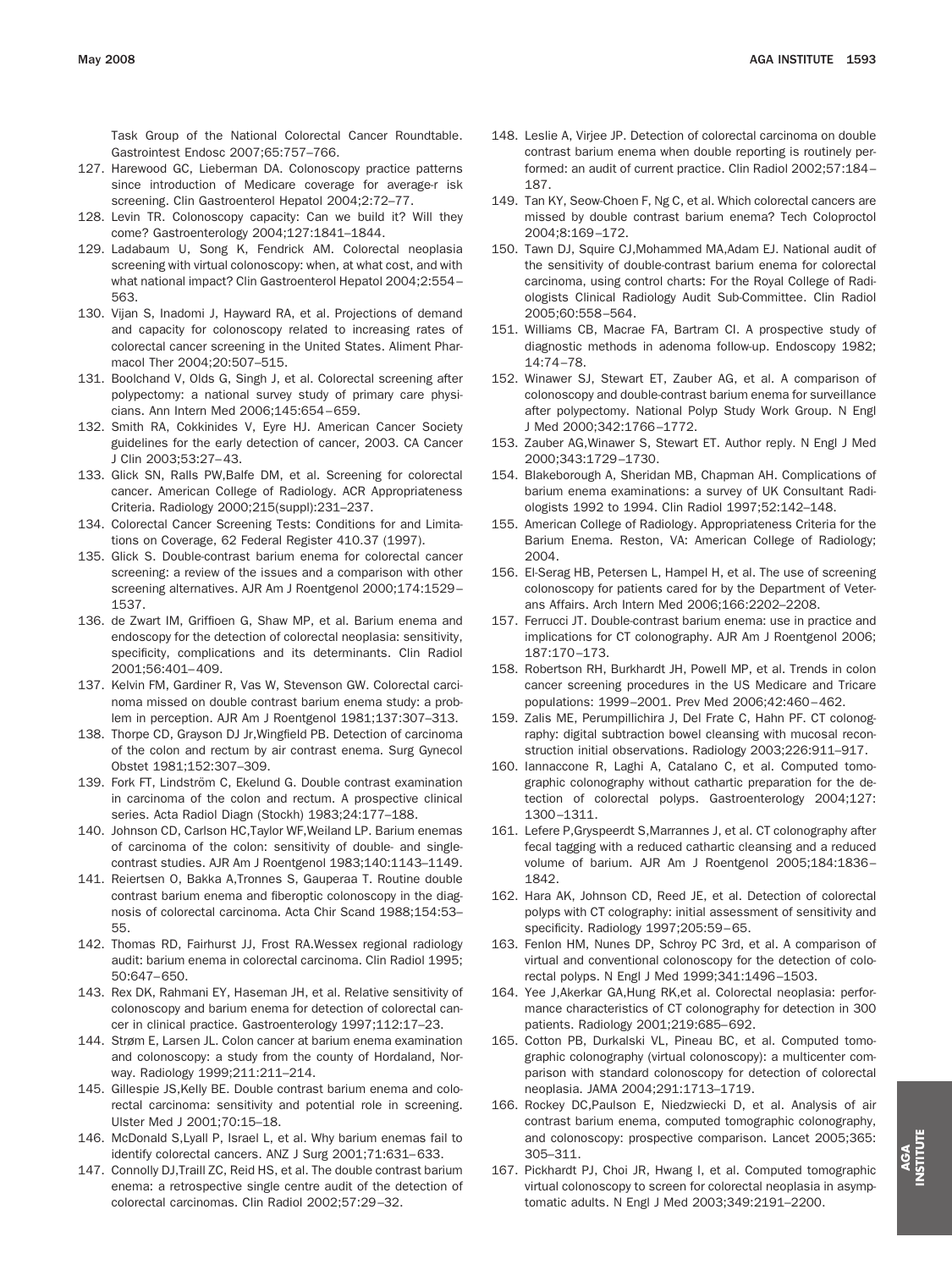- <span id="page-24-0"></span>168. Halligan S,Altman DG,Taylor SA, et al. CT colonography in the detection of colorectal polyps and cancer: systematic review, meta-analysis, and proposed minimum data set for study level reporting. Radiology 2005;237:893–904.
- 169. Mulhall BP,Veerappan GR, Jackson JL. Metaanalysis: computed tomographic colonography. Ann Intern Med 2005;142: 635– 650.
- 170. Cash B, Kim C, Cullen P, et al. Accuracy of computed tomographic colonography for colorectal cancer screening in asymptomatic individuals [abstract]. Gastroenterology 2006;130: A46. Abstract 278.
- 171. Graser A, Kolligs F, Kramer H, et al. Results from the "Munich Colorectal Cancer Prevention Tr ial": comparison of low-dose 64-MDCT colonography and video colonoscopy in a screening population [abstract]. Presented at: European Society of Gastrointestinal and Abdominal Radiology/Society of Gastrointestinal Radiologists; June 19 –23, 2006; Crete, Greece. European Radiology Supplements 2006;26(suppl):C19 –C27.
- 172. Kim DH, Pickhardt PJ, Taylor AJ, et al. CT colonography versus colonoscopy for the detection of advanced neoplasia. N Engl J Med 2007;357:1403–1412.
- 173. Knechtges PM, McFarland BG, Keysor KJ, et al. National and local trends in CT colonography reimbursement: past, present, and future. J Am Coll Radiol 2007;4:776 –799.
- 174. Pickhardt PJ, Taylor AJ, Kim DH, et al. Screening for colorectal neoplasia with CT colonography: initial experience from the 1st year of coverage by third-party payers. Radiology 2006;241: 417– 425.
- 175. Fidler JL, Johnson CD,MacCarty RL, et al. Detection of flat lesions in the colon with CT colonography. Abdom Imaging 2002;27:292–300.
- 176. Pickhardt PJ, Nugent PA, Choi JR, Schindler WR. Flat colorectal lesions in asymptomatic adults: implications for screening with CT virtual colonoscopy. AJR Am J Roentgenol 2004;183: 1343– 1347.
- 177. Bond JH. Doubling time of flat and polypoid colorectal neoplasms: defining the adenomacarcinoma sequence. Am J Gastroenterol 2000; 95:1621–1623.
- 178. Zauber AG, O'Brien MJ,Winawer SJ. On finding flat adenomas: is the search worth the gain? Gastroenterology 2002;122:839 – 840.
- 179. Park SH, Lee SS, Choi EK, et al. Flat colorectal neoplasms: definition, importance, and visualization on CT colonography. AJR Am J Roentgenol 2007;188:953–959.
- 180. Gupta S, Durkalski V, Cotton P,Rockey DC. Variation of agreement in polyp size measurement between computed tomographic colonography and pathology assessment: clinical implications. Clin Gastroenterol Hepatol 2008;6:220 –227.
- 181. Pickhardt PJ, Lee AD, McFarland EG,Taylor AJ. Linear polyp measurement at CT colonography: in vitro and in vivo comparison of two-dimensional and three-dimensional displays. Radiology 2005;236:872– 878.
- 182. Park SH, Choi EK, Lee SS, et al. Polyp measurement reliability, accuracy, and discrepancy: optical colonoscopy versus CT colonography with pig colonic specimens. Radiology 2007;244: 157–164.
- 183. Young BM, Fletcher JG, Paulsen SR, et al. Polyp measurement with CT colonography: multiple- reader, multiple-workstation comparison. AJR Am J Roentgenol 2007;188:122–129.
- 184. Amis ES Jr, Butler PF, Applegate KE, et al. American College of Radiology white paper on radiation dose in medicine. J Am Coll Radiol 2007;4:272–284.
- 185. Brenner DJ, Hall EJ. Computed tomography— an increasing source of radiation exposure. N Engl J Med 2007;357:2277– 2284.
- 186. Ron E. Ionizing radiation and cancer risk: evidence from epidemiology. Radiat Res 1998;150:S30 –S41.
- 187. Health Physics Society. Radiation Risk in Perspective. Position Statement of the Health Physics Society. McLean, VA: Health Physics Society; 2004. Available at: [www.hps.org/documents/](www.hps.org/documents/risk_ps010-1.pdf) [risk\\_ps010-](www.hps.org/documents/risk_ps010-1.pdf) 1.pdf. Accessed January 30, 2008.
- 188. Brenner DJ, Georgsson MA. Mass screening with CT colonography: should the radiation exposure be of concern? Gastroenterology 2005;129:328 –337.
- 189. Macari M, Bini EJ, Xue X, et al. Colorectal neoplasms: prospective comparison of thin-section low-dose multi-detector row CT colonography and conventional colonoscopy for detection. Radiology 2002;224:383–392.
- 190. American College of Radiology. ACR Practice Guideline for the Performance of Computed Tomography (CT) Colonography in Adults. Reston,VA: American College of Radiology; 2006.
- 191. Pickhardt PJ. Incidence of colonic perforation at CT colonography: review of existing data and implications for screening of asymptomatic adults. Radiology 2006;239:313–316.
- 192. Burling D, Halligan S, Slater A, et al. Potentially serious adverse events at CT colonography in symptomatic patients: national survey of the United Kingdom. Radiology 2006;239:464 – 471.
- 193. Sosna J, Blachar A, Amitai M, et al. Colonic perforation at CT colonography: assessment of risk in a multicenter large cohor t . Radiology 2006;239:457– 463.
- 194. Hara AK, Johnson CD, MacCarty RL, Welch TJ. Incidental extracolonic findings at CT colonography. Radiology 2000;215:353– 357.
- 195. Gluecker TM,Johnson CD,Wilson LA, et al. Extracolonic findings at CT colonography: evaluation of prevalence and cost in a screening population. Gastroenterology 2003;124:911–916.
- 196. Yee J,Kumar NN, Godara S, et al. Extracolonic abnormalities discovered incidentally at CT colonography in a male population. Radiology 2005;236:519 –526.
- 197. Pickhardt PJ,Taylor AJ. Extracolonic findings identified in asymptomatic adults at screening CT colonog raphy. AJR Am J Roentgenol 2006;186:718 –728.
- 198. Lieberman D. A call to action—measuring the quality of colonoscopy. N Engl J Med 2006;355:2588 –2589.
- 199. Zalis ME, Barish MA, Choi JR, et al. CT colonography reporting and data system: a consensus proposal. Radiology 2005;236: 3–9.
- 200. Kim DH, Pickhardt PJ, Hoff G, Kay CL. Computed tomographic colonography for colorectal screening. Endoscopy 2007;39: 545–549.
- 201. Kim DH, Pickhardt PJ, Taylor AJ. Characteristics of advanced adenomas detected at CT colonographic screening: implications for appropriate polyp size thresholds for polypectomy versus surveillance. AJR Am J Roentgenol 2007;188:940 –944.
- 202. Moravec M, Lieberman D, Holub J, et al. Rate of advanced pathologic features in 6 –9mm polyps in patients referred for colonoscopy screening. Gastrointest Endosc 2007;65:822.
- 203. Rex DK, Lieberman D. ACG colorectal cancer prevention action plan: update on CT-colonography. Am J Gastroenterol 2006; 101:1410 –1413.
- 204. Rockey DC, Barish M, Brill JV, et al. Standards for gastroenterologists for performing and interpreting diagnostic computed tomographic colonography. Gastroenterology 2007;133:1005– 1024.
- 205. Pignone M, Saha S, Hoerger T, Mandelblatt J. Cost-effectiveness analyses of colorectal cancer screening: a systematic review for the US Preventive Services Task Force. Ann Intern Med 2002:137:96-104.
- 206. Song K, Fendrick AM, Ladabaum U. Fecal DNA testing compared with conventional colorectal cancer screening methods: a decision analysis. Gastroenterology 2004;126:1270 –1279.
- 207. Wu GH,Wang YM, Yen AM, et al. Costeffectiveness analysis of colorectal cancer screening with stool DNA testing in intermediate-incidence countries. BMC Cancer 2006;6:136.